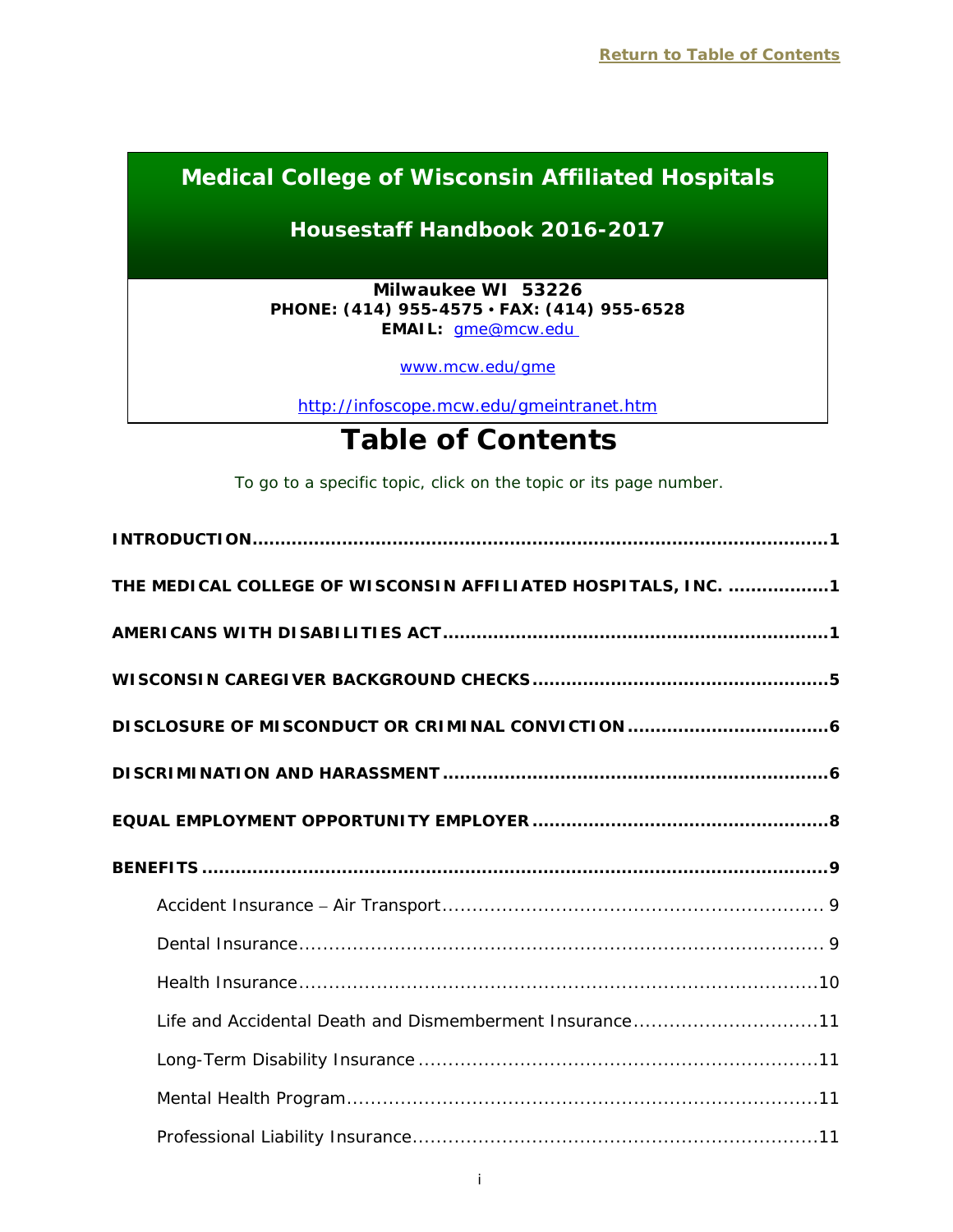| Verification of Professional Liability Insurance & Claims History 12       |
|----------------------------------------------------------------------------|
|                                                                            |
|                                                                            |
|                                                                            |
|                                                                            |
|                                                                            |
|                                                                            |
|                                                                            |
|                                                                            |
|                                                                            |
|                                                                            |
| Leave of Absence - Effect on Advancement to the Next Level of Training and |
|                                                                            |
|                                                                            |
|                                                                            |
|                                                                            |
|                                                                            |
|                                                                            |
|                                                                            |
|                                                                            |
|                                                                            |
|                                                                            |
|                                                                            |
| Resident Educational License (REL) & Wisconsin Medical Licensure 29        |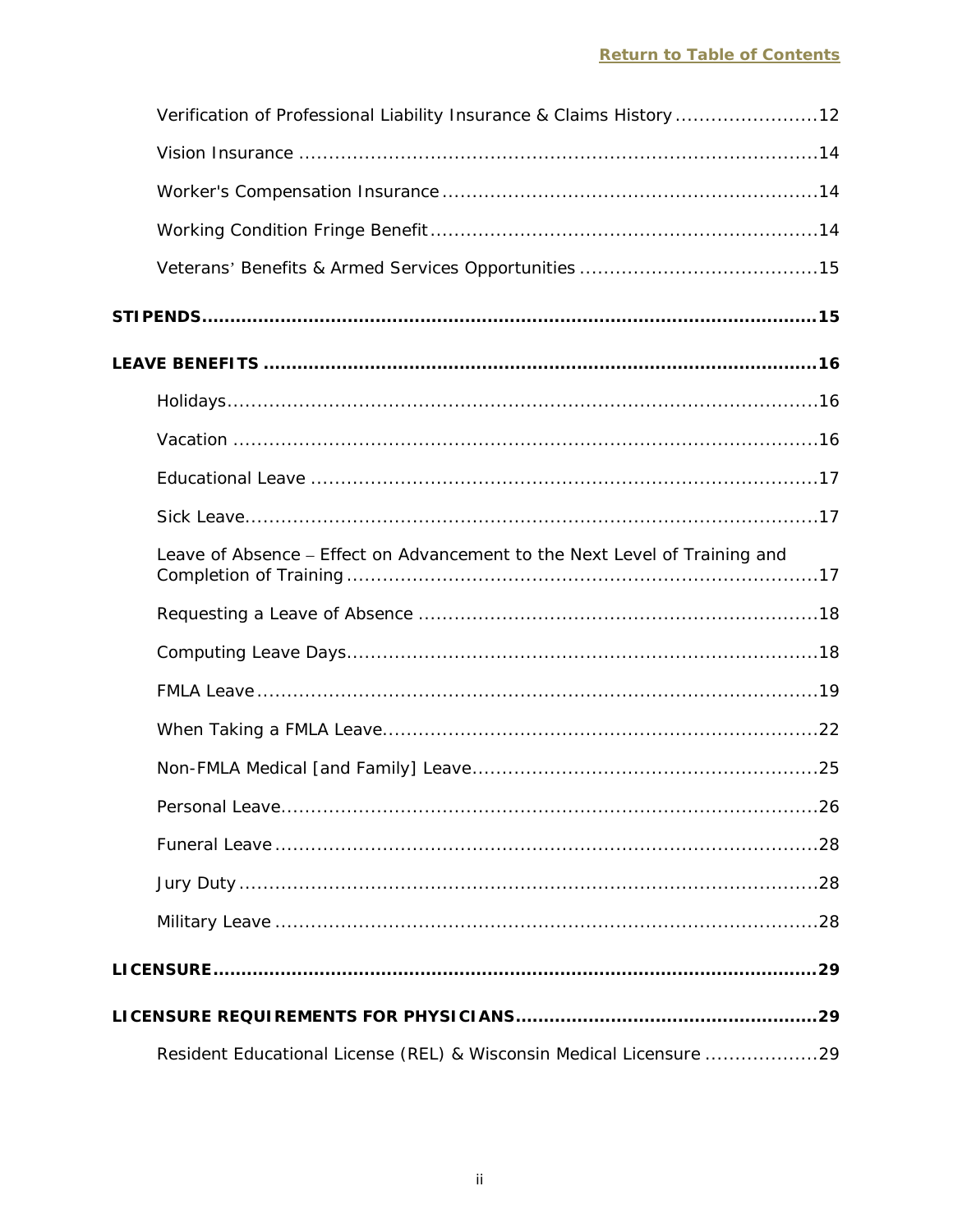| Licensure Requirements for Oral and Maxillofacial Surgery Residents 30 |  |
|------------------------------------------------------------------------|--|
| MCWAH'S GRADUATE MEDICAL EDUCATION TRAINING AGREEMENT 30               |  |
|                                                                        |  |
|                                                                        |  |
|                                                                        |  |
|                                                                        |  |
|                                                                        |  |
|                                                                        |  |
|                                                                        |  |
|                                                                        |  |
|                                                                        |  |
|                                                                        |  |
|                                                                        |  |
|                                                                        |  |
|                                                                        |  |
|                                                                        |  |
|                                                                        |  |
|                                                                        |  |
|                                                                        |  |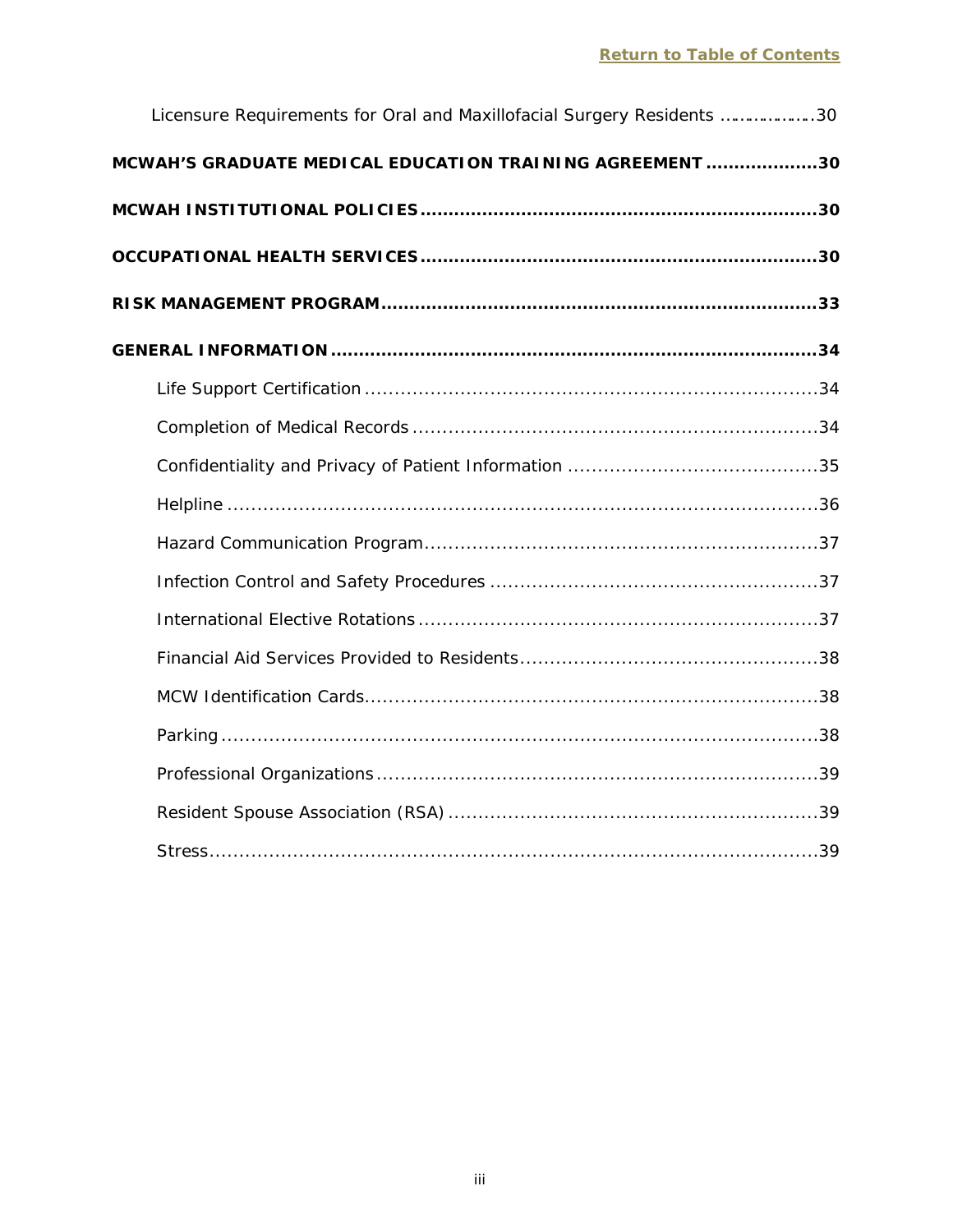## <span id="page-3-0"></span>**INTRODUCTION**

This Housestaff Handbook has been developed for the employed housestaff of the Medical College of Wisconsin Affiliated Hospitals, Inc. (MCWAH). It provides general information on the programs of graduate medical education, stipends and benefits, the housestaff contract, leave policies, licensure requirements in the State of Wisconsin, and other matters that affect the housestaff directly. In addition, it orients housestaff to the Medical College of Wisconsin Affiliated Hospitals and its affiliated institutions. It also considers issues that may affect housestaff, such as loan deferments, veterans' benefits and verification of employment.

MCWAH may modify its policies, practices, programs and procedures at any time, and when necessary, at MCWAH's sole discretion. This handbook is not a contract, but rather describes the guidelines considered by MCWAH in administering its policies, practices, programs and procedures. All current MCWAH policies and benefits, including the Housestaff Handbook, can be viewed online on the MCWAH/GME Intranet site on InfoScope site. It is the responsibility of the housestaff to be aware of these policies and work within the guidelines when carrying out their assigned duties.

Questions not discussed here may be addressed to the MCWAH Office at (414) 955-4575 or by emailing [gme@mcw.edu.](mailto:gme@mcw.edu)

# <span id="page-3-1"></span>**THE MEDICAL COLLEGE OF WISCONSIN AFFILIATED HOSPITALS, INC.**

Information regarding MCWAH, its affiliated hospitals and its relationship with MCW may be found online at: [http://www.mcw.edu/gme.htm.](http://www.mcw.edu/gme.htm)

# <span id="page-3-2"></span>**AMERICANS WITH DISABILITIES ACT**

#### **Purpose**

MCWAH is committed to treating all applicants and employees fairly and to complying with Federal and State laws that protect job applicants and employees against discrimination. MCWAH will provide reasonable accommodations for qualified applicants and employees with a disability unless doing so would cause undue hardship.

1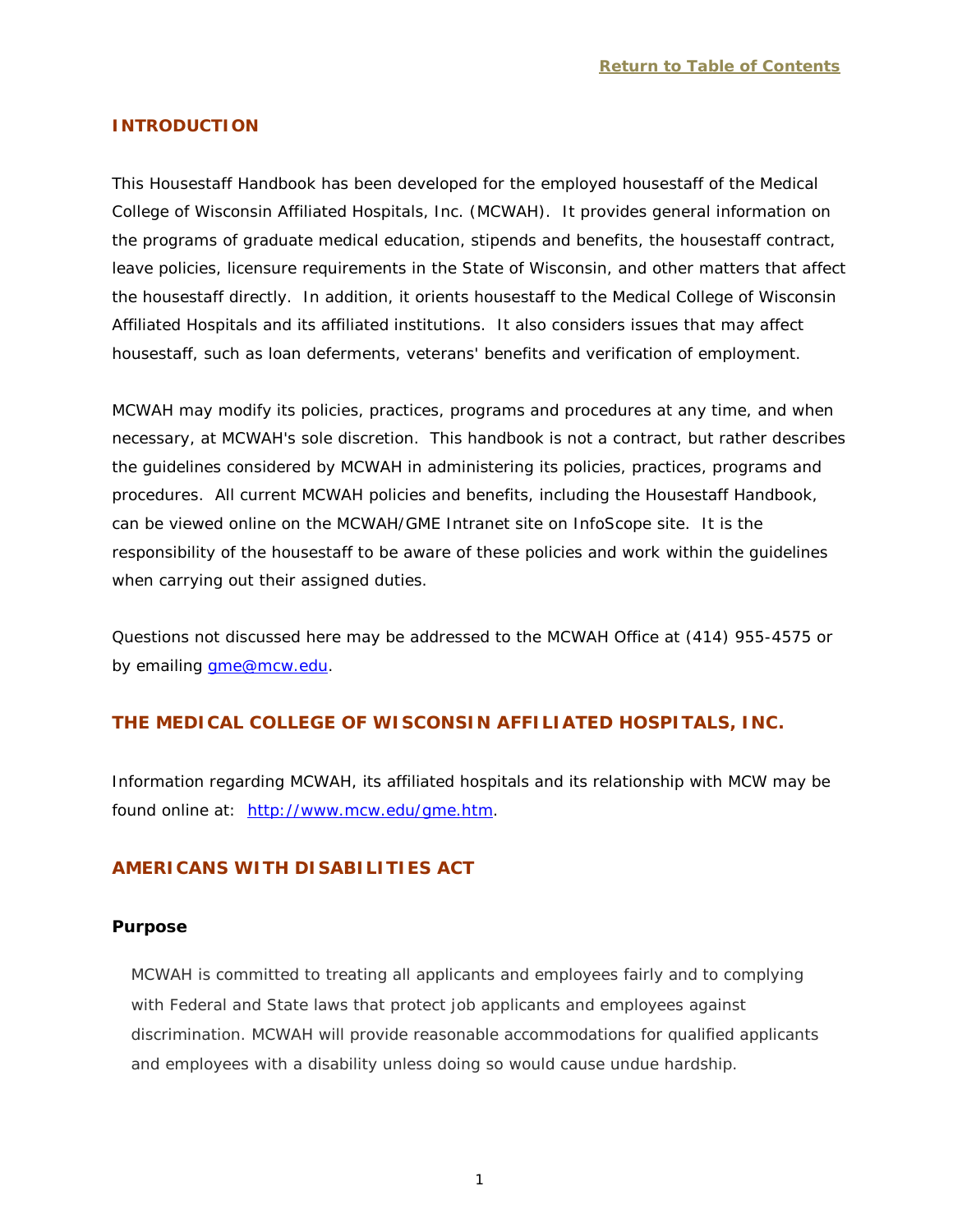# **Definitions**

**Confidential Medical Records -** All employee medical records are confidential and will be kept separate from employee personnel records. All medical records, requests for accommodation and reasonable accommodations will be kept confidential as required by law, except to the extent necessary to effectuate the reasonable accommodation. When a reasonable accommodation has been given to an employee with a disability pursuant to this policy neither the accommodation made nor the reason for the accommodation shall be discussed with coworkers or other employees.

The following exceptions may apply with regard to confidential medical records, conditions or accommodations:

- Program Directors and supervising faculty will be informed regarding necessary restrictions on the work or duties of the employee and necessary accommodations.
- Government officials investigating compliance with the ADA and/or the WFEA shall be provided relevant information on request. Results of pre-employment medical examinations will be subject to the above confidentiality provisions.

**Direct Threat to Safety** - A significant risk to the health or safety of the individual or others which cannot be eliminated by reasonable accommodation.

**Disability -** A physical or mental impairment that substantially limits a major life activity or a record of such impairment, or being regarded as having such an impairment, even if they do not. A substantial limitation is one that significantly limits or restricts a major life activity such as hearing, seeing, speaking, walking, breathing, or performing manual tasks, caring for oneself, learning or working.

**Essential Job Functions** - Essential functions are the basic job duties that an employee must be able to perform, with or without reasonable accommodation. Factors to consider in determining if a function is essential include:

- whether the reason the position exists is to perform that function,
- the number of other employees available to perform the function or among whom the performance of the function can be distributed, and
- the degree of expertise or skill required to perform the function.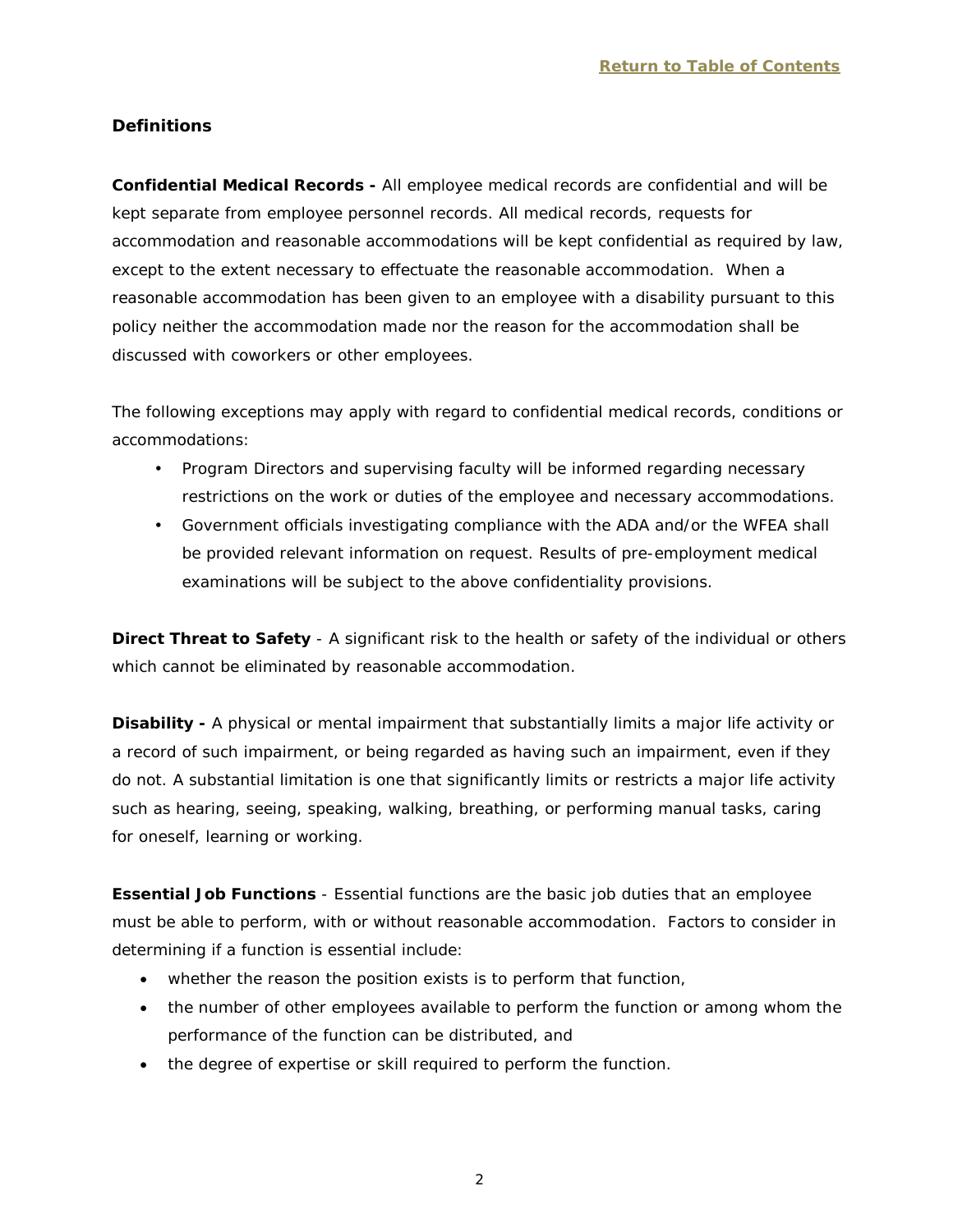Evidence of essential functions may include, but is not limited to:

- the actual work experience of present or past employees in the job,
- the time spent performing a function, and
- the consequences of not requiring that an employee perform a function.

**Interactive Process or Interactive Dialog** - The process by which the individual requesting accommodation and the Program Director and/or MCWAH DIO & Executive Director or staff discuss physical, mental abilities and limitations as they relate to the job's essential functions and possible job accommodations.

## **Qualified Individual** - A qualified individual is one who:

- satisfies the job requirements for educational background, employment experience, skills, licenses, and any other qualification standards that are job related; and
- is able to perform those tasks that are essential to the job, with or without reasonable accommodation.

**Reasonable Accommodation** - Reasonable accommodation is any change or adjustment to a job or work environment that permits a qualified applicant or employee with a disability to participate in the job application process, to perform the essential functions of a job, or to enjoy benefits and privileges of employment equal to those enjoyed by employees without disabilities.

**Undue Hardship** - Undue hardship means that an accommodation would be unduly costly, extensive, substantial or disruptive, or would fundamentally alter the nature or operation of the business.

# **Policy**

In accordance with the Americans with Disabilities Act of 1990, the Americans with Disabilities Amendment Act of 2008 and the Wisconsin Fair Employment Act, MCWAH prohibits discrimination against qualified individuals with disabilities in all employment practices including: job application procedures, hiring, firing, advancement, compensation, benefits, classification, leaves of absence, training, and other terms, conditions and privileges of employment. MCWAH is committed to providing accommodations for qualified employees and/or applicants with documented disabilities.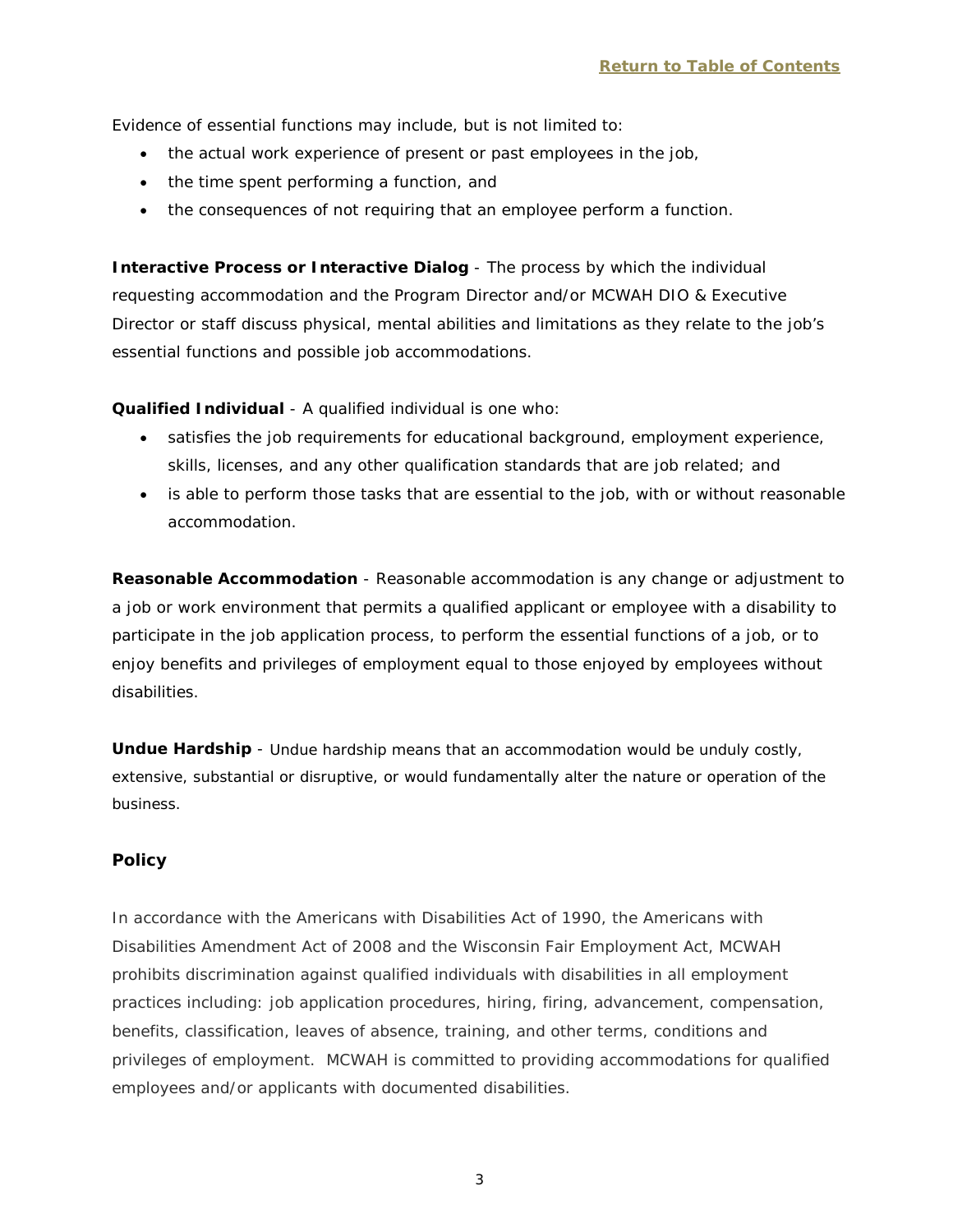#### **Procedure**

#### **Application Process**

In accordance with law, all applicants for MCWAH graduate medical education training positions will not be asked 1) whether or not they are disabled, 2) about the nature or severity of a disability, or 3) to take a medical examination before they are offered a job. Applicants may be asked about their ability to perform job-related functions as long as the questions are not phrased in terms of a disability. Applicants may be asked to describe or to demonstrate how, with or without reasonable accommodation, they will perform job-related functions.

#### **Reasonable Accommodation for Employees**

An applicant or employee who believes he/she needs a reasonable accommodation to perform an essential job function of the position should make the request through his or her Program Director or directly to the MCWAH DIO & Executive Director.

When a request for accommodation is received by a Program Director, he/she should immediately contact the DIO to review the request. If the request is received by another faculty member, he/she must immediately bring it to the attention of the Program Director. The Program Director will provide the housestaff with a list of job duties associated with the housestaff's level of training.

MCWAH reserves the right to request specific information concerning the employee's ability to perform specific essential job functions, with or without reasonable accommodations, from the employee's treating provider and to seek clarification on the information provided in order to assess any accommodation requests.

MCWAH will engage in an interactive dialog with the employee concerning the accommodation request. The employee will always be the primary person consulted when determining appropriate accommodations. This means it is the employee's responsibility to provide any additional medical information or clarifications necessary in this interactive process, and to do so in a timely manner.

MCWAH reviews all requests for accommodation on a case-by-case basis. MCWAH is not obligated to provide an accommodation that causes an undue hardship.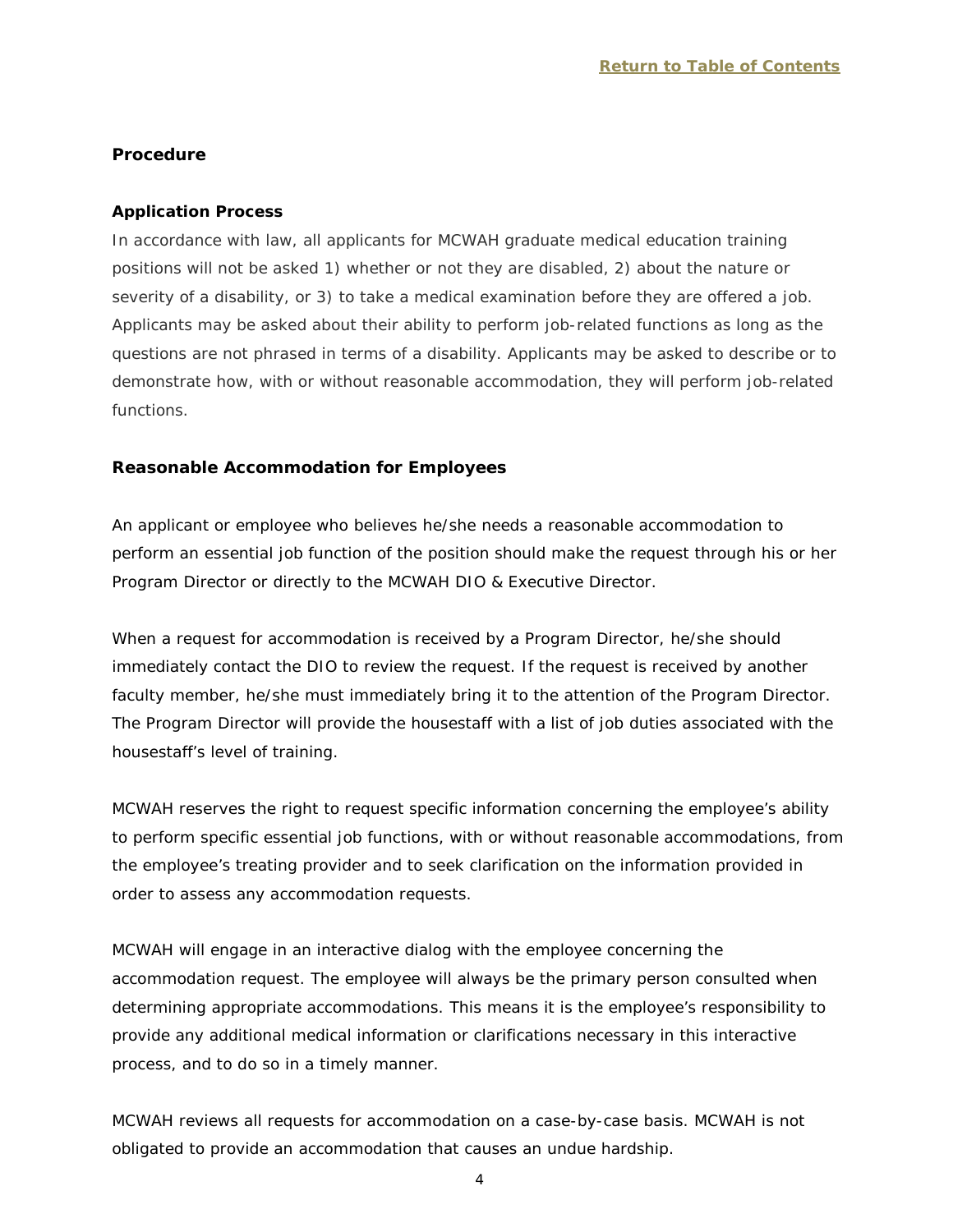If upon initial review of the nature of the disability and the accommodation request, MCWAH believes there may be a threat to the safety and well-being of the employee, patients or others, MCWAH may place the employee on a leave of absence until the completion of the interactive dialog process.

If an accommodation is made, the effectiveness of the accommodation will be evaluated on an ongoing basis. All accommodations granted will initially be on a temporary basis. MCWAH reserves the right to request additional information or documentation at any time concerning the employee's ongoing need for accommodation, to address any changes in the employee's condition and to assess the appropriateness of the accommodation based on business needs or operations.

## <span id="page-7-0"></span>**WISCONSIN CAREGIVER BACKGROUND CHECKS**

The State of Wisconsin requires background and criminal history checks for all persons responsible for the care, safety and security of children and adults. The Wisconsin Caregiver Background Check Law prohibits health care entities from employing individuals that have convictions of serious crimes or a history of improper behavior. An individual barred from employment may request the Wisconsin Department of Health and Human Services (DHS) for a review showing that he or she has been rehabilitated and thus allowed to work in a capacity that has access to patients. As part of the employment process, and as required under state law, a Caregiver Criminal Background check is completed for all housestaff prior to the start of training. As required by the State of Wisconsin Caregiver Background Check Law, this check will include completion of a Background Information Disclosure form, a Consumer Authorization form and a Summary of Rights information sheet. The National Sex Offender Public Registry Website (NSOPW) is also queried at this time. The results of background checks may be used in employment decisions.

MCWAH repeats the Wisconsin Caregiver Background Check every four years. MCWAH will ask housestaff who continue to be in training to complete the Background Information Disclosure form and Consumer Authorization form and will receive a Summary of Rights information sheet. MCWAH will conduct criminal background checks as required under State law.

5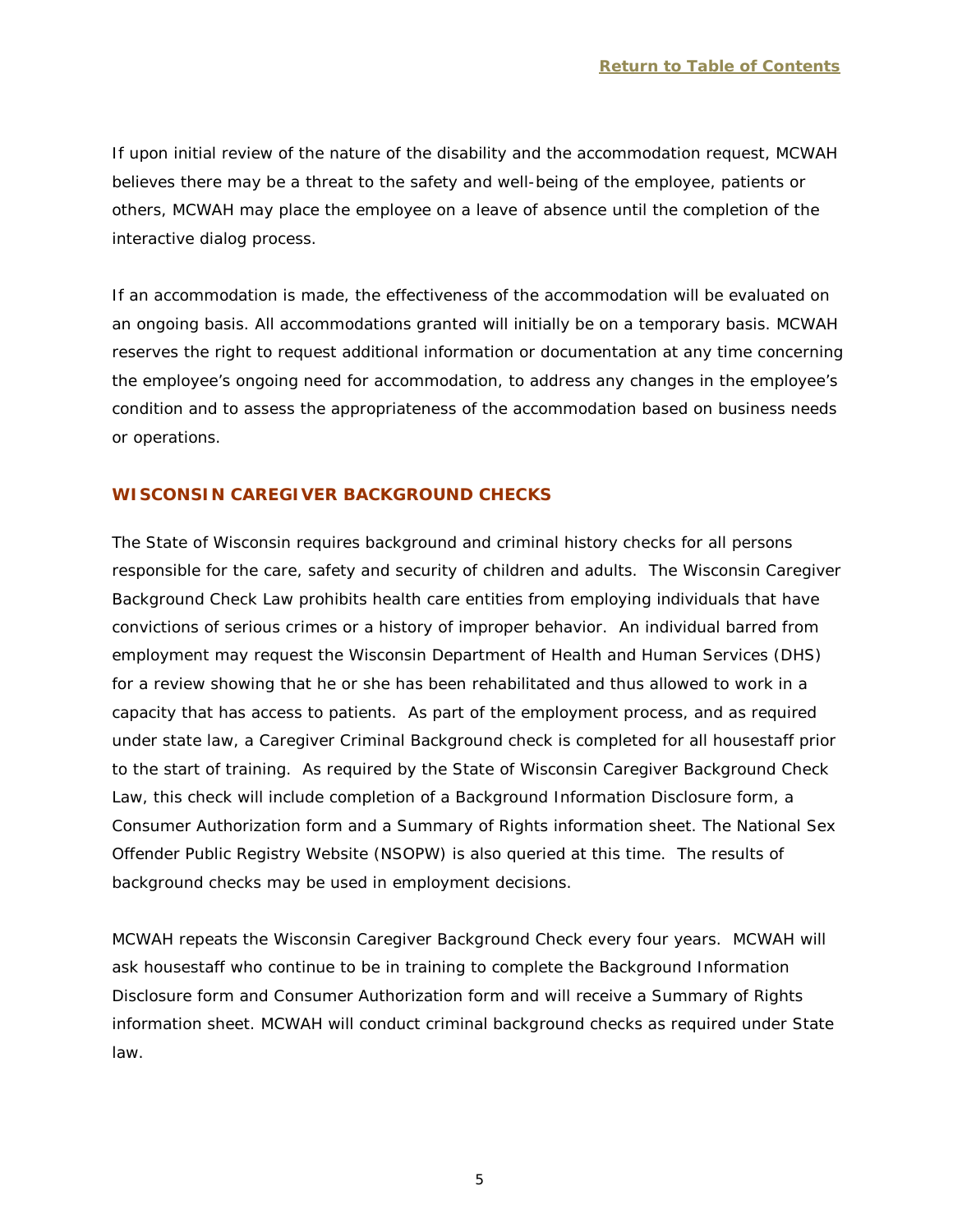#### <span id="page-8-0"></span>**DISCLOSURE OF MISCONDUCT OR CRIMINAL CONVICTION**

Housestaff must notify his/her Program Director or the Designated Institutional Official as soon as possible, but no later than the next working day, when any of the following occurs:

- 1. He/she has been or is being investigated by any government agency for any act, offense, or omission, including an investigation related to the misappropriation of a client's property.
- 2. He/she has been convicted of any crime.
- 3. There is a governmental finding substantiated against him/her of abuse, neglect, or misappropriation of a client's property.
- 4. He/she has been denied a medical license or his/her medical license has been restricted or otherwise limited in any state.

Any violation of the above or falsification of information regarding housestaff background may subject an employee to disciplinary action up to and including discharge from employment.

#### <span id="page-8-1"></span>**DISCRIMINATION AND HARASSMENT**

MCWAH is committed to promoting a productive work environment and it will not tolerate verbal or physical conduct that harasses, disrupts, or interferes with housestaff work performance or that creates an intimidating, offensive or hostile environment. MCWAH will not tolerate actions, words, jokes or comments based on an individual's sex, race, ethnicity, age, religion, color, creed, national origin, ancestry, sexual orientation, disability, marital status and arrest or conviction record or membership in any type of military force of the United States or Wisconsin or other legally protected status as required by law. As an example, sexual harassment (both overt and subtle) is a form of misconduct that is demeaning to another person, undermines the integrity of the employment relationship, and is strictly prohibited.

Discrimination and harassment can arise from a broad range of physical or verbal behavior (by housestaff, faculty, hospital or clinic employees, patients, students or vendors) which can include, but is not limited to, the following:

- Physical, mental or emotional abuse
- Racial, ethnic or religious insults or slurs
- Unwelcome sexual advances or touching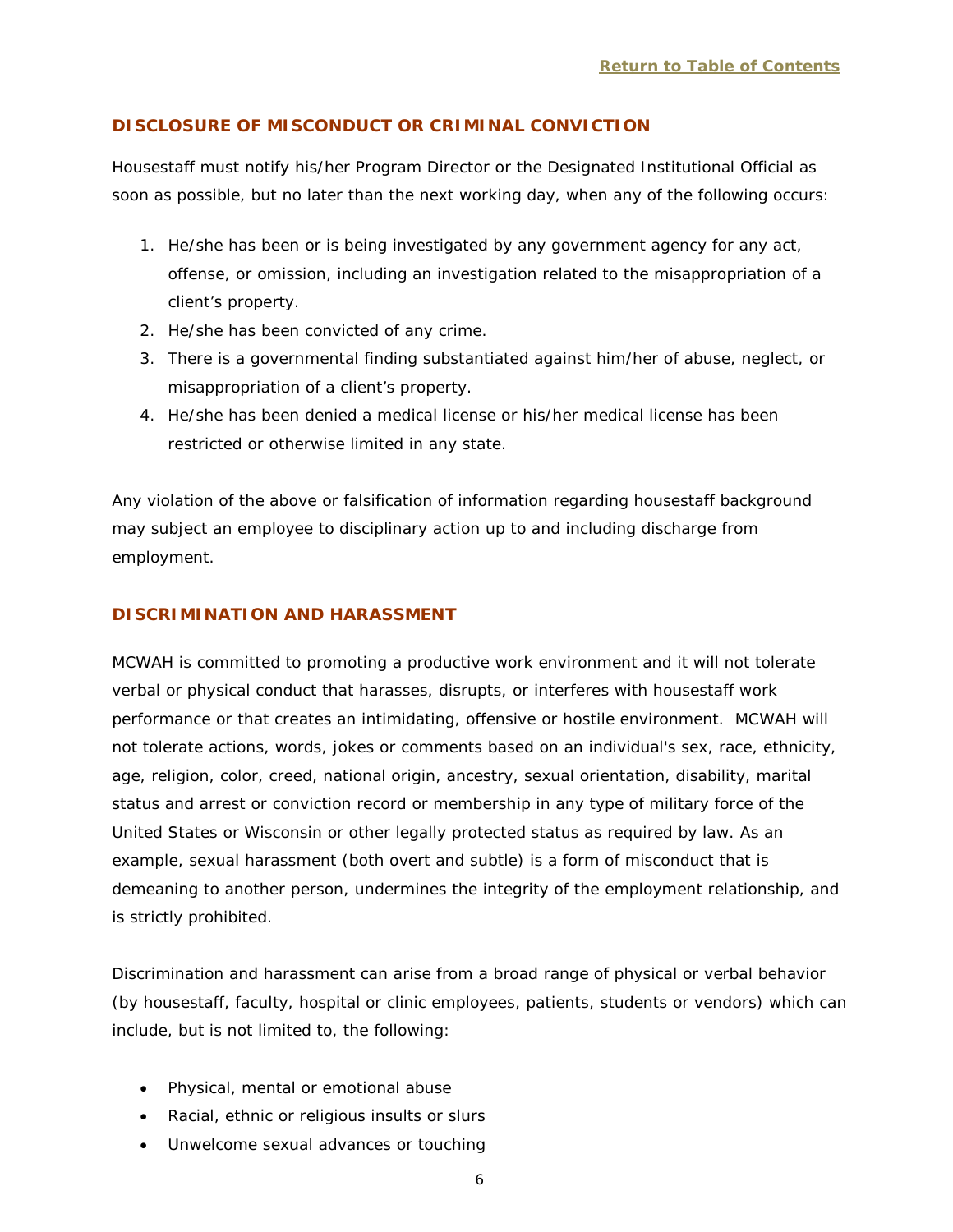- Sexual comments, jokes, stories or innuendos
- Requests for sexual favors or verbal or physical conduct of an offensive nature, that is used as a condition of employment or that affects any personnel decision such as hiring, promotion, compensation or termination
- Display of sexually explicit or otherwise offensive images, posters, calendars or materials
- Computer or voice mail transmissions containing sexual content or jokes or derogatory statements regarding a particular race, ethnic group or other protected category
- Viewing sexually explicit material in a public location on campus, such as the MCW library
- Referring to another employee as a hunk, doll, babe or honey
- Making sexual gestures with hands or body movements
- Intentionally standing close or brushing up against another employee
- Inappropriately staring at another employee or touching his or her clothing, hair or body
- Whistling at another employee, cat calls
- Asking personal questions about another employee's sexual life
- Looking another employee up and down (elevator eyes)
- Requesting another employee or housestaff member to sit on your lap or sitting on his/her lap
- Stalking or intentionally following another individual or continuously pursuing another individual by phoning, paging or texting him/her.

These activities are offensive and are inappropriate in the workplace.

Discrimination and harassment are specifically prohibited by MCWAH. Any employee who engages in discrimination or harassment practices is subject to immediate discipline, up to and including discharge. This discrimination and harassment policy applies throughout the work environment, whether in a hospital or clinic, at work assignments outside the work environment, and at MCWAH-sponsored events.

Retaliation is forbidden against anyone for reporting harassment of any kind or otherwise assisting in the investigation of a harassment complaint, or filing a charge of discrimination with a government agency.

## **Reporting Procedure**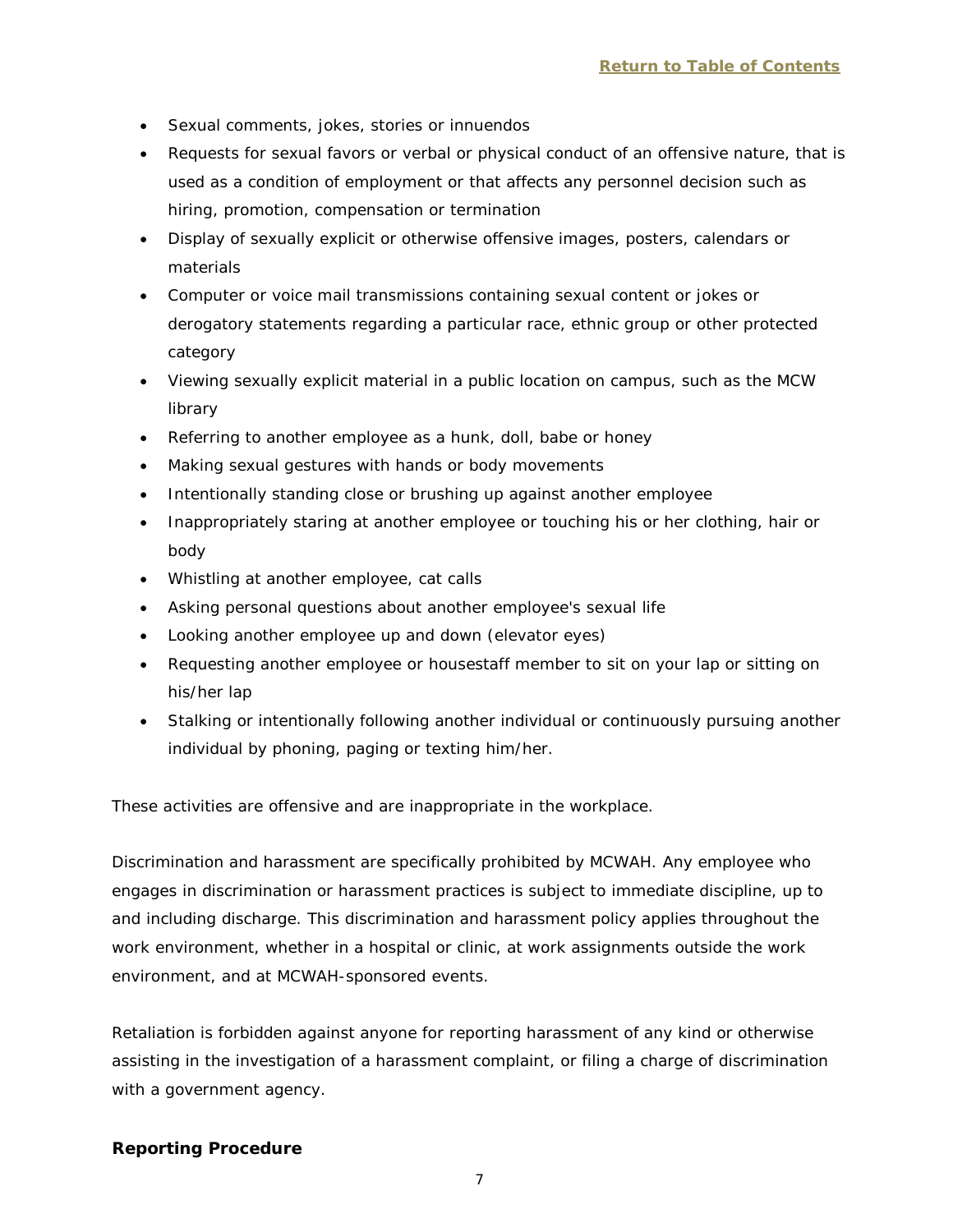If an employee of MCWAH believes that she or he has been subjected to conduct in violation of MCWAH's harassment policy, the employee should immediately report such incident(s) to the Program Director or the DIO & Executive Director of MCWAH.

Any supervisor who becomes aware of possible harassment should promptly advise the Program Director or DIO & Executive Director of MCWAH, who will handle the matter in a timely manner. MCWAH reserves the right to report illegal activity to the appropriate authorities.

# **Management of Complaints**

MCWAH will investigate all complaints of discrimination and harassment promptly and if it is determined to be necessary, based on the results of the investigation, make sure the responsible person is disciplined. Disciplinary actions may include, but are not limited to, education and counseling, oral warning, written warning, suspension or termination from employment. MCWAH shall immediately notify MCW or the affiliated hospitals of housestaff complaints made against faculty or staff. All complaints will be kept confidential to the extent practicable and required by law. MCWAH employees (housestaff) can raise concerns and make reports without fear of reprisal. See the MCWAH policy *Complaints and Grievance by Housestaff Regarding the Educational or Professional Environment* on the MCWAH InfoScope site for more information.

# <span id="page-10-0"></span>**EQUAL EMPLOYMENT OPPORTUNITY EMPLOYER**

MCWAH believes that equal opportunity for all employees is important for the success of MCWAH.

In order to provide equal employment and advancement opportunities to all individuals, employment decisions at MCWAH will be based on merit, qualification, and abilities. MCWAH does not discriminate in employment opportunities or practices on the basis of age, race,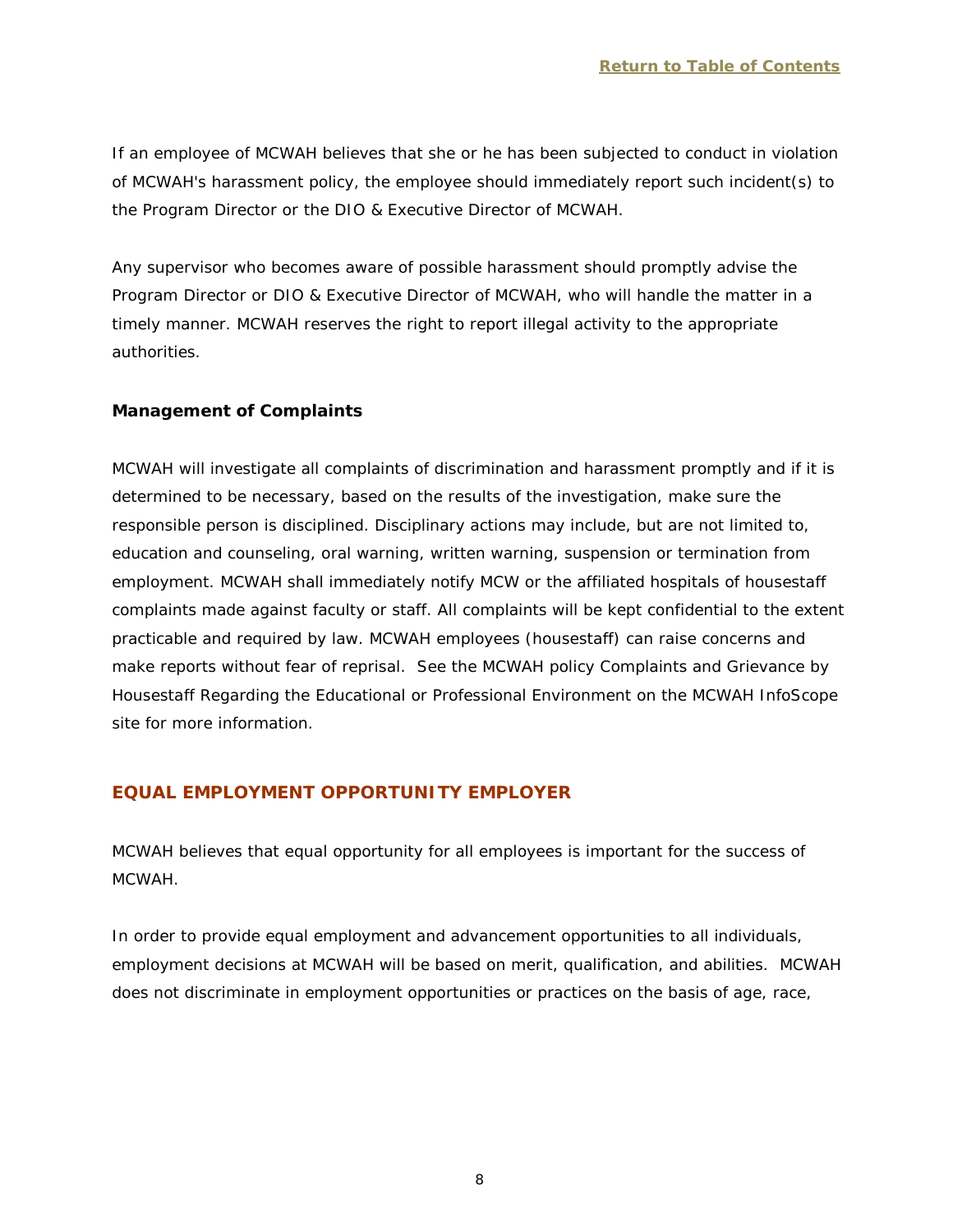color, disability, sexual orientation, creed, religion, national origin, ancestry, marital status, or membership in any type of military force of the United States or Wisconsin or other legally protected status. MCWAH will make reasonable accommodations for qualified individuals with known disabilities unless doing so would result an undue hardship. This policy governs all aspects of employment, including selection, job assignment, compensation, discipline, termination and access to benefits and training.

Employees with questions or concerns about any type of conduct in the workplace that may violate this policy are encouraged to bring these issues to the attention of the Program Director or DIO & Executive Director of MCWAH. Employees can raise concerns and make reports without fear of reprisal.

#### <span id="page-11-0"></span>**BENEFITS**

MCWAH provides a benefit package that includes the following:

## <span id="page-11-1"></span>**Accident Insurance – Air Transport**

MCWAH provides accident insurance to housestaff who are involved in patient air transportation. Benefits are paid per the provisions of the policy.

#### <span id="page-11-2"></span>**Dental Insurance**

MCWAH offers a comprehensive Dental insurance plan.

Housestaff are required to pay 50% of the dental insurance premium on a pre-tax basis. MCWAH pays the remaining 50% of the premium.

There is an open enrollment period for Dental insurance each June for July 1st. Your signed enrollment form is also an election to enroll with pre-tax deductions for your portion of the premiums. Your enrollment and election cannot be changed during the plan year (7/1-6/30) without a qualifying event as defined in the dental insurance and premium only (pre-tax) plans and the submission of a signed enrollment change form within the qualifying period (generally within 30 days). You can add, increase (single to family), add additional eligible family members to existing family coverage, change plan options, waive or reduce (family to single) your enrollment each June for July  $1<sup>st</sup>$  during the annual open enrollment period. If you make no changes, your election automatically renews for the next plan year. Coverage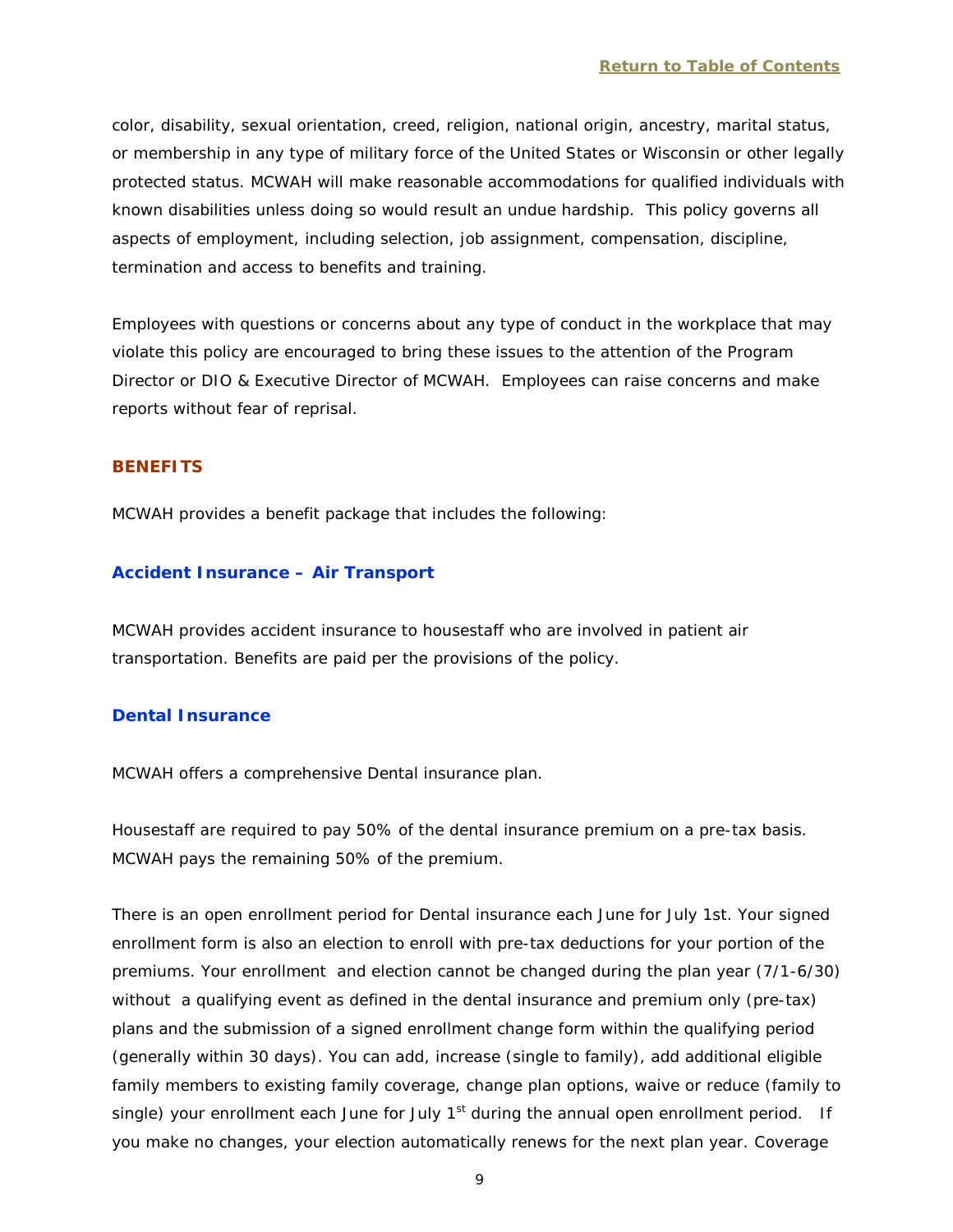automatically ends on the last day of the month in which you graduate or otherwise terminate your employment.

See [Dental Insurance](http://www.mcw.edu/FileLibrary/Groups/GraduateMedicalEducation/DentalMain.pdf) on our website for current information.

The Dental Plan [Summary Plan Description](http://www.mcw.edu/FileLibrary/Groups/GraduateMedicalEducation/SPDMain.pdf) which includes the group plan certificate is also on our website and should always be consulted. Exact details and coverage are subject to the terms of the group policy.

#### <span id="page-12-0"></span>**Health Insurance**

MCWAH offers a comprehensive Health insurance plan.

Housestaff are required to pay 20% of the health insurance premium on a pre-tax basis. MCWAH pays the remaining 80% of the premium.

There is an annual open enrollment period for Health Insurance each late May\June for July 1st. Your signed enrollment form is also an election to enroll with pre-tax deductions for your portion of the premiums. Your enrollment and election cannot be changed during the plan year (7/1-6/30) without a qualifying event (marriage, birth of a child, losing coverage through spouse, and similar) as defined in the health insurance and premium only (pre-tax) plans and the submission of a signed enrollment change form within the qualifying period (generally within 30 days). You can add, increase (single to family), add additional eligible family members to existing family coverage, waive or reduce (family to single) your enrollment each late May\June for July  $1<sup>st</sup>$  during the annual open enrollment period. If you make no changes, your election automatically renews for the next plan year. Coverage automatically ends on the last day of the month in which you graduate or otherwise terminate your employment. See the cover to the Health insurance enrollment form and the plan certificate for additional details.

See [Health Insurance](http://www.mcw.edu/FileLibrary/Groups/GraduateMedicalEducation/HealthMain.pdf) on our website for current information.

The Health Plan [Summary Plan Description](http://www.mcw.edu/FileLibrary/Groups/GraduateMedicalEducation/SPDMain.pdf) which includes the group plan certificate is also on our website and should always be consulted. Exact details and coverage are subject to the terms of the group policy. The [Summary Plan Description](http://www.mcw.edu/FileLibrary/Groups/GraduateMedicalEducation/SPDMain.pdf) includes *important notices* that may be of significance to you.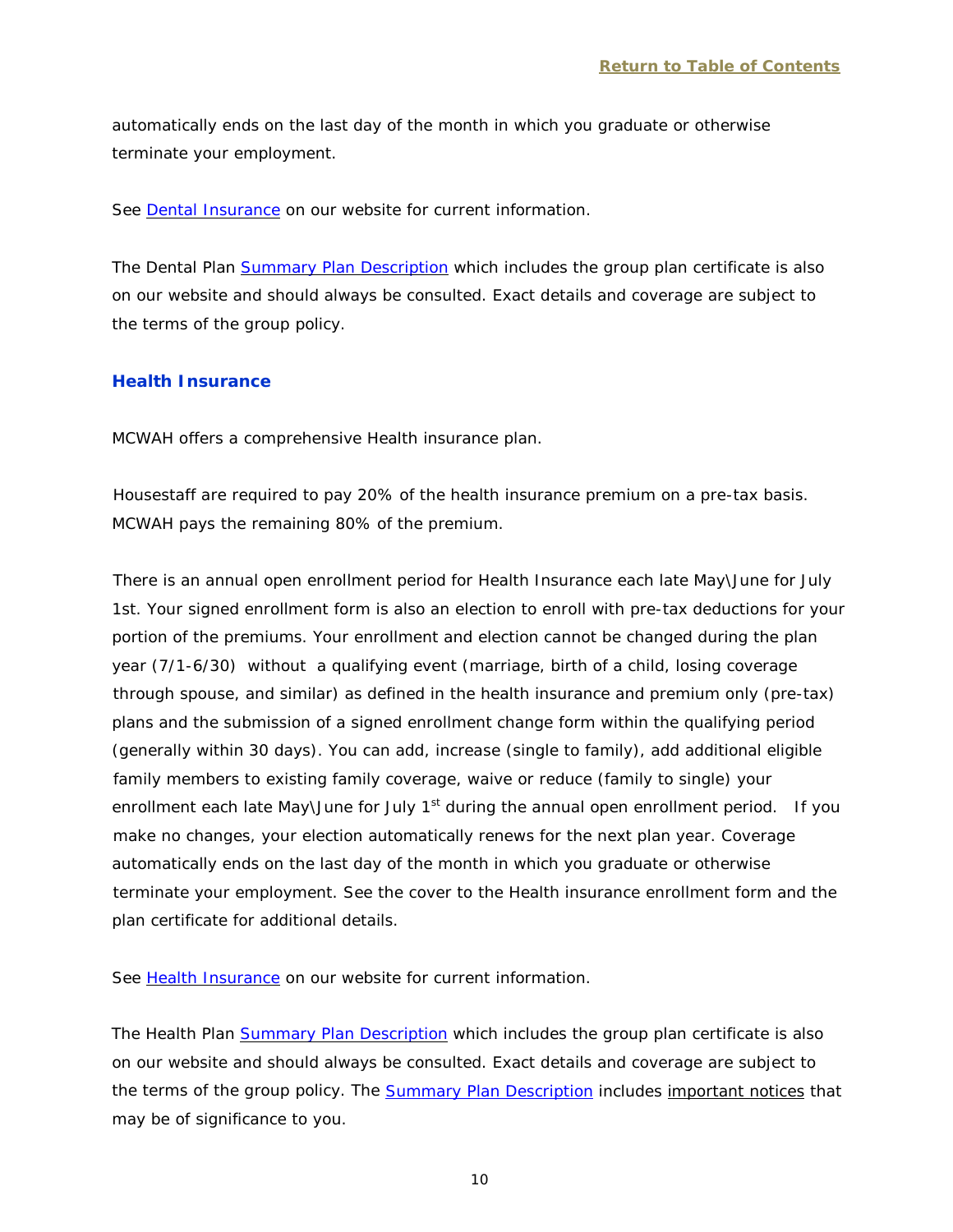#### <span id="page-13-0"></span>**Life and Accidental Death and Dismemberment Insurance**

MCWAH provides group term life insurance and accidental death and dismemberment coverage. See [Life and Accidental Death and Dismemberment Insurance](http://www.mcw.edu/GME/Benefits/LifeAndAccidentalDeath.htm) on our website.

#### <span id="page-13-1"></span>**Long-Term Disability Insurance**

MCWAH provides group term long-term disability coverage. See [Long-Term Disability](http://www.mcw.edu/GME/Benefits/LongtermDisabilityIns.htm)  [Insurance](http://www.mcw.edu/GME/Benefits/LongtermDisabilityIns.htm) on our website.

#### <span id="page-13-2"></span>**Mental Health Program**

MCWAH is aware of the multiple demands of residency training. In an effort to meet the unique needs of our housestaff, a Resident Mental Health Program has been designed to assist MCWAH housestaff in obtaining high quality mental health care in a confidential manner. This benefit also applies to spouses and children.

Housestaff who use the Resident Mental Health Program can receive confidential referral assistance to in-network and out-of-network providers. Some referral providers offer 3 unbilled visits per academic year (7/1-6/30 academic year). **Contact the Behavioral Health Center at (414) 955-8933 for referral assistance. For after-hours (5pm-8am) emergencies call (414) 805-6700** and ask for the Department of Psychiatry clinician on call. This clinician will be contacted by the paging operator and will get back to you as soon as possible.

See [Resident Mental Health Services](http://www.mcw.edu/psychiatry/healthservices.htm#residentmentalhealth) for additional information.

#### <span id="page-13-3"></span>**Professional Liability Insurance**

MCWAH provides professional liability insurance for the housestaff it employs. Housestaff who are not licensed in Wisconsin are covered by MCWAH's corporate professional liability. Housestaff who are licensed in Wisconsin are covered by MCWAH's corporate policy, but each licensed physician has his or her individual limits. Housestaff receive a certificate of insurance for professional liability shortly after they become licensed in Wisconsin and annually thereafter. The certificate of insurance contains the policy number, the type of insurance and the coverage limits of the policy.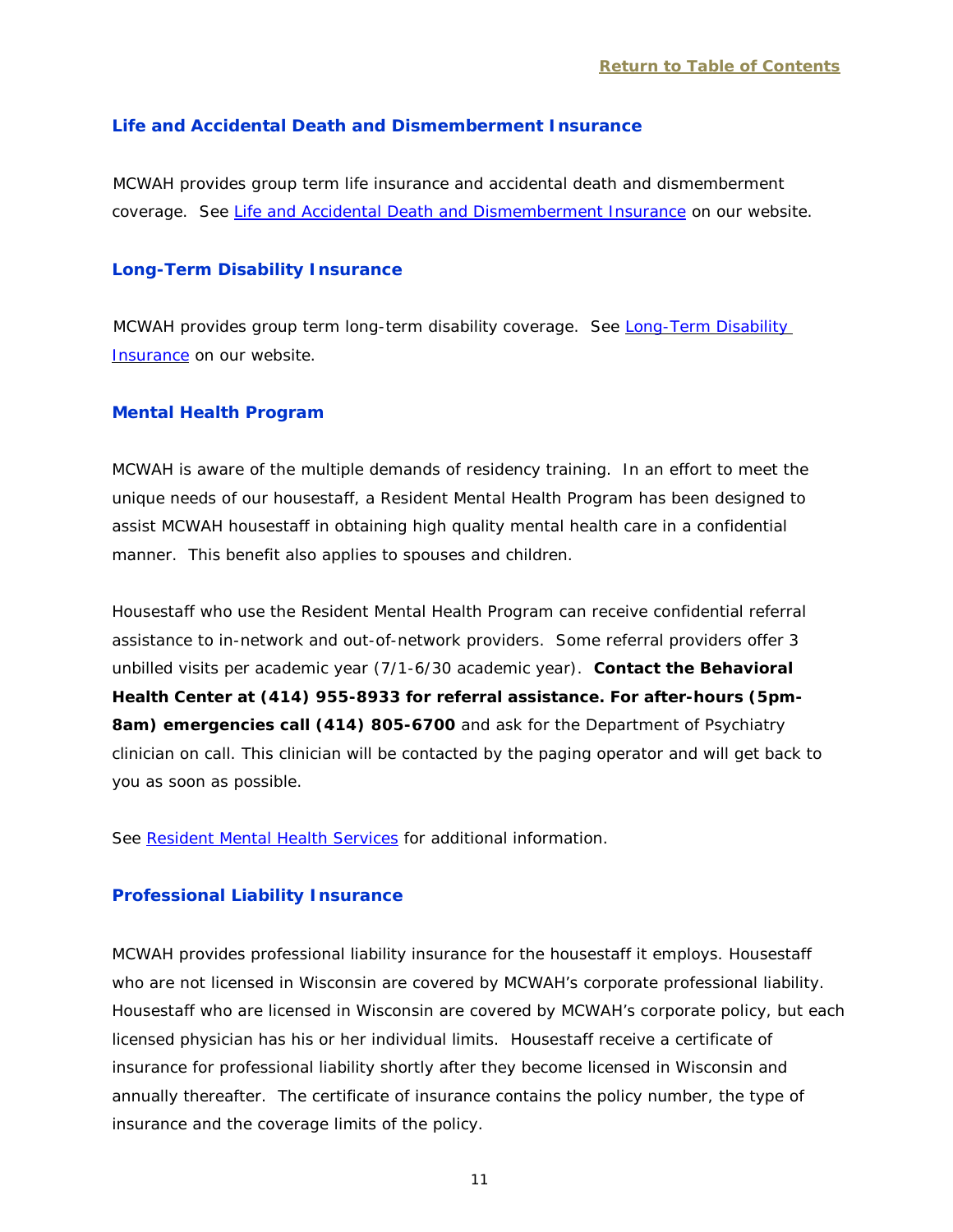**Housestaff should retain all certificates of insurance** in a permanent file as they will be needed throughout their professional careers. MCWAH and each of its employed, licensed physicians have required limits of \$1,000,000 per occurrence/\$3,000,000 per aggregate loss per year. Professional liability insurance covers legal defense costs, jury awards or settlements, and other expenses related to malpractice claims and lawsuits.

Professional liability insurance also pays for legal costs incurred from testifying in a deposition and responding to inquiries by the Medical Examining Board.

MCWAH pays the Wisconsin Injured Patients and Families Compensation Fund (Fund) for excess professional liability insurance for losses above the primary policy limits for itself and each licensed housestaff. The Fund is administered by the Office of the Commissioner of Insurance of the State of Wisconsin.

The professional liability insurance policy that MCWAH provides covers housestaff while they perform duties within the scope of their training except when they rotate at the Milwaukee County Behavioral Health Division (BHD) or to the Zablocki Veterans Affairs Medical Center (VAMC). Housestaff rotating at BHD fall under the statutory provisions which govern liability lawsuits against Milwaukee County. Housestaff rotating at the VAMC are covered under the Federal Tort Claims Act, and the U.S. Government is responsible for malpractice liability at the VAMC.

# *MCWAH's malpractice insurance policy does not cover moonlighting outside of the training program. Liability insurance for external moonlighting is the individual's responsibility. See the MCWAH Moonlighting policy on the MCWAH InfoScope site for more information.*

Housestaff do not incur any expense for professional liability insurance and currently do not need an extended endorsement insurance policy ("Tail") after they leave their training program.

# <span id="page-14-0"></span>**Verification of Professional Liability Insurance & Claims History**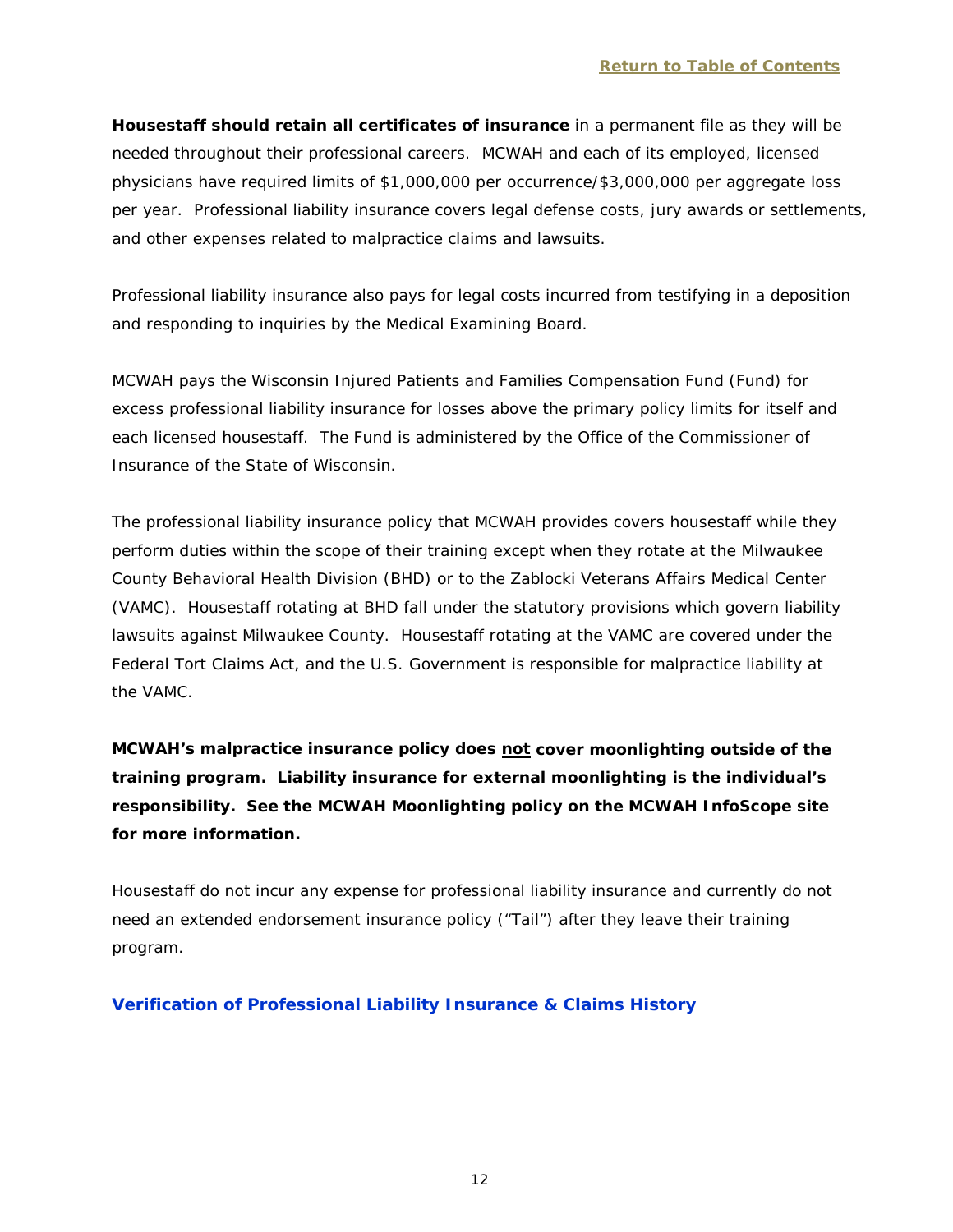From time to time, licensed physicians need to provide proof of insurance and have their claims history verified. A **claims history** contains all claims against the provider that have been reported to the insurance company. Physicians need proof of past malpractice insurance policies and verification of their claims history each time they apply for hospital medical staff membership and privileges or take a position with a medical group. **Primary verification** occurs when the hospital or entity receives the insurance information and claims history directly from the insurance companies. The Medical College of Wisconsin Affiliated Hospitals (MCWAH) cannot provide claims histories because it is not the insurance company and it is not self-insured.

Physicians filling out an application for a medical staff membership and privileges are expected to report the names of all insurance companies that have insured them for professional liability. Since 1997, **unlicensed housestaff** have been insured under MCWAH's professional liability policy. **Licensed housestaff** are also insured under MCWAH's policy, but they have individual limits. If housestaff have an **external moonlighting** job outside of their training programs, they must have malpractice insurance from the entity or from an insurance company for moonlighting work; **MCWAH insurance does not cover external moonlighting**.

Each year, licensed housestaff receive a Certificate of Insurance that has the policy number, type of insurance, any extended reporting endorsements (tail), effective date of the policy and the limits of insurance. **Keep all Certificates of Insurance in a permanent file.** On applications, physicians will be asked for that information.

Physicians going through medical staff credentialing must have primary verification of their insurance coverage and claims history. Housestaff will need to complete an **Authorization for the Release of Information** and send it to every insurance company or entity that has provided medical malpractice insurance. Each insurance company or entity that provided coverage will submit the insurance and claims history directly to the organization that is credentialing the physician. Occasionally, MCWAH is asked to verify employment dates. Physicians need to know the dates they were employed by MCWAH in a residency/fellowship program so they can contact the appropriate insurance company. Physicians may need to contact more than one insurance company depending on their dates of training.

**Current information regarding the** [Verification of Professional Liability Insurance & Claims](http://www.mcw.edu/GME/RMMainPage.htm)  [History](http://www.mcw.edu/GME/RMMainPage.htm) **is available on our website under "**[Verification of Professional Liability Insurance](http://www.mcw.edu/GME/RMMainPage.htm)  [& Claims History](http://www.mcw.edu/GME/RMMainPage.htm)**". The main website link is** [www.mcw.edu\gme](http://www.mcw.edu/gme)**.**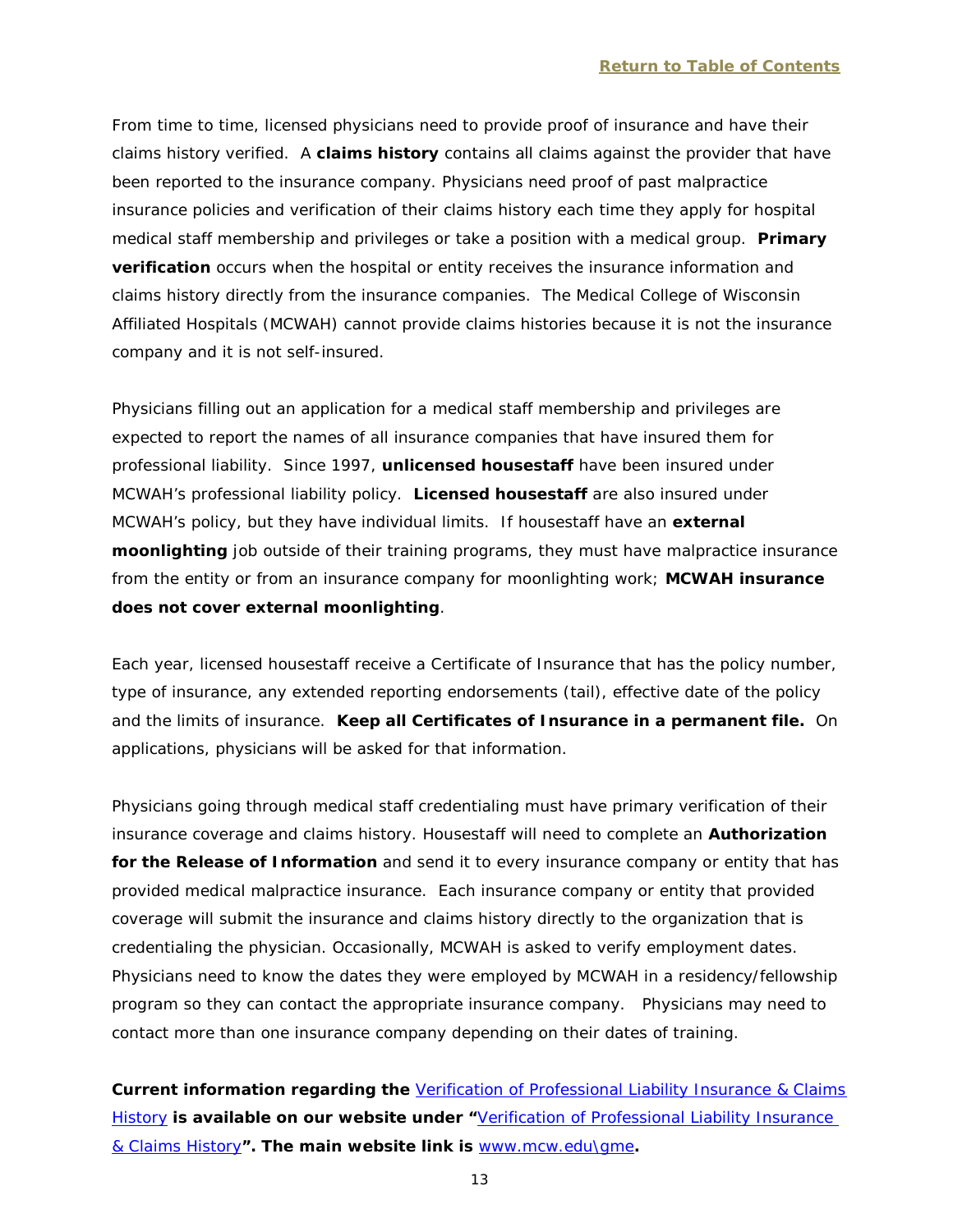#### <span id="page-16-0"></span>**Vision Insurance**

Vision insurance is available with no payroll deduction for the Housestaff for either single or family coverage. MCWAH pays 100% of the premium.

There is no open enrollment period for vision insurance and you can only make changes in accordance with a qualifying event as defined in the plan certificate and the submission of a signed enrollment change form within the qualifying period (generally 30 days). Coverage automatically ends on the last day of the month in which you graduate or otherwise terminate your employment.

See [Vision Insurance](http://www.mcw.edu/FileLibrary/Groups/GraduateMedicalEducation/VisionMain.pdf) on our website for current information.

The Vision Plan [Summary Plan Description](http://www.mcw.edu/FileLibrary/Groups/GraduateMedicalEducation/SPDMain.pdf) which includes the group plan certificate is also on our website and should always be consulted. Exact details and coverage are subject to the terms of the group policy.

#### <span id="page-16-1"></span>**Worker's Compensation Insurance**

Housestaff, as employees of MCWAH, are protected by Worker's Compensation insurance in case of work-related injury or illness. Any incident resulting in injury or illness must be reported promptly to the Program Director and a report form must be submitted to the MCWAH Office within 24 hours of the incident. Compensation for loss of duty assignment time or for medical expenses incurred as a consequence of such incident will be provided according to Wisconsin law.

## <span id="page-16-2"></span>**Working Condition Fringe Benefit**

The Working Condition Fringe Benefit is a \$1,500 per academic year taxable payment to housestaff to help defray expenses for license fees, DEA fees, license exam fees and textbooks.

Housestaff are not required to submit receipts to claim this benefit. Housestaff that complete training mid-academic year will be paid a pro-rated amount on their last paycheck. The benefit will be paid in two \$750 installments; one on December 31 and one on June 30. The \$1,500 payment is a taxable benefit.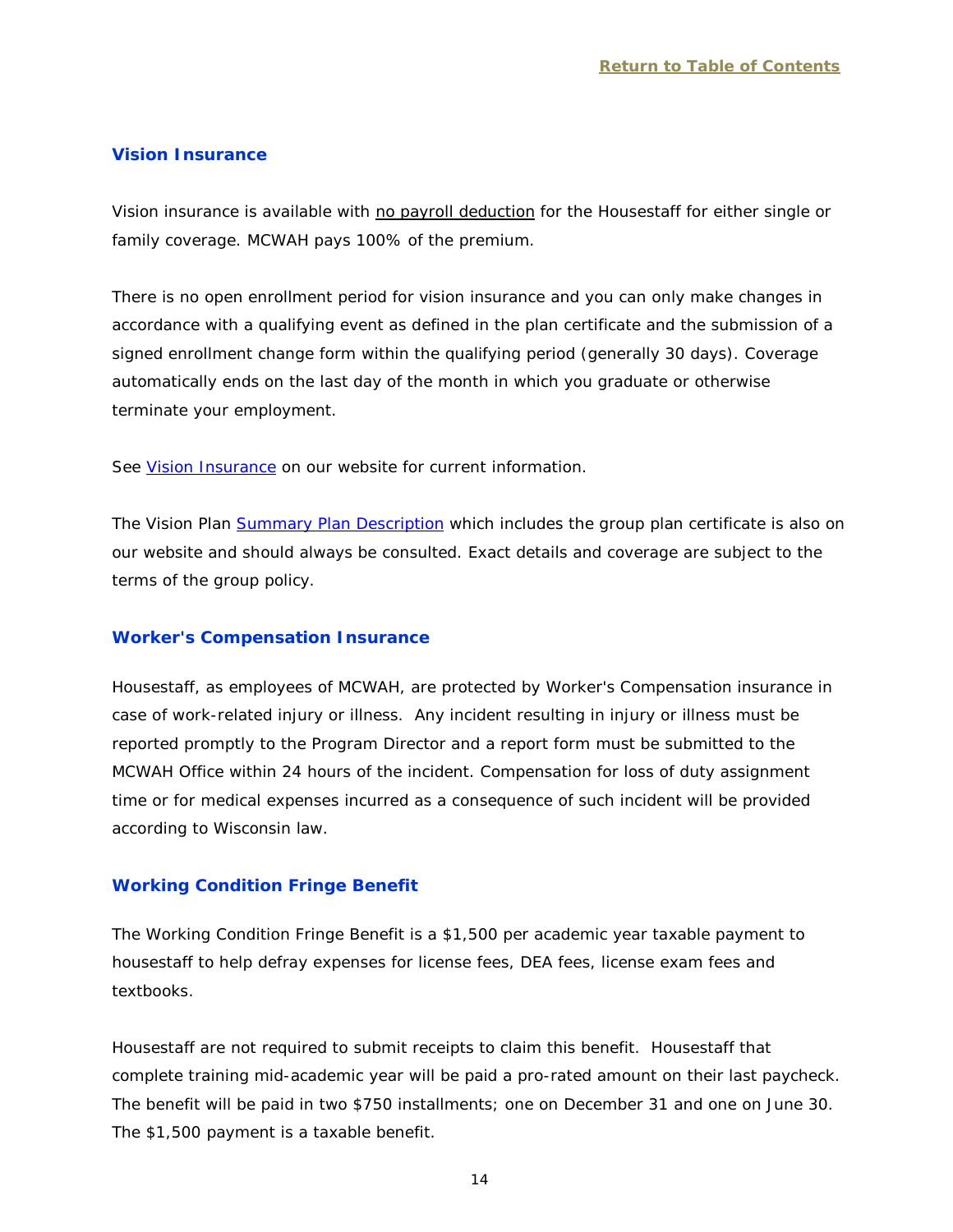## **Compliance Requirements**:

- Obtain and maintain a Wisconsin License in compliance with MCWAH policy. See MCWAH's website **(**[www.mcw.edu\gme\)](http://www.mcw.edu/gme) for the **[Licensure, Resident Educational](http://www.mcw.edu/FileLibrary/Groups/GraduateMedicalEducation/LicensureResidentEducationalLicenseandDEARequirementsforHousestaff_forInternet.pdf)  [License and DEA Number Requirements for Housestaff](http://www.mcw.edu/FileLibrary/Groups/GraduateMedicalEducation/LicensureResidentEducationalLicenseandDEARequirementsforHousestaff_forInternet.pdf)** policy.
- Licensed housestaff, with the exception of housestaff who are in specialties which do not order and administer controlled substances or who never write prescriptions, must obtain a DEA number within three months of receiving their Wisconsin license and provide a copy of the DEA certificate to the MCWAH office. See the above cited policy regarding DEA Number requirements.
- Be in compliance with hospital requirements such as annual flu shots, TB skin testing, etc.

If you are not in compliance with the policies concerning DEA numbers, licensure and required immunization, you will **not** receive some or all of the Working Condition benefit.

# <span id="page-17-0"></span>**Veterans' Benefits & Armed Services Opportunities**

Veterans who are eligible for benefits while serving as housestaff may contact the MCWAH Office to obtain application forms for such benefits. The MCWAH Office also will certify participation in a training program.

# <span id="page-17-1"></span>**STIPENDS**

The Board of Directors of MCWAH establishes stipends for housestaff. The annual stipend levels are posted on the MCWAH website under [Stipends](http://www.mcw.edu/GME/Benefits/Stipends.htm) for each academic year beginning July  $1<sup>st</sup>$ .

The stipend is deposited directly once a month, on the last day of the month, in the individual's bank account. MCWAH offers direct deposit at most banks, savings and loans, and credit unions in the greater Milwaukee area. The funds are available on payday. If the payday falls on a holiday or weekend, the funds are available the day before the holiday or weekend.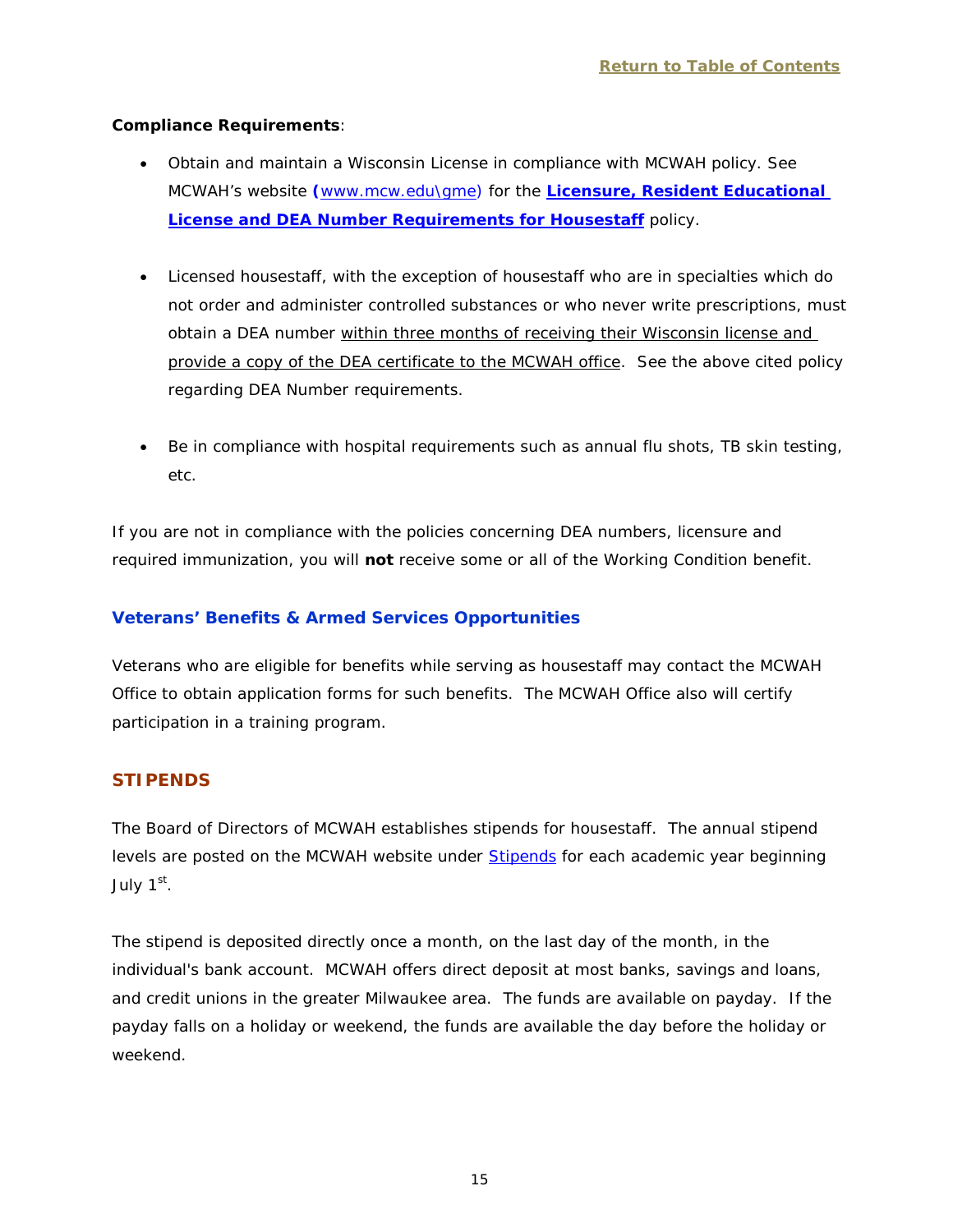The Post Graduate year is the one appropriate for the program in which the housestaff is currently enrolled and is determined by the number of years remaining before successful completion of the program. Only pre-requisite years are included in the Post Graduate year determination. Example: An individual has completed 5 years of previous GME and enters the first year of a Cardiology program. The training year level would be PG IV if the individual successfully completed 3 years training in an Internal Medicine program as the pre-requisite for Cardiology.

When a question exists with respect to the Post Graduate year, the Program Coordinator should contact the appropriate Board or RRC to determine the amount of the individual's previous training that can be counted towards his/her MCWAH program requirements.

Changes in monthly salary levels for housestaff advancing mid-year occur on the 1<sup>st</sup> of the month. For housestaff whose advance date is prior to the  $16<sup>th</sup>$  of the month, the change in salary will be retroactive to the 1<sup>st</sup> of the month. For those whose advance date is on or after the  $16<sup>th</sup>$  of the month, the change in salary will be effective the first of the following month.

# <span id="page-18-0"></span>**LEAVE BENEFITS**

## <span id="page-18-1"></span>**Holidays**

Housestaff are considered to be available to be scheduled 365 days a year including all religious and secular holidays. Due to variations among programs' training and clinical requirements, requests for time off will be granted based on specific policies of each program regarding scheduling, requesting time off and vacation.

# <span id="page-18-2"></span>**Vacation**

Housestaff are allowed annual paid vacation of three weeks. Vacation time is not cumulative from year to year and unused vacation cannot be carried over to another academic year. MCWAH will not pay housestaff for unused vacation upon separation of employment or the end of Trainee's term or Agreement.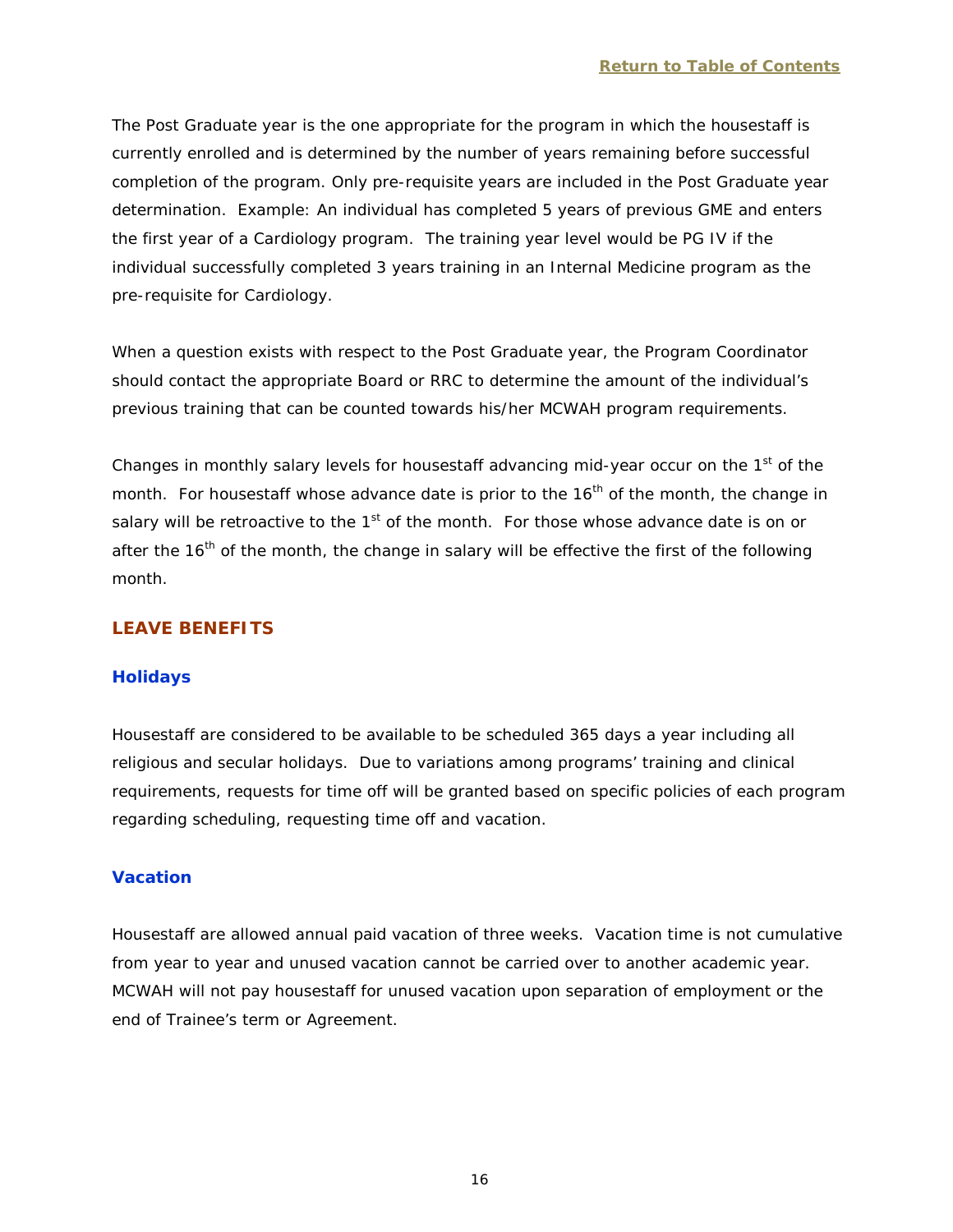## <span id="page-19-0"></span>**Educational Leave**

Housestaff (PG II and above) are allowed up to one week of educational leave, without interruption of pay or benefits, contingent upon the approval by the Program Director. Educational leave time is not cumulative from year to year and unused educational leave cannot be carried over to another year. Unused educational leave is not paid upon separation of employment or the end of Trainee's term or Agreement.

## <span id="page-19-1"></span>**Sick Leave**

Sick leave accrues to housestaff at the rate of two weeks per year to a maximum of four weeks from previous academic years. Unused sick leave is not paid upon separation of employment or the end of Trainee's term or Agreement.

When ill, a housestaff will use their previously accrued days first, utilize the two weeks from the current academic year next, and then may borrow two weeks from the next academic year providing their training program extends throughout another academic year. Housestaff requiring more paid leave than this may utilize vacation leave.

# <span id="page-19-2"></span>**Leave of Absence – Effect on Advancement to the Next Level of Training and Completion of Training**

Each Member Board of the American Board of Medical Specialties has policies regarding absence from training and the impact that absence may have on the Board eligibility of the candidates. Housestaff who take a leave of absence during their training should communicate with their Program Director to ensure that their total leave time does not exceed the maximum allowed by the Board. The Program Director should communicate with the Specialty Board on behalf of the housestaff if necessary for clarification.

A leave of absence may necessitate that the advancement to the next level of training be delayed. At the conclusion of the training program, the Program Director must certify that the resident/fellow has mastered each component of clinical competence and has acquired proficiency in each of the various procedural skills identified in the program's curriculum. If the trainee does not meet the requirements of the Board because of a sick leave or leave of absence, the Program Director may require the individual to extend the training beyond the usual time required to complete the program.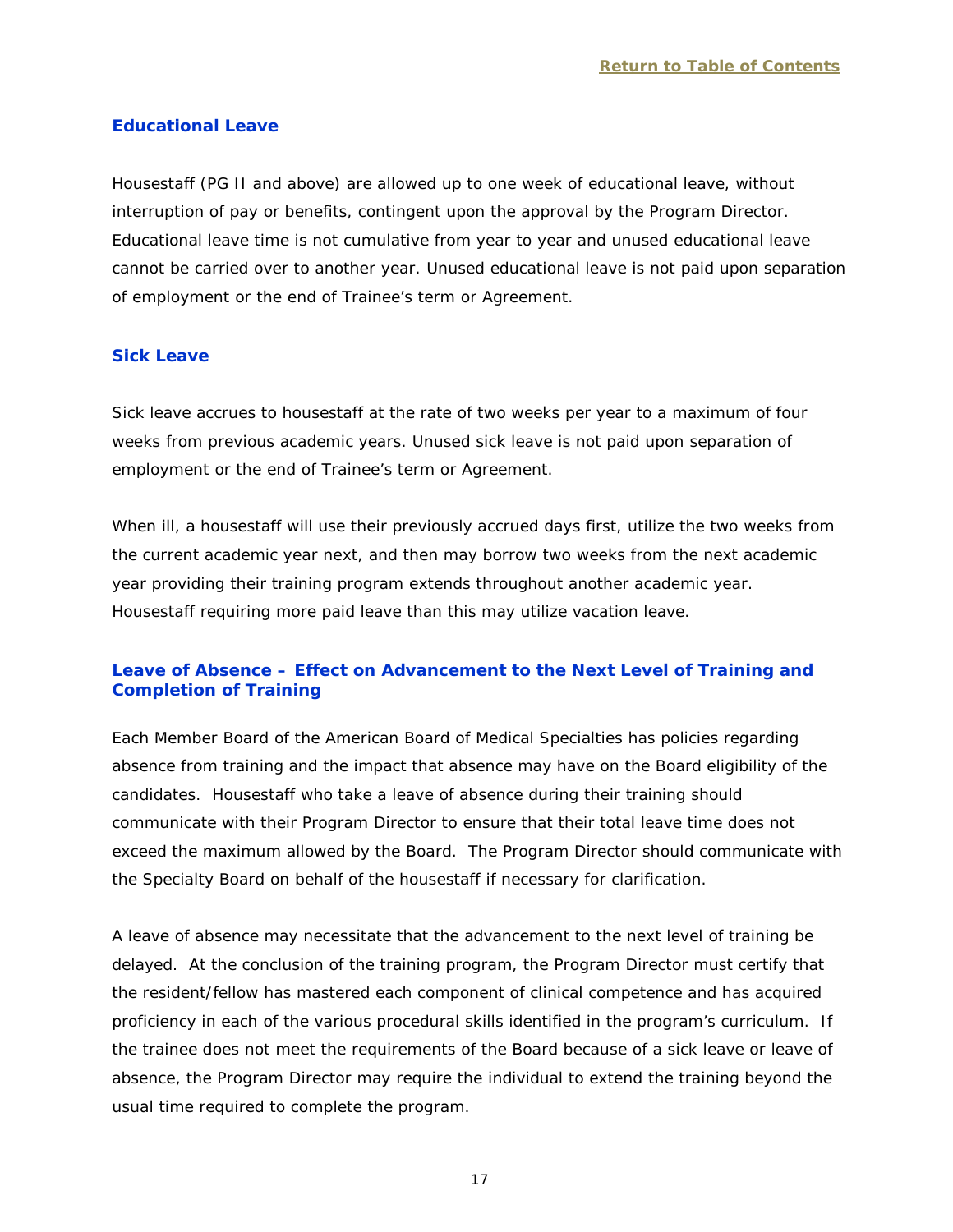#### <span id="page-20-0"></span>**Requesting a Leave of Absence**

Housestaff assignments are made by the Program Directors, who must verify that those assignments were met. The Program Director must be notified promptly by the housestaff in the event of absence due to illness or any other reason.

Housestaff should request a Leave of Absence (LOA) through their programs, using the standard Leave of Absence form that is readily available on MCWAH's website. Housestaff must provide the Program Director with at least 30 days advance notice of the need to take leave when the need is foreseeable. If leave is not foreseeable, notice must be given to the Program Director as soon as practicable, ordinarily within one or two business days of when the housestaff learns of the need for a leave, except in extraordinary circumstances. All Leaves of Absence must be approved by MCWAH and the Program Director. The completed form needs to be promptly forwarded to the MCWAH Office by the Program Coordinator. If additional information is needed in order to determine if the housestaff qualifies for Federal Family and Medical Leave (FMLA)/Wisconsin Family and Medical Leave (WFMLA) and/or to approve the LOA, the Program Director or Program Coordinator must contact the MCWAH Office. The MCWAH Office will follow up as needed directly with the housestaff and obtain the necessary information on a confidential basis.

The MCWAH Office does not need to be notified of an absence of seven calendar days or less if the housestaff remains on the payroll (using available sick, vacation or educational leave days; on jury duty, or similar); nor does the MCWAH Office need to be notified if the housestaff is taking scheduled vacation using their available vacation days.

MCWAH does not grant indefinite leaves of absence.

#### <span id="page-20-1"></span>**Computing Leave Days**

Housestaff are considered to be available for duty on a continuous basis throughout their training period and are paid accordingly. In a 15-day pay period, housestaff are entitled to 15/365 of their annual stipend. Therefore, when counting leave days include weekends and holidays. If a housestaff member is ill on a Thursday and returns on the following Tuesday, they should be charged for 5 days of sick leave (Thursday, Friday, Saturday, Sunday and Monday). This method is used for computing all sick day accrual, vacation day accrual, and unpaid leave stipend deductions.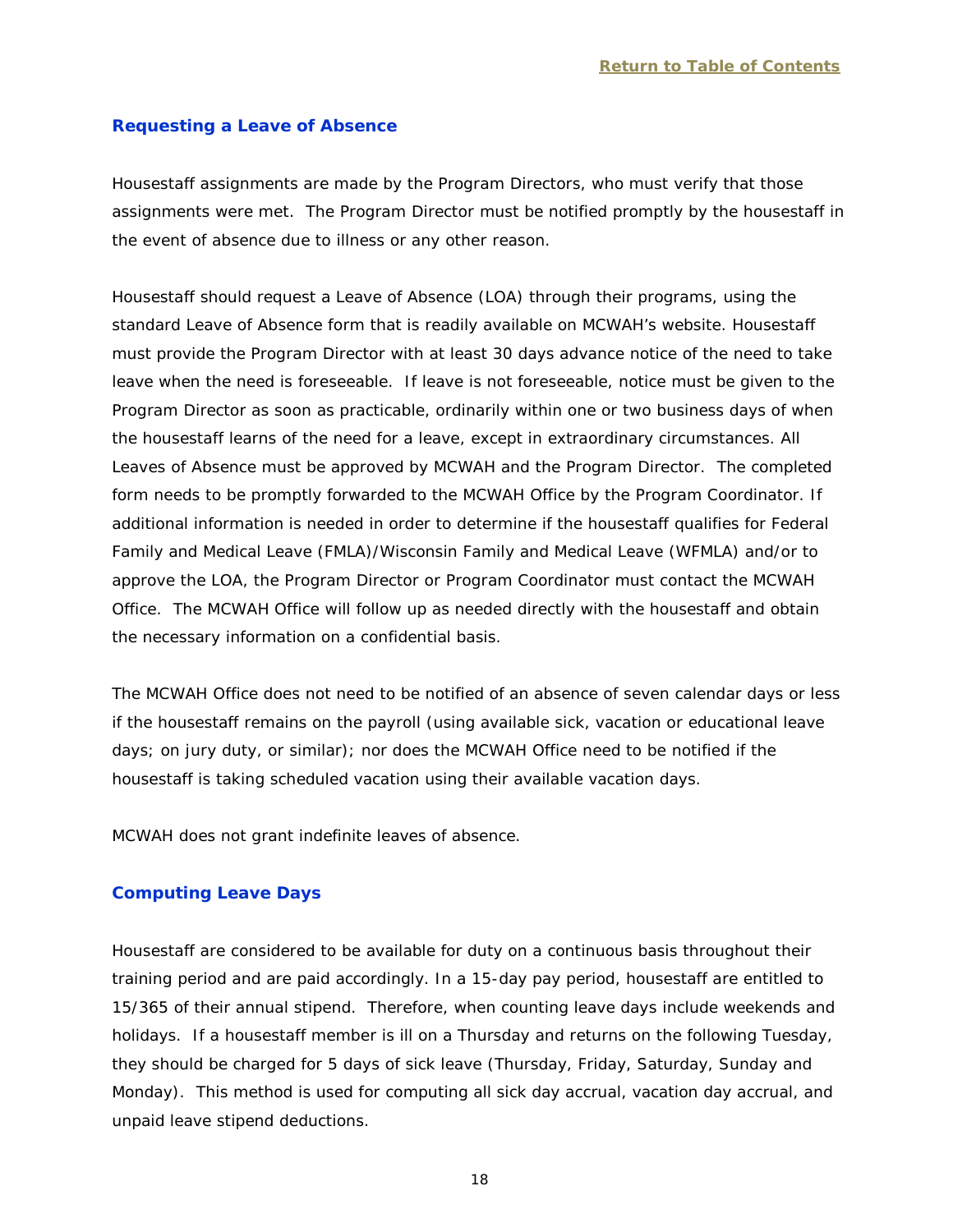#### <span id="page-21-0"></span>**FMLA Leave**

MCWAH will grant family and medical leaves of absence in accordance with both the Wisconsin and Federal Family and Medical Leave Acts (WFMLA\FMLA).

MCWAH has defined the Federal FMLA year as the Academic Year 7/1-6/30. The Wisconsin WFMLA year is the Calendar Year 1/1-12/31.

If an employee qualifies for Federal Family and Medical leave (FMLA) and for leave under Wisconsin Family and Medical leave (WFMLA), leave used counts against the employee's entitlement under both laws.

## **Eligibility Requirements - Federal FMLA**

Employees are eligible if they have worked for MCWAH for at least one year and for 1,250 hours over the previous 12 months.

## **Eligibility Requirements - Wisconsin WFMLA**

Employees are eligible if they have worked for MCWAH at least 1,000 compensated hours in the preceding 52 weeks and for at least 52 consecutive weeks.

## **Basic Leave Entitlement - Federal FMLA**

FMLA requires covered employers to provide up to 12 weeks of unpaid, job-protected leave to eligible employees for any one or a combination of the following reasons:

- For incapacity due to pregnancy, prenatal medical care or child birth;
- To care for the employee's child after birth, or placement for adoption or foster care [within 12 months after birth or placement].
- To care for the employee's spouse, dependent child, or parent (excluding parentin-law), who has a serious health condition; or
- For a serious health condition that renders the employee unable to perform the essential functions of the employee's job.

# **Basic Leave Entitlement - Wisconsin WFMLA**

WFMLA requires covered employers to provide, during a 12 month calendar period: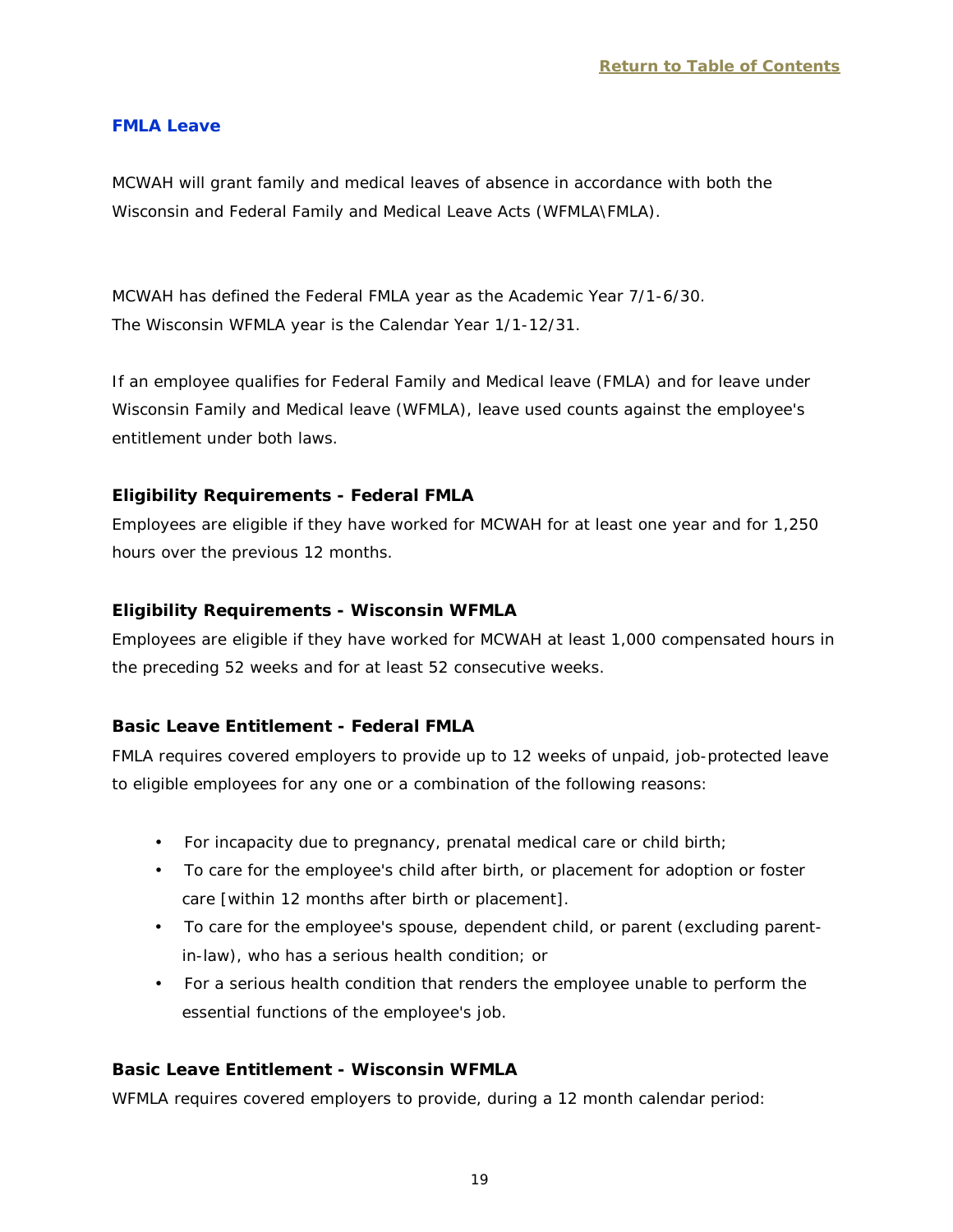- 6 weeks for birth or adoption of a child [must begin within 16 weeks of birth or placement].
- 2 weeks for a serious health condition of a child, spouse, domestic partner [as defined in WI Statutes 40.02(21c) or 770.01(1)] or parent (including parent-in-law) or parent of a domestic partner.
- 2 weeks for employees own serious health condition that renders the employee unable to perform the essential functions of the employee's job.
- Employee may not take more than 8 weeks in a year for any combination of the above leave.

## **Military Family Leave Entitlements - Federal FMLA**

Eligible employees whose spouse, son, daughter or parent is on covered active duty or called to covered active duty status may use their 12-week leave entitlement to address certain qualifying exigencies. Qualifying exigencies may include attending certain military events, arranging for alternative childcare, addressing certain financial and legal arrangements, attending certain counseling sessions, and attending post-deployment reintegration briefings.

FMLA also includes a special leave entitlement that permits eligible employees to take up to 26 weeks of leave to care for a covered service-member during a single 12-month period. A covered service member is: (1) a current member of the Armed Forces, including a member of the National Guard or Reserves, who is undergoing medical treatment, recuperation or therapy, is otherwise in outpatient status, or is otherwise on the temporary disability retired list, for a serious injury or illness\*; or (2) a veteran who was discharged or released under conditions other than dishonorable at any time during the five-year period prior to the first date the eligible employee takes FMLA leave to care for the covered veteran, and who is undergoing medical treatment, recuperation, or therapy for a serious injury or illness.\* Spouses are entitled to a combined total of 26 weeks of unpaid FMLA leave in a 12 month period to care for a covered service member. Leave taken for other FMLA qualifying reasons by either spouse during the same 12 month period will be combined with and exhausted against the 26 week entitlement.

See the Federal Family and Medical Leave Act for specific definitions related to the Military Family Leave entitlements outlined above.

MCWAH may require certifications for the serious injury or illness of the covered service member or for the qualifying exigency in accordance with the FMLA.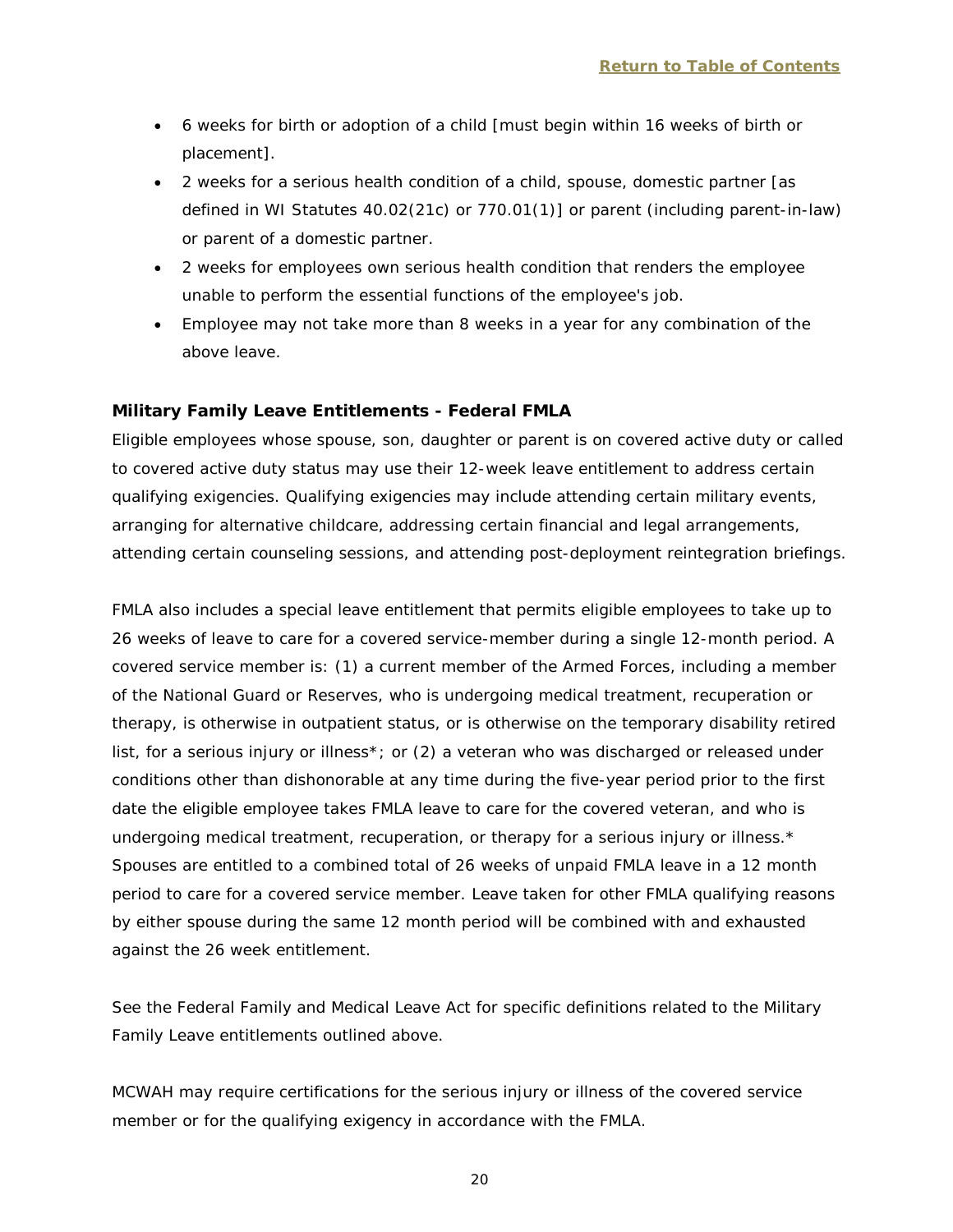\*The FMLA definitions of "serious injury or illness" for current service members and veterans are distinct from the FMLA definition of "serious health condition".

## **Definition of Serious Health Condition - Federal FMLA**

A serious health condition is an illness, injury, impairment, or physical or mental condition that involves:

Either

• Incapacity or treatment in connection with inpatient care, a hospice or a residential medical care facility (overnight stay in a medical care facility).

Or

• Continuing treatment by a health care provider for a condition that either prevents the employee from performing the functions of the employee's job, or prevents the qualified family member from participating in school or other daily activities.

Subject to certain conditions, the continuing treatment requirement may be met by a period of incapacity of more than 3 consecutive calendar days combined with at least two visits to a health care provider or one visit and a regimen of continuing treatment, or incapacity due to pregnancy, or incapacity due to a chronic condition. Other conditions may meet the definition of continuing treatment.

If a serious health condition is based upon:

- Three consecutive calendar days of incapacity plus two visits to a healthcare provider, the first visit must occur within 7 days of and both visits must occur within 30 days of the beginning of the period of incapacity.
- Three consecutive calendar days of incapacity plus a regimen of continuing treatment, the employee must visit a healthcare provider within 7 days of the onset of incapacity.
- Periodic visits to a healthcare provider for a chronic serious health condition, the employee must make at least two visits to a healthcare provider per year.

## **Definition of Serious Health Condition - Wisconsin WFMLA**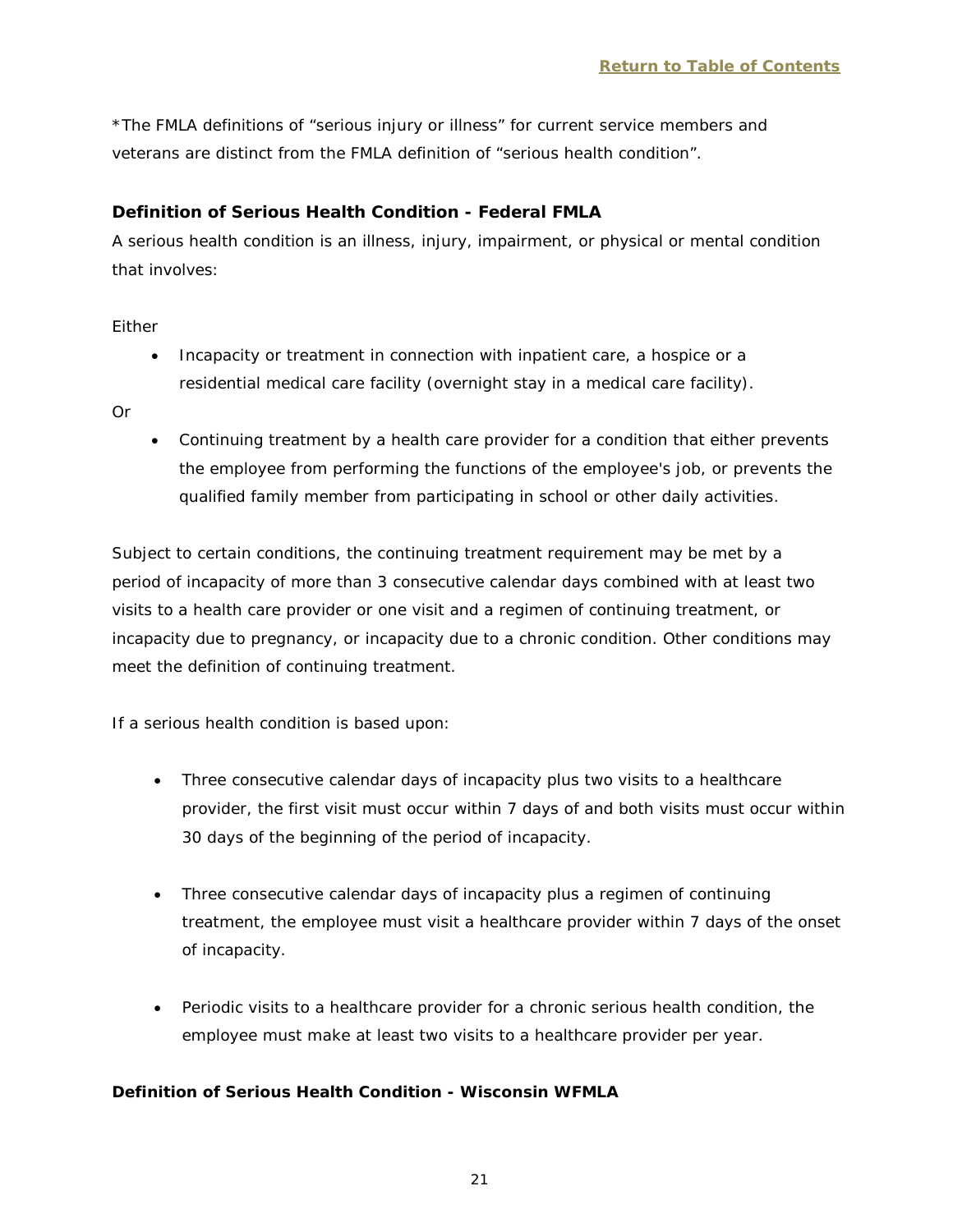A disabling physical or mental illness, injury, impairment or condition involving inpatient care in a hospital, nursing home or hospice, or out-patient care that requires continuing treatment or supervision by a health care provider.

#### <span id="page-24-0"></span>**When Taking a FMLA Leave**

- 1. The housestaff must provide the Program Director with at least 30 days advance notice of the need to take FMLA leave when the need is foreseeable. If FMLA leave is not foreseeable, notice must be given to the Program Director as soon as practicable, ordinarily within one or two business days of when the housestaff learns of the need for a FMLA leave, except in extraordinary circumstances. The housestaff needs to request a leave of absence through the program using the standard leave of absence request form that is available from their Program Coordinator and on the MCWAH website.
- 2. Housestaff must provide sufficient information for MCWAH to determine if the leave may qualify for FMLA protection and the anticipated timing and duration of the leave.

If leave is for a housestaff's own serious health condition or that of a family member, MCWAH requires the housestaff to submit a confidential medical certification form from the housestaff's or the family member's health care provider. The required medical certification is to be submitted no later than 15 days after the date it is requested. If the housestaff cannot comply with this deadline, he/she must contact the MCWAH Office to obtain an extension prior to the date that the form is originally due. If the housestaff fails to return the completed medical certification form to the MCWAH Office and/or request an extension of time, the housestaff's request for FMLA leave can be delayed or denied. Second and third certifications, and periodic re-certification, may be required under certain circumstances.

Sufficient information shall include the housestaff is unable to perform job functions, the family member is unable to perform daily activities, the need for hospitalization or continuing treatment by a health care provider, or circumstances supporting the need for military family leave.

Housestaff must also inform MCWAH if the requested leave is for a reason for which FMLA leave was previously taken or certified.

22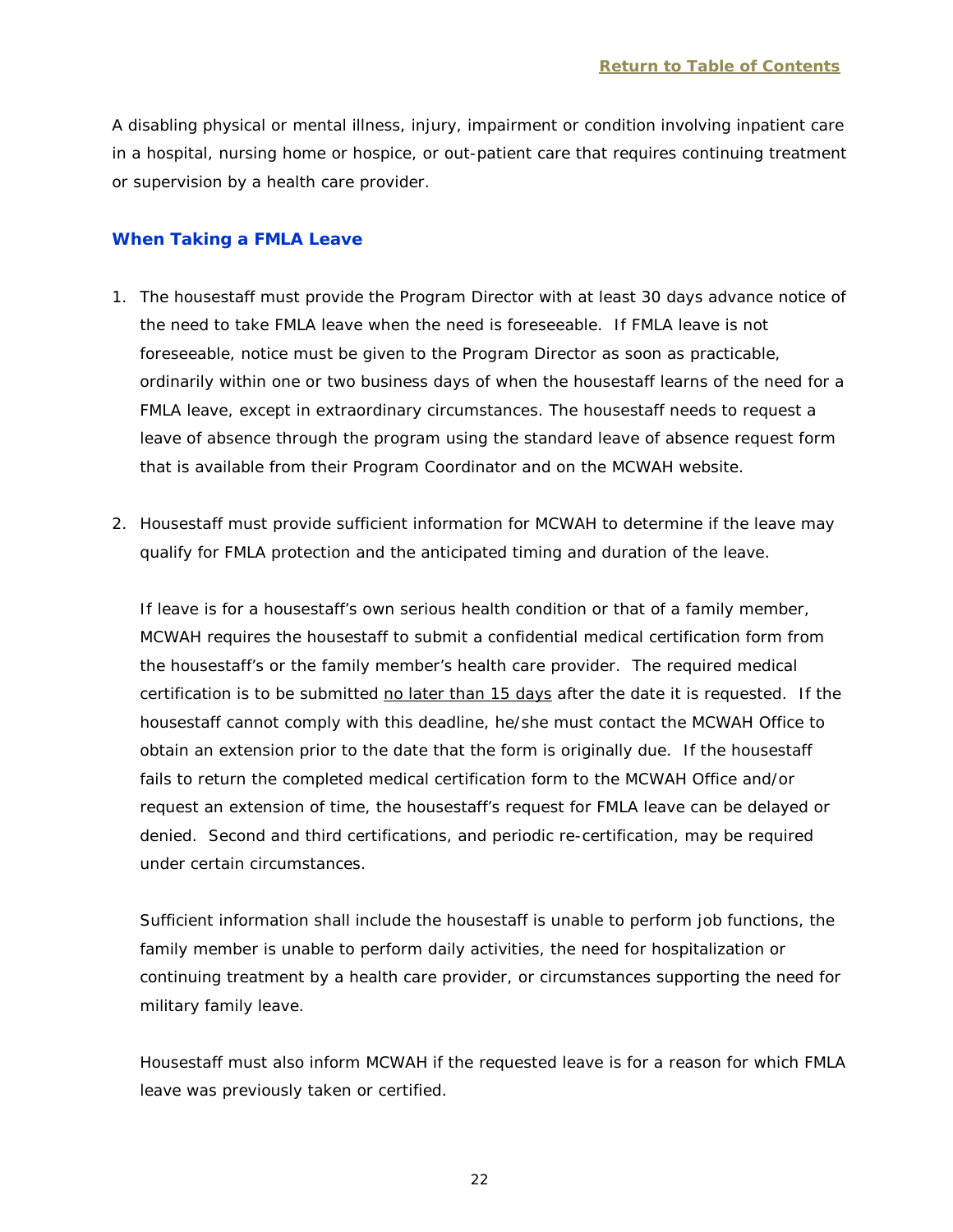- 3. If leave is for a housestaff's own serious health condition, a Fitness for Duty Report will be required upon the housestaff's return to work. The Fitness for Duty Report must be submitted to MCWAH, not the Program. MCWAH will inform the Program Director of any job related information or restrictions that are identified in the Fitness for Duty Report. If there is a need to clarify information regarding a housestaff's fitness for duty, MCWAH senior staff or Director of Risk Management will contact the medical provider who issued the report. If such Fitness for Duty Report is not received, the housestaff's return to work may be delayed until such certification is provided or the return to work may be denied.
- 4. Both Wisconsin and Federal FMLA are unpaid. The housestaff may choose to substitute accrued paid sick and vacation time for the unpaid FMLA leave time if accrued sick or vacation days are available; however, it is not required. Substitution of accrued paid sick and vacation time must be done in accordance with MCWAH's paid sick and vacation leave policies. Paid days due to substitution of accrued sick and vacation days will run concurrent with the FMLA leave and will count against the FMLA leave entitlement.
- 5. Health, dental and vision insurance will be provided for up to 12 weeks of FMLA leave on the same basis as was provided before the housestaff took leave. The housestaff must pay the usual employee contribution for coverage that is normally deducted from the housestaff's paycheck during any period of leave. After 12 weeks, the health, dental and vision insurance will continue through COBRA and the housestaff will be responsible for 100% of the premiums at that time.
- 6. While on leave, the housestaff must provide their Program Director with periodic updates regarding their intent to return to work.
- 7. If the circumstances of housestaff's leave change and he/she is able to return to work earlier than anticipated, he/she needs to notify their Program Director at least two work days prior to the date they intend to report for work.
- 8. MCWAH will inform housestaff requesting leave of their eligibility under FMLA. If eligible, the notice will specify if any additional information is required as well as the housestaff's rights and responsibilities. If the housestaff is not eligible, MCWAH will provide a reason for the ineligibility.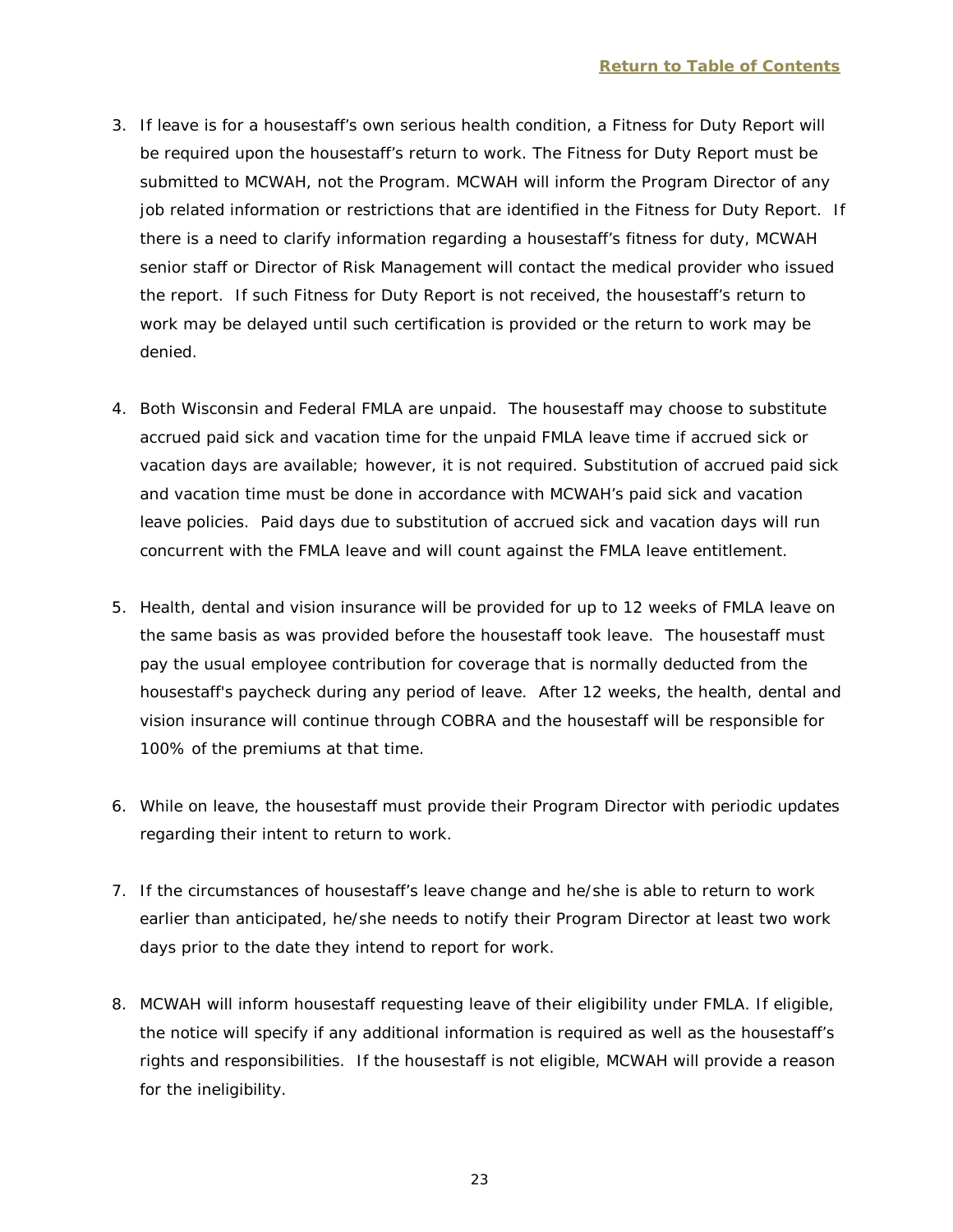9. MCWAH will inform housestaff if leave will be designated as FMLA-protected and the amount of leave counted against the housestaff's FMLA leave entitlement. If MCWAH determines that the leave is not FMLA-protected, MCWAH will notify the housestaff.

**Benefits and Protections –** During FMLA leave, MCWAH must maintain the employee's health coverage under any group health plan on the same terms as if the housestaff had continued to work. Upon return from FMLA leave, most housestaff must be restored to their original or equivalent positions with equivalent pay, benefits, and other employment terms.

Use of FMLA leave cannot result in the loss of any employment benefit that accrued prior to the start of an employee's leave.

**Use of Leave –** Housestaff do not need to use these leave entitlements in one block. Under FMLA and WFMLA, leave due to the housestaff's or a covered family member's serious health condition can be taken intermittently or on a reduced leave schedule when medically necessary. The housestaff must make reasonable efforts to schedule leave for planned medical treatment so as not to unduly disrupt the GME training. Under FMLA, leave due to qualifying exigencies may also be taken on an intermittent basis. Leave taken under WFMLA for the birth or adoption of a child can be taken as partial absence from employment.

**Notice –** Any employees wishing to view their rights and entitlements under the FMLA/WFMLA may view these rights at any time on the posters contained in the Human Resource Offices of the Medical College of Wisconsin, each affiliate hospital or facility, and near the cafeteria in the Curative building. These posters are also posted on the GME website and are available at [Federal FMLA Poster](http://www.mcw.edu/FileLibrary/Groups/GraduateMedicalEducation/FMLA_Poster__Federal__030813__1420_.pdf?) and at [Wisconsin FMLA Poster](http://www.mcw.edu/FileLibrary/Groups/GraduateMedicalEducation/erd_7983_p.pdf)**.**

The Wage and Hour Division of the U.S. Department of Labor is the federal agency that regulates the federal FMLA. Federal law makes it unlawful for an employer to interfere with, restrain, or deny the exercise of any right provided under the FMLA; or to discharge or discriminate against any person for opposing any practice made unlawful by the FMLA or for the involvement in any proceeding under or relating to the FMLA. Nothing in the FMLA affects any federal or state law prohibiting discrimination, or supersedes any state or local law or collective bargaining agreement which provides greater family and medical leave rights. Employees have the right to file a complaint with the U.S. Department of Labor

24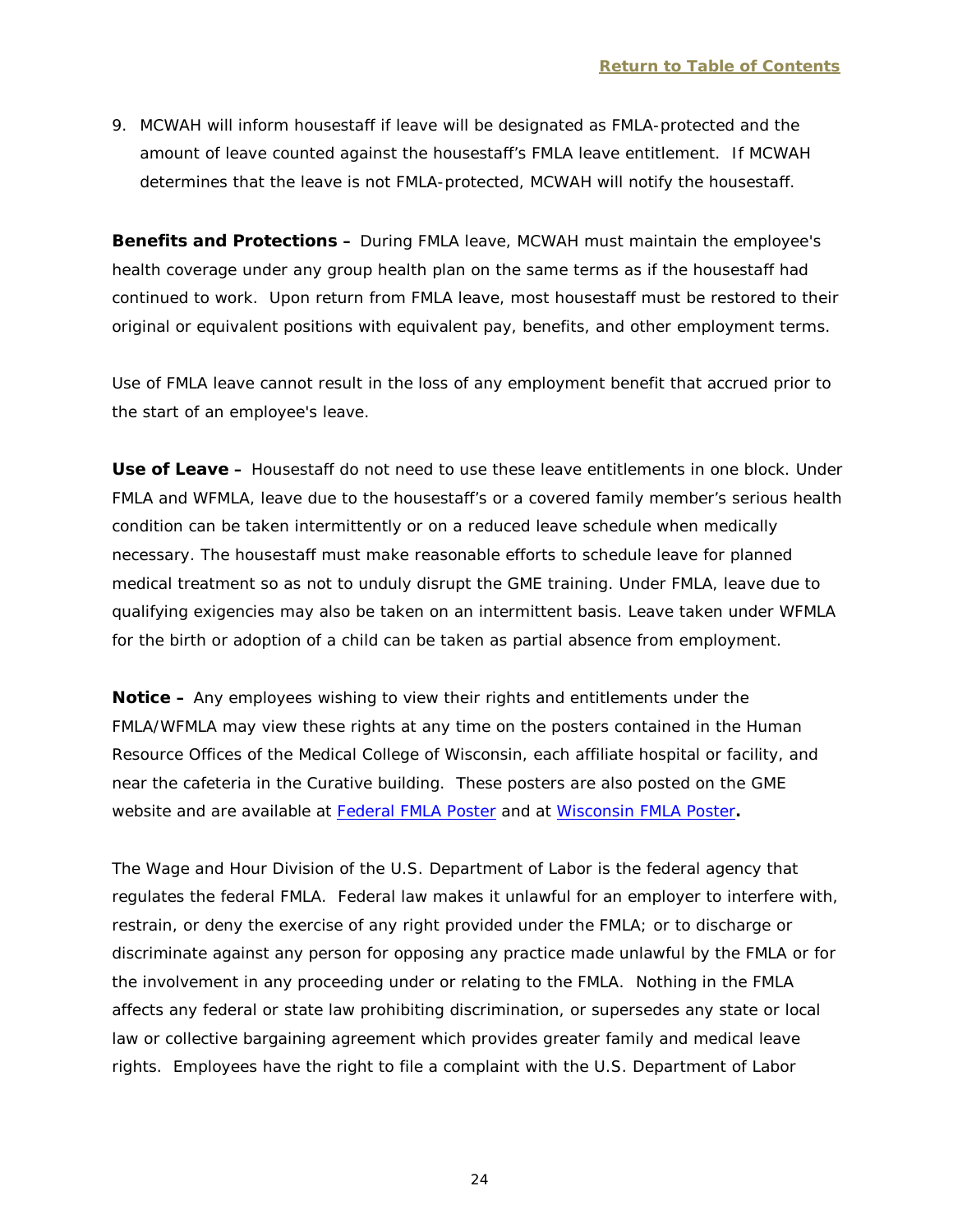("DOL") or bring a private lawsuit if they feel their rights under the FMLA have been violated. For more information, you may contact the DOL at (866) 487-9243 or [www.dol.gov.](http://www.dol.gov/) That being said, it is the preference of MCWAH that its employees first bring any concerns to the attention of the Designated Institutional Official (DIO) & Executive Director of MCWAH.

#### <span id="page-27-0"></span>**Non-FMLA Medical [and Family] Leave**

Housestaff who would otherwise qualify for a FMLA Leave except that they are ineligible (do not meet the eligibility requirements) or have already exhausted their FMLA and WFMLA entitlements for the applicable year, may be granted a Non-FMLA Medical Leave. This leave is not an entitlement and is not job protected. Housestaff must be on-duty prior to being given a Non-FMLA Medical leave.

The granting of a Non-FMLA Medical Leave is totally at the discretion of the Program Director and the DIO & Executive Director of MCWAH. The amount of leave time to be approved will be determined by them, not to exceed 12 weeks in an Academic year counted in the same manner as Federal FMLA leave time. The Program Director and DIO & Executive Director of MCWAH will need to consider the impact of the leave on the training program and determine if it would be disruptive to the training program, the affiliated hospitals, patient care, and the meeting of the program requirements by the other housestaff in the program.

Housestaff must provide sufficient information to MCWAH to determine if the leave qualifies as a Non-FMLA Medical leave and the anticipated timing and duration of the leave. MCWAH may request additional information before approving the leave if such additional information is necessary for MCWAH to have sufficient information.

If leave is for a housestaff's own serious health condition or that of a family member, MCWAH requires the housestaff to submit a confidential medical certification form from the housestaff's or the family member's health care provider. The required medical certification is to be submitted no later than 15 days after the date it is requested. If the housestaff cannot comply with this deadline, they must contact the MCWAH Office to obtain an extension prior to the date that the form is originally due. If the housestaff fails to return the completed medical certification form to the MCWAH Office and/or request an extension of time, the housestaff's request for Non-FMLA Medical leave can be delayed or denied.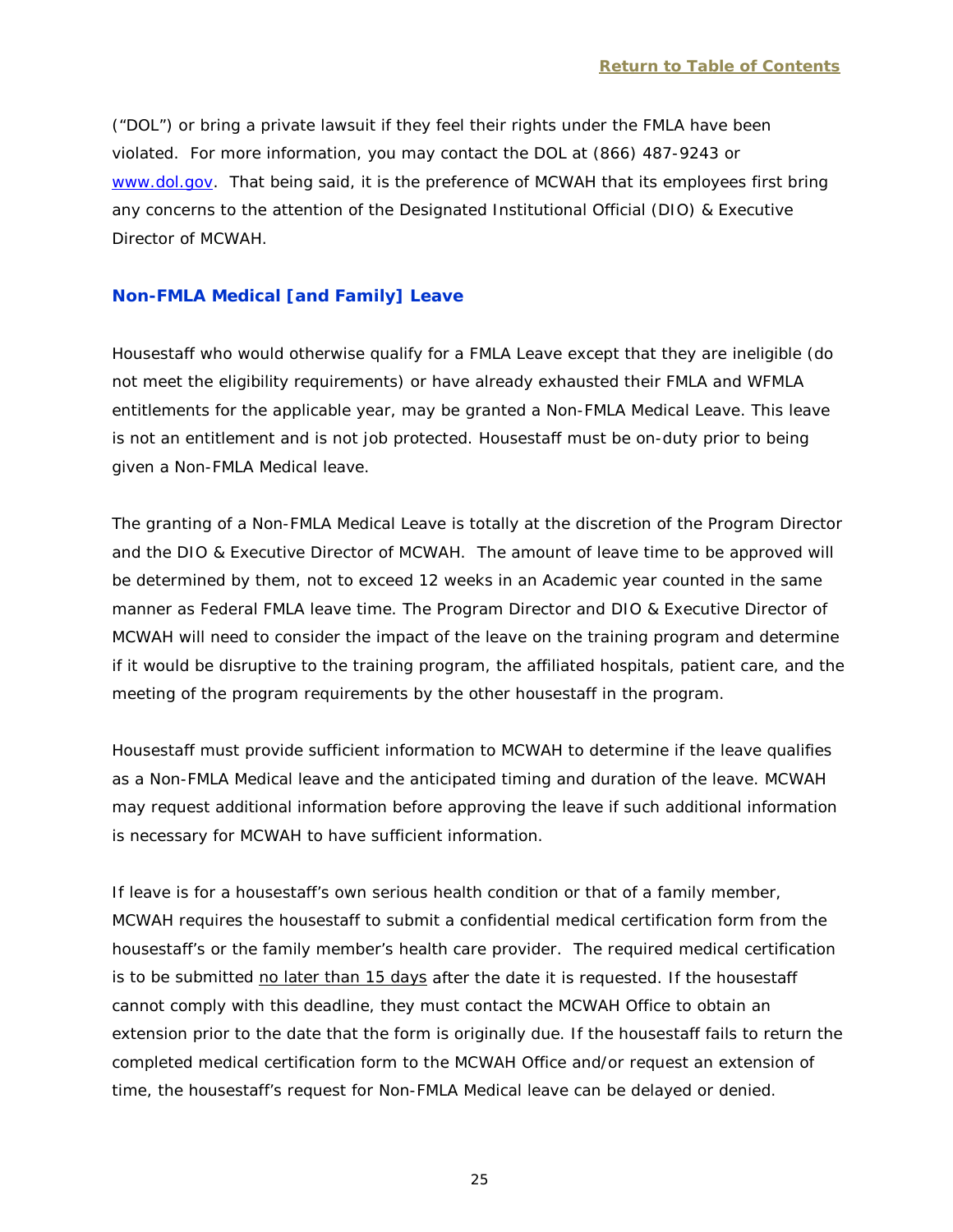If leave is for a housestaff's own serious health condition, a Fitness for Duty Report will be required upon the housestaff's return to work. The Fitness for Duty Report must be submitted to MCWAH, not the Program. MCWAH will inform the Program Director of any job related information and restrictions that are identified in the Fitness for Duty Report. If there is a need to clarify information regarding a housestaff's fitness for duty, MCWAH senior staff or Risk Manager will contact the medical provider who issued the report. If such Fitness for Duty Report is not received, the housestaff's return to work may be delayed until such certification is provided or the return to work may be denied.

Housestaff must use any accrued sick days and vacation days they have available at the beginning of their Non-FMLA Medical leave and in accordance with MCWAH's paid sick and vacation leave policies. Paid days utilized from accrued sick and vacation days will run concurrent with the amount of time approved and available for the Non-FMLA Medical leave. Health, dental and vision benefits will be paid until the end of the month in which the date arrives at which the housestaff has taken a total of 12 weeks of FMLA/WFMLA and Non-FMLA Medical leave combined during the Academic year [unless a later date is mandated either by the FMLA/WFMLA requirements or the number of paid sick and vacation days being taken for a specific leave]. The housestaff must pay the usual employee contribution for insurance benefits normally deducted from the housestaff's paycheck during any period of leave. After these 12 weeks (or later date if mandated), if the housestaff is not scheduled to return during the subsequent calendar month, the health, dental, and vision insurance will continue through COBRA and the housestaff will be responsible for 100% of the premiums at that time.

While on leave, the housestaff must provide their Program Director with periodic updates regarding their intent to return to work.

If the circumstances of the housestaff's leave change and they are able to return to work earlier than anticipated, they need to notify their Program Director at least two work days prior to the date they intend to report for work. It will be up to the discretion of the Program Director and the MCWAH DIO & Executive Director whether they will be able to accommodate the early return of the housestaff and as of what date, if any, other than the scheduled return date. Any return date will be subject to the Fitness for Duty requirement.

#### <span id="page-28-0"></span>**Personal Leave**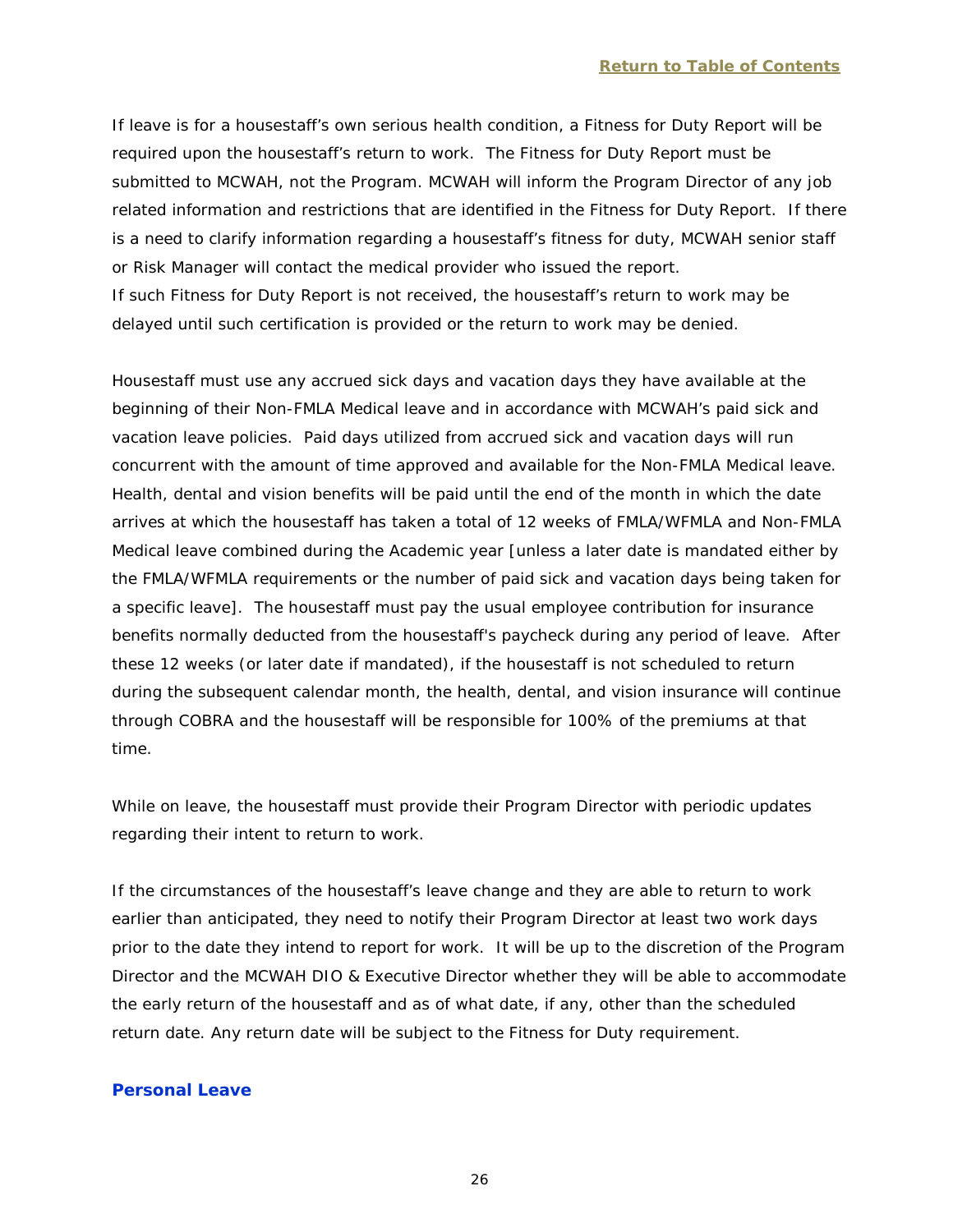**Personal Leave may not be taken for medical reasons**. Personal leave should only be requested if absolutely necessary and for compelling reasons as leaves of absence have an overall disruptive impact on the training and training program. This leave is not an entitlement and is not job-protected. Housestaff must be on-duty prior to being given a personal leave.

The granting of personal leave is totally at the discretion of the Program Director and the DIO & Executive Director of MCWAH. The amount of leave time to be approved will be determined by them, not to exceed 12 weeks in an academic year counted in the same manner as Federal FMLA leave time. The DIO & Executive Director may grant an extension upon consultation with the Program Director.

The Program Director and DIO & Executive Director of MCWAH will need to consider the impact of the leave on the training program and determine that it will not be disruptive to the training program, the affiliated hospitals, patient care, and the meeting of the program requirements by the other housestaff in the program.

The MCWAH Office may require the housestaff to submit a written request with sufficient information for the Program Director and the DIO & Executive Director of MCWAH to make a determination as to whether the personal leave will be approved and for what duration.

Housestaff must use any accrued vacation days they have available at the beginning of their personal leave and in accordance with MCWAH's paid vacation leave policies. Paid days utilized from accrued vacation days will run concurrent with the amount of time approved and available for the personal leave.

While on leave, the housestaff must provide their Program Director with periodic updates regarding their intent to return to work.

Health, dental and vision benefits will be paid until the end of the month in which the last paid day is utilized. The housestaff must pay the usual employee contribution for the coverages that are normally deducted from the housestaff's paycheck during this period of leave. If the personal leave becomes unpaid after the utilization of the vacation days; and the housestaff is not scheduled to return during the subsequent calendar month, health, dental and vision insurance will continue through COBRA as of the 1<sup>st</sup> of that month and the housestaff will be responsible for 100% of the premiums at that time.

27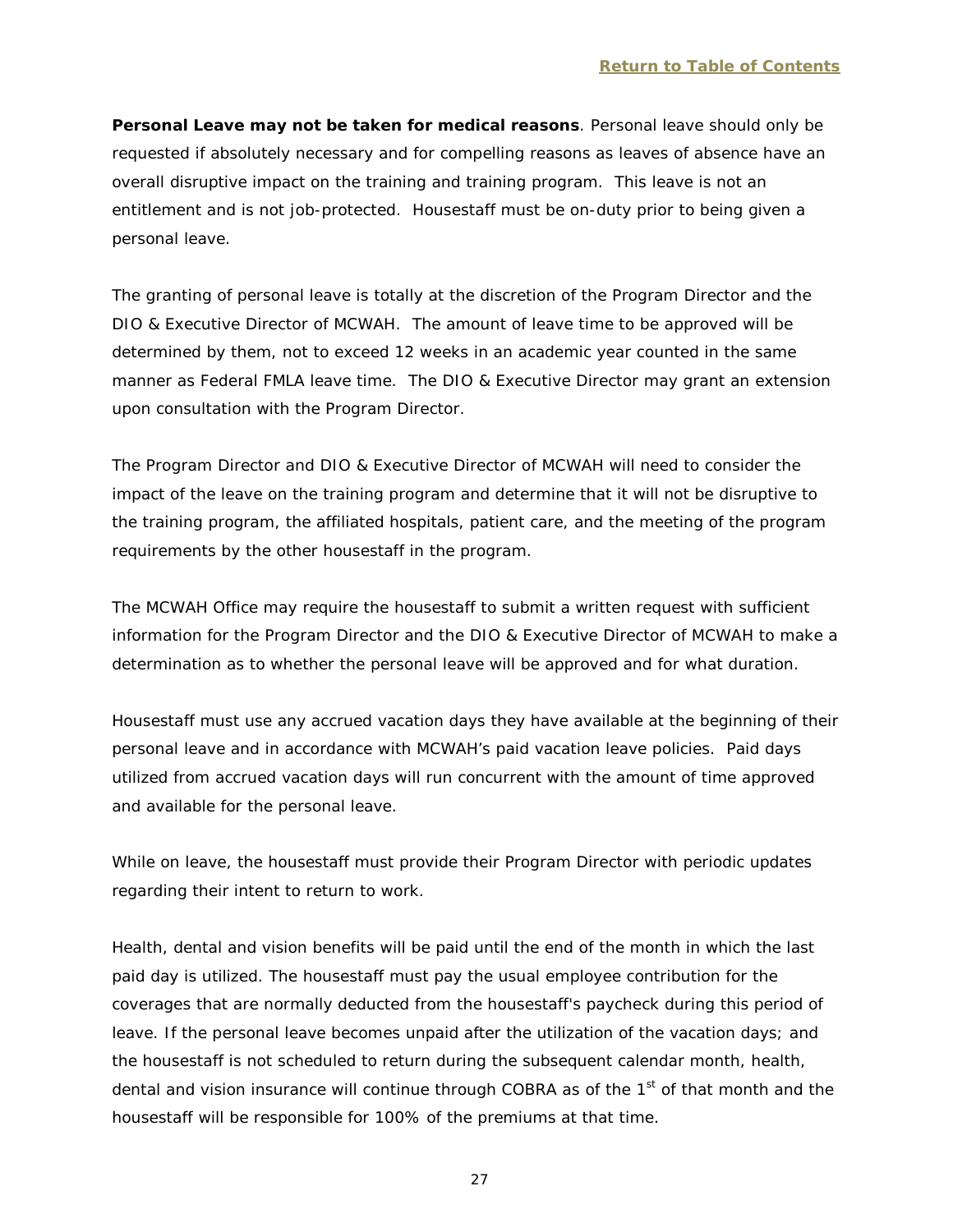If the circumstances of the housestaff's leave change and they are able to return to work earlier than anticipated, they need to notify their Program Director at least two work days prior to the date they intend to report for work. It will be up to the discretion of the Program Director and the MCWAH DIO & Executive Director whether they will be able to accommodate the early return of the Housestaff.

#### <span id="page-30-0"></span>**Funeral Leave**

Housestaff may be granted up to three days off with pay for funerals of immediate family members, defined as spouses, parents, parents of spouse, grandparents, grandparents of spouse, foster parents , children, grandchildren, foster children, brothers (and their spouses), and sisters (and their spouses). In the event of the death of a close relative, not

in the immediate family, a housestaff may be granted funeral leave at the discretion of the Program Director.

#### <span id="page-30-1"></span>**Jury Duty**

While jury duty is considered a civic responsibility, there may be an occasion when housestaff may wish to request a deferral of this obligation. As a trainee in a Graduate Medical Education program, the housestaff may qualify for such a deferral.

Please discuss deferment with your Program Director. The Program Director could write a letter to the appropriate court. There is no guarantee that this approach will be successful.

If housestaff serve on jury duty, they will continue to be paid their stipend.

#### <span id="page-30-2"></span>**Military Leave**

The Uniformed Services Employment and Reemployment Rights Act of 1994 (USERRA) protects the job rights of individuals who voluntarily or involuntarily leave employment positions to undertake military service or certain types of service in the National Disaster Medical System. An individual performing military service is granted a leave of absence and is also entitled to all rights accorded other individuals on non-military leaves of absence. (The complete USERRA can be found on the Department of Labor's website at: [http://www.dol.gov/vets/programs/userra/main.htm.](http://www.dol.gov/vets/programs/userra/main.htm))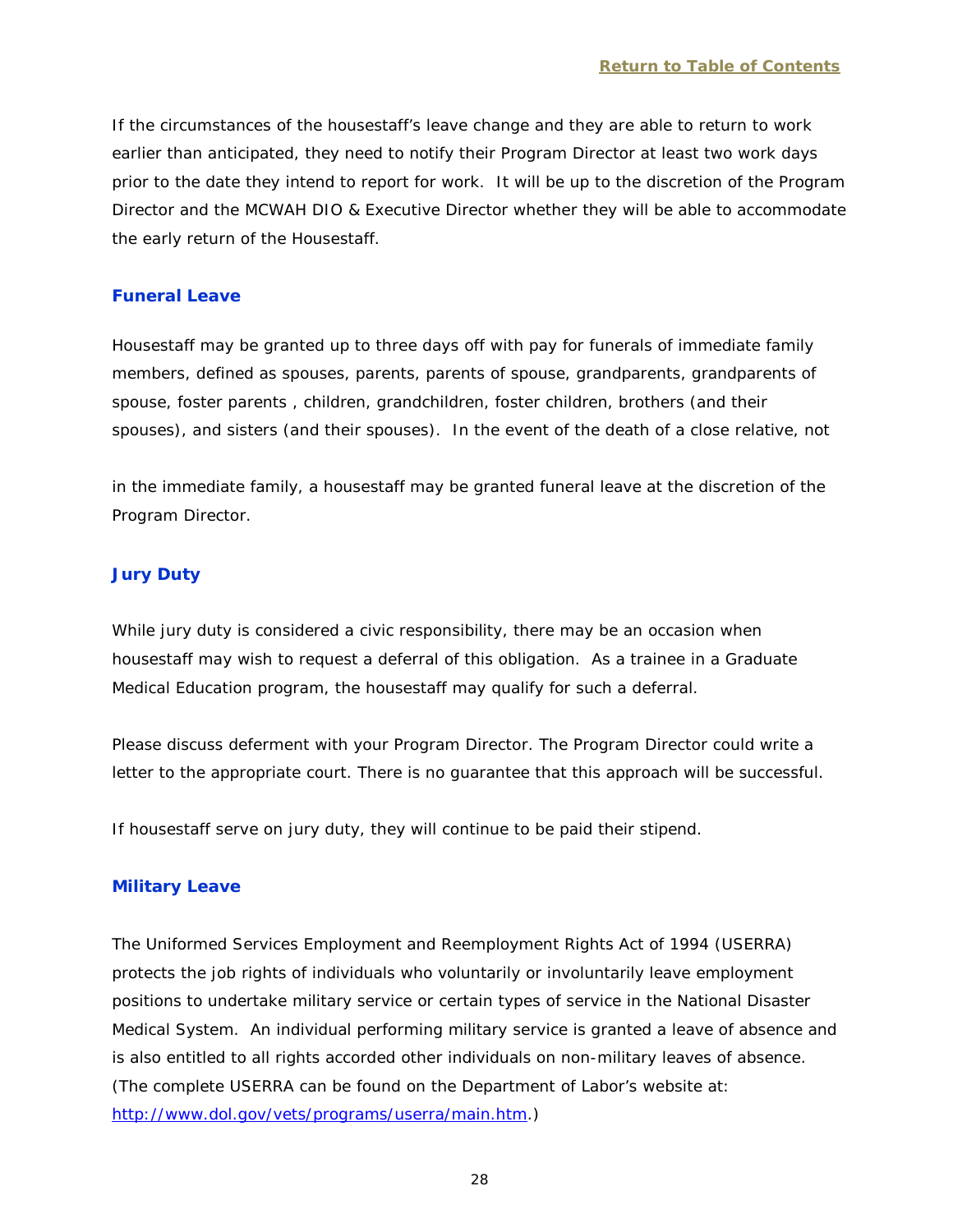Housestaff are eligible for military leave reemployment if they leave their position to perform service in the uniformed services, including active and inactive duty as well as training (see the USERRA for definition of uniformed services).

Trainees on military leave for up to five years generally are eligible for reinstatement to their training programs once active duty is completed. Trainees may resume their training at the PGY level they were in when called to duty or may be required to repeat earlier training experiences. The appropriate level of training upon return will be determined on several factors: length of leave; medical duties, if any, performed by the trainee while in military service; and curricular changes in the training program during the trainee's absence.

Housestaff should notify their Program Director and the MCWAH Office 30 days in advance of the leave if the leave is scheduled, or as soon as is practical if the leave is not scheduled. Housestaff may use accrued paid leave time while performing military duty.

# <span id="page-31-0"></span>**LICENSURE**

# <span id="page-31-1"></span>**Licensure Requirements for Physicians**

## <span id="page-31-2"></span>**Resident Educational License (REL) & Wisconsin Medical Licensure**

MCWAH's [Licensure, Resident Educational License and DEA Number Requirements](http://www.mcw.edu/FileLibrary/Groups/GraduateMedicalEducation/LicensureResidentEducationalLicenseandDEARequirementsforHousestaff_forInternet.pdf) policy requires housestaff to acquire and maintain the proper medical licensure to fulfill the duties of their assignments. The Wisconsin Resident Educational License (REL) limits housestaff's practice of medicine and surgery to the context of their postgraduate training program only. The REL is valid for one year and must be renewed for additional one-year terms while the license holder is enrolled in a postgraduate training program.

MCWAH's current [Licensure, Resident Educational License and DEA Number](http://www.mcw.edu/FileLibrary/Groups/GraduateMedicalEducation/LicensureResidentEducationalLicenseandDEARequirementsforHousestaff_forInternet.pdf) Requirements policy is available on the MCWAH website [\(www.mcw.edu\gme\)](http://www.mcw.edu/gme).

All housestaff are required to monitor the [status of their application\(s\)](http://online.drl.wi.gov/ApplicationStatus/CredentialApplicationStatus.aspx) for REL and/or Wisconsin medical license on the Wisconsin Department of Safety and Professional Services (DSPS) website.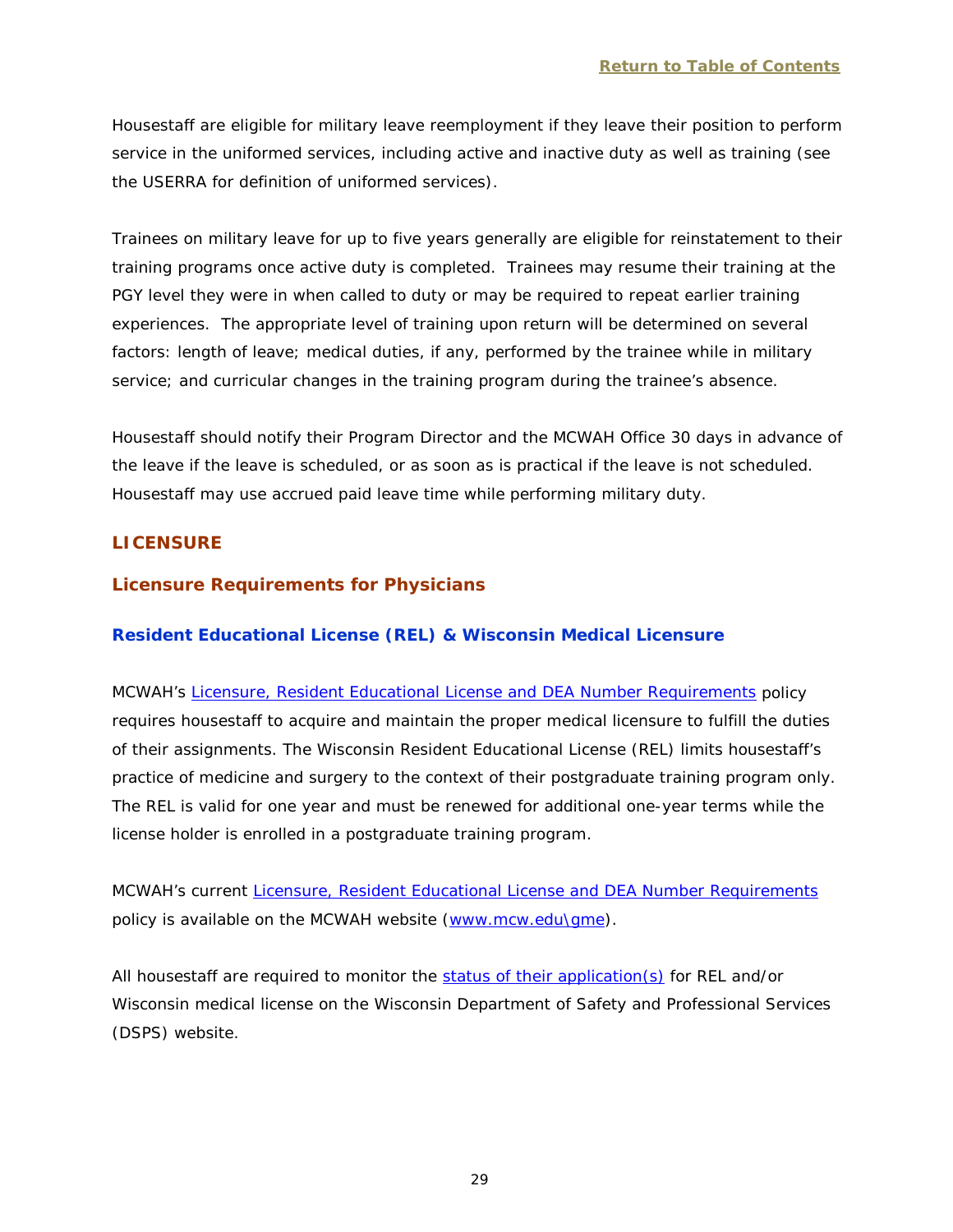Unrestricted Wisconsin medical licenses are valid for a maximum of two years. Licenses for MD's expire on 10/31 of odd years, while licenses for DO's expire on the last day of February of even years. It is important to update the DSPS regarding any change to your personal information (e.g., name change, address change). Renewal forms must be submitted, with proper fee, **at least one month prior to the expiration date**. This will allow the DSPS the appropriate processing time. Please refer to the DSPS [website](https://app.wi.gov/licensesearch) for information specific to your license.

# **Licensure Requirements for Oral and Maxillofacial Surgery Residents**

Oral surgery residents must have a dental license with 18 months of starting the training program. Please refer to the MCWAH [Licensure Requirements for Oral and Maxillofacial](http://infoscope.mcw.edu/GME-Intranet/MCWAH-Institutional-Policies/Licensure-Requirements-OMS.htm)  [Surgery](http://infoscope.mcw.edu/GME-Intranet/MCWAH-Institutional-Policies/Licensure-Requirements-OMS.htm) policy on MCWAH's [intranet website](http://infoscope.mcw.edu/GME-Intranet/Program-Resources.htm) on Infoscope**.**

# <span id="page-32-0"></span>**MCWAH'S GRADUATE MEDICAL EDUCATION TRAINING AGREEMENT**

The [Graduate Medical Education Training Agreement](http://www.mcw.edu/FileLibrary/Groups/GraduateMedicalEducation/Contractbothpages7182011.pdf) is available for review on our website.

# <span id="page-32-1"></span>**MCWAH INSTITUTIONAL POLICIES**

MCWAH Institutional Policies can be found on the MCWAH/GME Intranet page on InfoScope.

# <span id="page-32-2"></span>**OCCUPATIONAL HEALTH SERVICES**

The Occupational Health program is managed through Froedtert & MCW Occupational Health Services (MCWOHS). The Clinic is located on the 5<sup>th</sup> floor of the Froedtert Hospital Pavilion Building. Its hours are Monday – Friday, 7:30 am – 4:30 pm. Telephone number is (414) 805-7997. You may call to schedule an appointment for Hepatitis B vaccine, MMR, TB skin tests, influenza vaccine, respirator fit testing, chicken pox vaccine and serology required by the affiliated hospitals

MCWOHS will provide a repository for occupational health, training and exposure records. All records are kept in a confidential manner. There is no cost to housestaff. MCWOHS works closely with its campus partners to ensure a seamless exchange of employment-related information.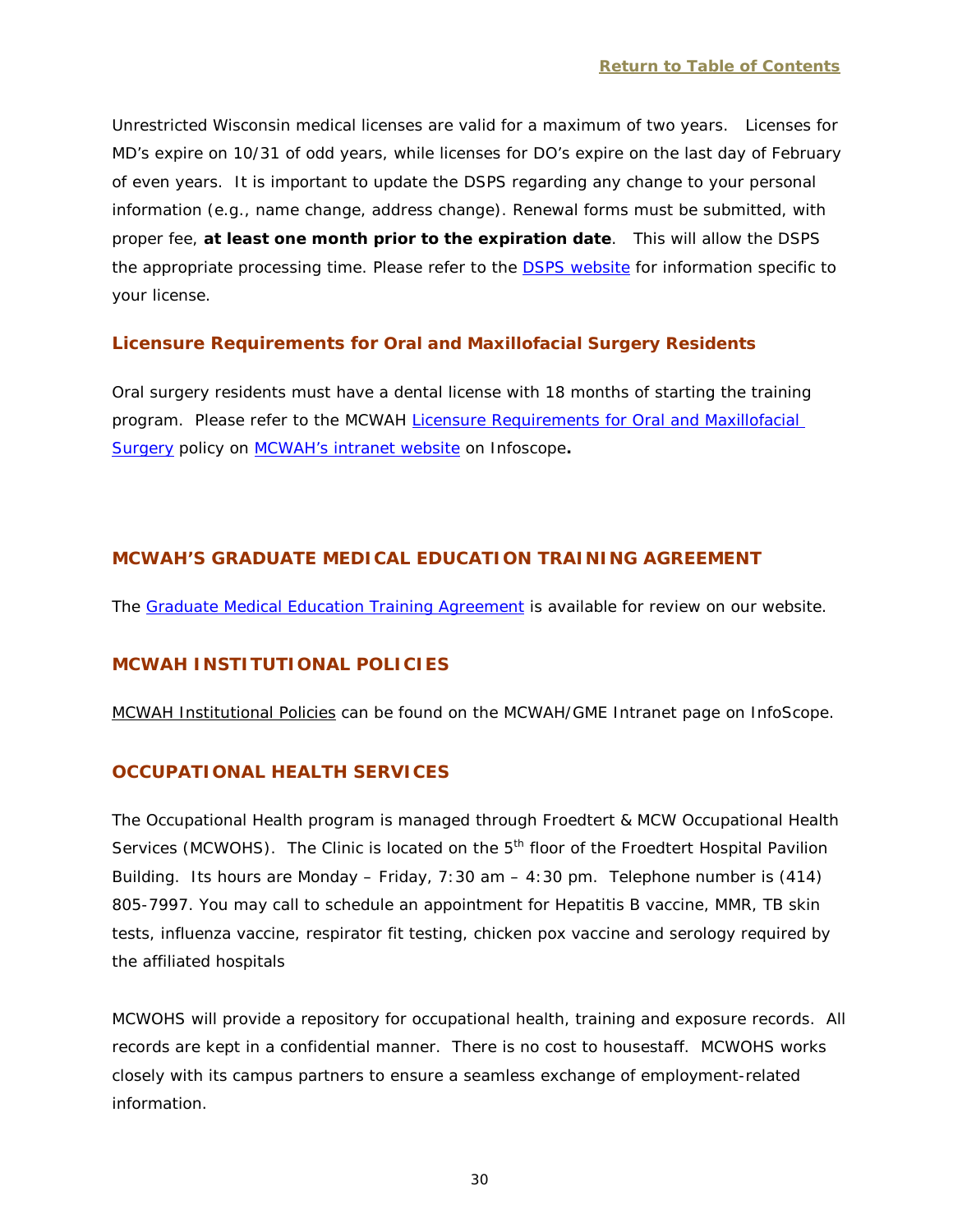MCWAH housestaff will have the option of receiving their PPD and other tests through the affiliated hospitals or MCWOHS. MCWOHS requests a copy of your record if tests or vaccines are provided at an affiliated hospital. You may fax records to (414) 805-6698. Please contact MCWOHS to schedule an appointment at (414) 805-7997. If you have a safety concern or occupational health questions, call (414) 805-6994. OSHA blood borne pathogen compliance training will also be provided through MCWOHS or affiliate hospital site training.

## **Blood/Body Fluid Exposure Protocol**

Individuals exposed to blood or body fluids are at risk of HIV infection. Although preventing blood exposure is the primary means of preventing occupationally acquired infections, appropriate post exposure management is an important factor for workplace safety. The use of post-exposure prophylaxis medication immediately following high-risk occupational blood/body fluid exposure has been associated with a decrease in HIV seroconversions.

During the hours of operation (Monday-Friday, 7:30 am to 4:30 pm), Froedtert & MCW Occupational/ Employee Health will evaluate exposures to blood and body fluids to determine appropriate post exposure management. If the MCW Occupational/Employee Health Clinic is unavailable or if after hours or on the weekend and at Froedtert Memorial Lutheran Hospital (FMLH) or Children's Hospital of Wisconsin (CHW), housestaff should contact the respective Administrative Representative. If at an off-site hospital, housestaff should seek out that facilities employee health clinic or emergency department.

The procedure is as follows:

- A. All individuals with a potential blood or body fluid exposure will be evaluated using Public Health Service recommendations to determine whether a significant exposure has occurred, the degree of risk associated with the exposure, and what type, if any, of postexposure prophylaxis (PEP) is appropriate.
- B. If it is determined that no significant exposure has occurred, PEP will not be offered. Exposures to other body fluids will be evaluated and treated according to accepted practices.
- C. If exposure is determined to be at-risk, the housestaff member should go to the Emergency Department and see that PEP is initiated; the following is required: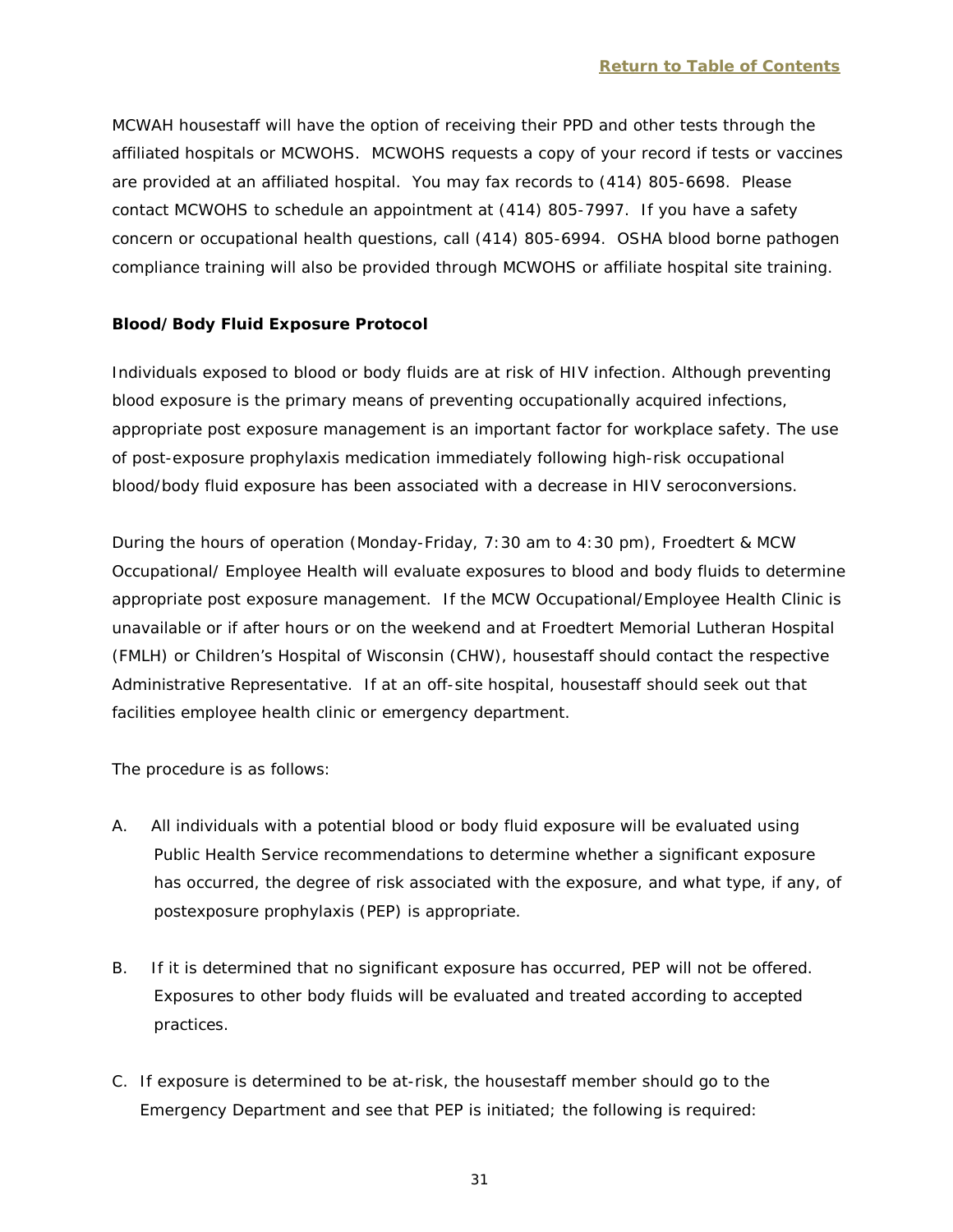- 1. Laboratory testing of the exposed employee (in addition to exposure panel) to include:
	- a. CBC with differential
	- b. ALT (SGOT)
	- c. Chem Panel
	- d. Pregnancy (stat serum) if indicated
- 2. All of the above tests will be ordered by either the MCWOHS staff or the Emergency Department. Confidentiality of all MCWAH housestaff exposures will be maintained.
- 3. Counseling for exposed person:
	- a. Statistical exposure information
	- b. PEP medication information (risks vs. benefits) (medical information sheets)
	- c. Post-exposure transmission prevention
	- d. Assurance of confidentiality
	- e. Referral to Infectious Disease, if pregnant or otherwise indicated
- 4. A medical history review will be completed.
- 5. Copy of MCWAH Resident Incident Report will be sent to the MCW Occupational Health Specialist at MCWOHS, 9200 West Wisconsin Avenue, 5P, Milwaukee, Wisconsin 53226.
- D. If seen in the Emergency Department, a 2-day (or 4-day if exposure occurs on Friday) supply of prescribed PEP medications will be given to the exposed person to be taken until:
	- 1. The exposure source is determined to be HIV negative.
	- 2. The exposed person is able to obtain additional meds from the MCWOHS.
- E. In the event the source is known or determined to be HIV infectious, a written prescription for the remaining 28-day course of PEP meds will be given to the exposed person by MCWOHS to be filled at the FMLH pharmacy.
- F. MCWAH will be responsible for cost of PEP medications and lab testing.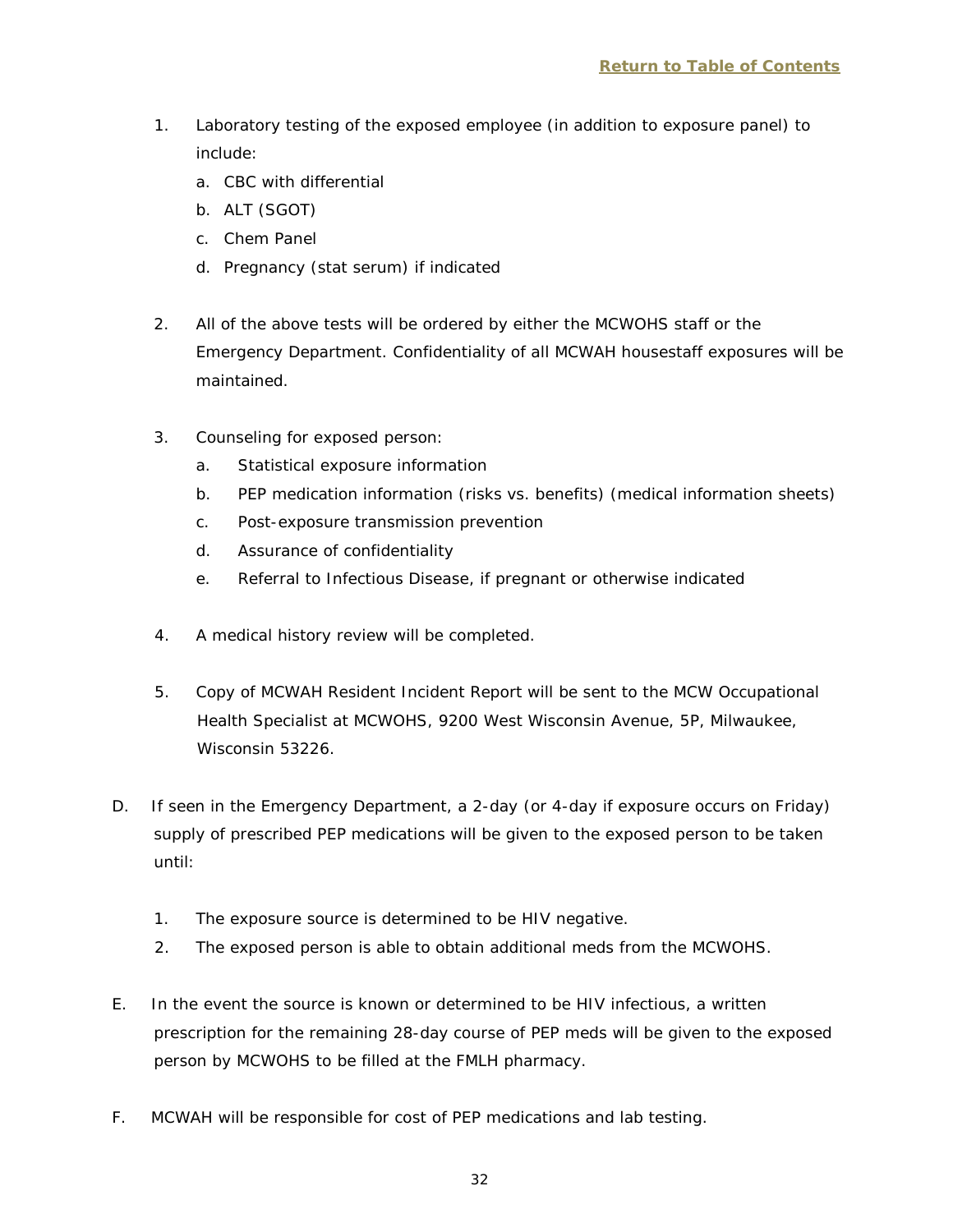- G. Follow-up visits will be scheduled with MCWOHS every 1-2 weeks during PEP therapy. These visits will include:
	- 1. Review of Side Effects
	- 2. Lab testing at 2 wks: CBC, Metabolic Panel. Lab testing at 4 weeks if indicated: CBC and Metabolic Panel. Lab testing at 6 wks: HIV ELISA. Lab testing at 4 months: HIV ELISA.
- H. Decision to discontinue PEP prior to completion of therapy will be determined by the clinical provider in collaboration with the MCWOHS Medical Director and/or the MCW Chief of Infectious Disease when medically indicated.

#### <span id="page-35-0"></span>**RISK MANAGEMENT PROGRAM**

Housestaff should be aware that MCWAH has its own Risk Management Program that is separate and distinct from MCW's Risk Management and from affiliated hospitals' Risk Management.

#### **Education on Risk Reduction, Risk Avoidance and Patient Safety**

The goal of MCWAH'S Risk Management Program is to promote safe patient care. MCWAH's Director of Risk Management meets with the housestaff to discuss risk avoidance, risk reduction and patient safety. MCWAH also offers an **Elective Rotation in Patient Safety and Quality Improvement** to help housestaff develop a strong foundation in the areas of patient safety and quality improvement.

#### **Consultation and Reporting**

MCWAH's Director of Risk Management is available to housestaff to assist them with concerns about patient safety, liability exposure and disclosure. Housestaff must contact the MCWAH Director of Risk Management at (414) 955-4847 for assistance when:

- They are involved in the care and treatment of a patient and there is an unexpected outcome, injury or death.
- They have concerns about a potential risk exposure.
- They have questions about patient safety.
- They need to report a potential claim.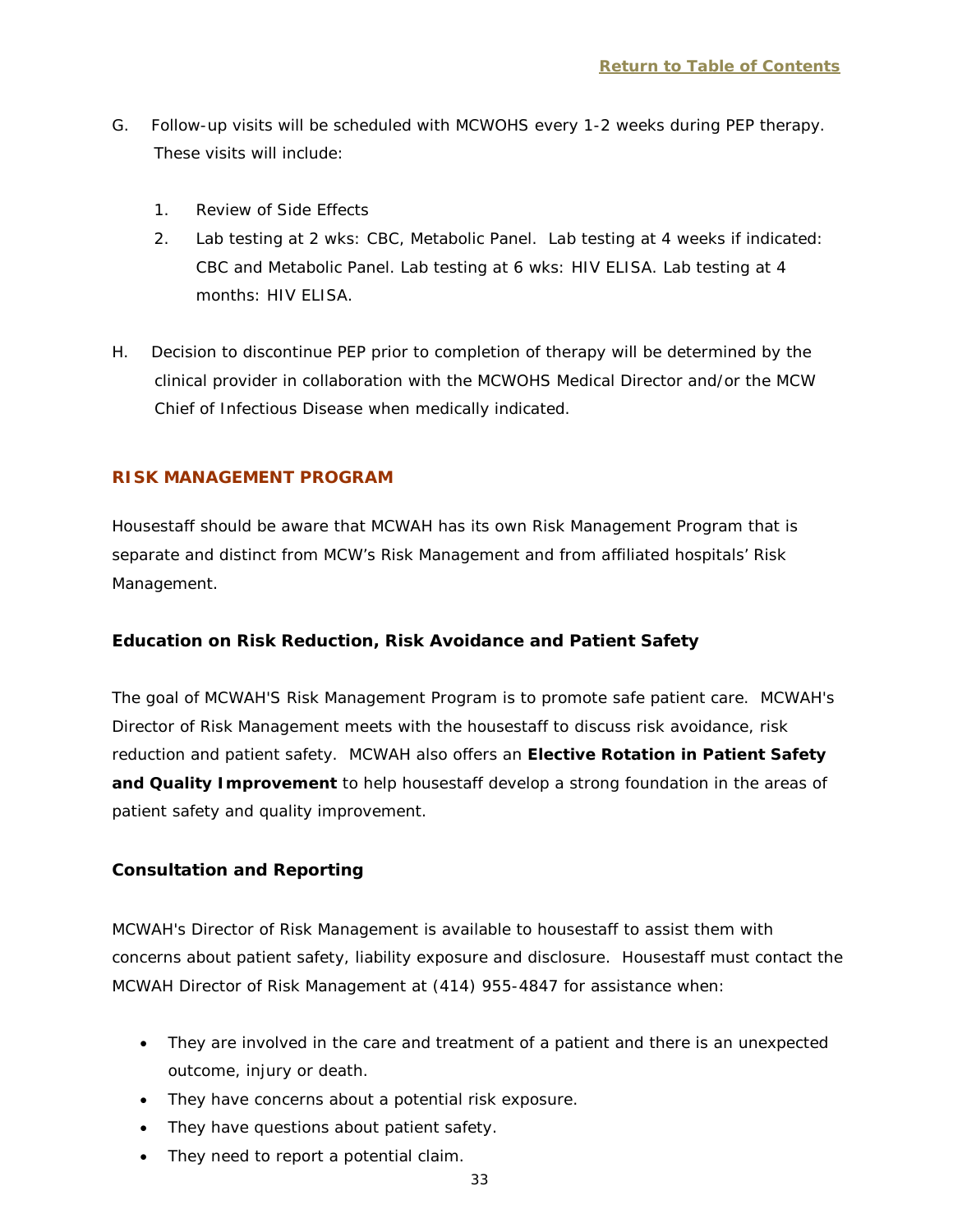- They receive a *Request for Mediation* or a *Summons and Complaint* (they are named in a lawsuit).
- They receive a subpoena.
- They receive an inquiry from the Medical Examining Board.

**Claim and Lawsuit Management –** MCWAH's Director of Risk Management manages the claims and lawsuits involving housestaff employed by MCWAH.

**Medical Malpractice Insurance –** The Director of Risk Management assures that there is adequate professional liability insurance.

**Contracts –** The Director of Risk Management reviews all graduate medical education agreements.

## <span id="page-36-0"></span>**GENERAL INFORMATION**

## <span id="page-36-1"></span>**Life Support Certification**

Most training programs require certification in life support prior to new housestaff orientation, i.e., Basic Life Support (BLS), Advanced Cardiac Life Support (ACLS), Pediatric Life Support (PALS) and/or Advanced Trauma Life Support (ATLS). Some programs require certification in multiple areas, while a few do not require any certification. Please contact your Program Coordinator to determine what your Program requires.

## <span id="page-36-2"></span>**Completion of Medical Records**

Completion of patients' medical records is a task generally assigned to the housestaff, but sometimes neglected. This problem can be particularly serious when housestaff rotate between several institutions. All records must be completed promptly and accurately to ensure compliance with hospital rules and a good letter of recommendation from the program director upon graduation.

Most of the MCWAH affiliated hospitals have computerized medical records. The housestaff must obtain the necessary training and the password prior to their rotations. **The password must never be given out to another individual.**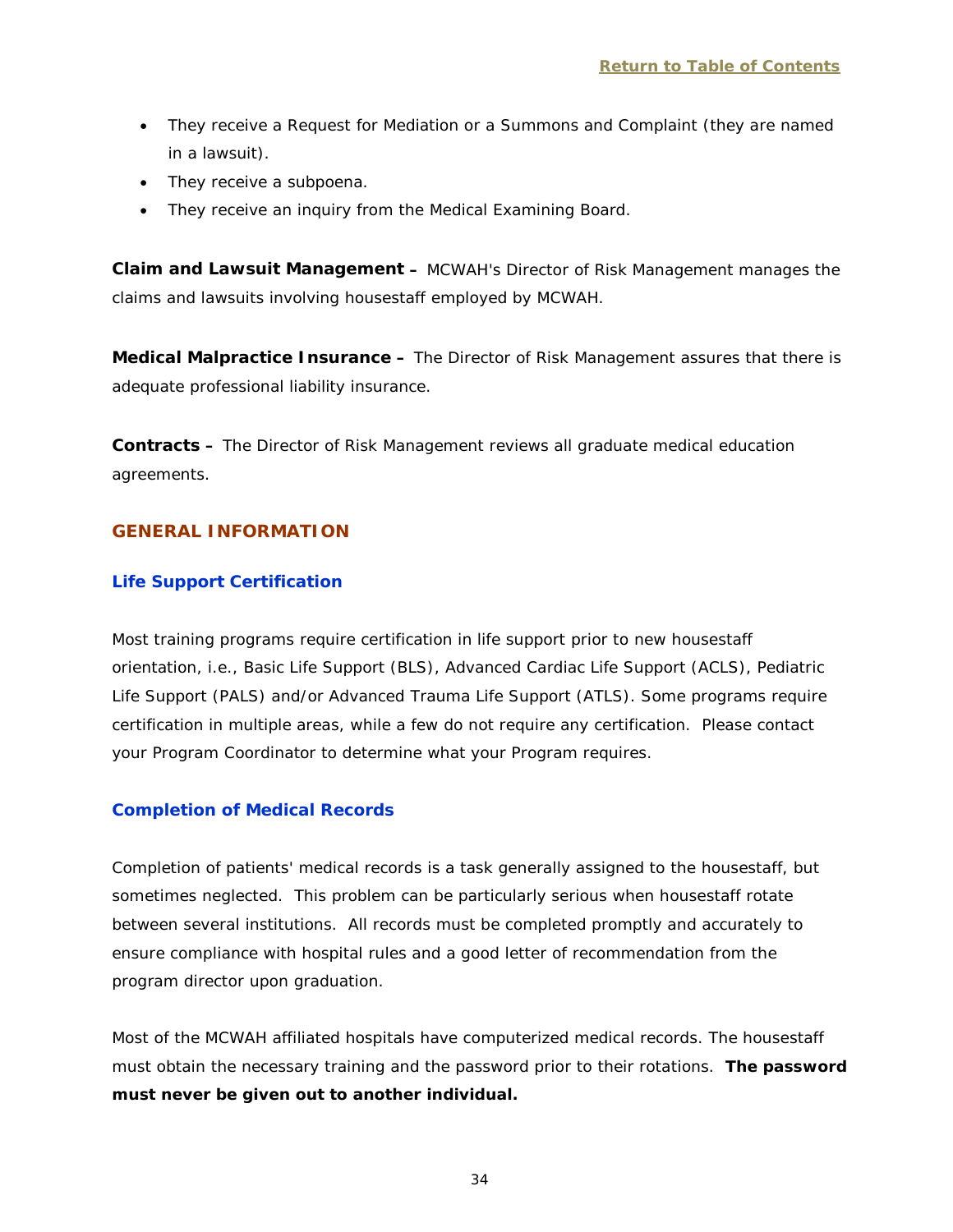Housestaff should access only those records that are necessary for care of the patients they are responsible for. Failure of housestaff to complete documentation in an appropriate and timely fashion may cause the Program Director to withhold certification of satisfactory completion of the training year or of completion of the training program or to withhold approval of educational leaves and vacation. Housestaff may also be suspended without pay until they have completed this task.

# <span id="page-37-0"></span>**Confidentiality and Privacy of Patient Information**

Physicians have an ethical duty to keep patient information confidential. Additionally, the Federal Health Insurance Portability and Accountability Act of 1996 ("HIPAA") with its Privacy Regulations, and Wisconsin law, prohibit healthcare providers from disclosing patients' protected healthcare information, except upon written authorization by the patient or as otherwise permitted by law.

**Failure to maintain patient confidentiality and privacy may result in disciplinary action up to and including barring access to patients' medical records or termination from the training program.** Confidentiality and privacy rights can be breached in many ways, for example:

- Accessing patient information without a need to do so for work.
- Discussing patient information in non-private areas.
- Downloading or saving patient information, including photos or images, to an unauthorized electronic device.
- Utilizing patient information, photos or images that have not been de-identified of direct patient information (name, social security number, etc.) or indirect patient information (hospital name, date of service, diagnosis, etc.).
- Disclosing patient information, including photographs or images, through verbal, written or electronic means. This includes referring to protected healthcare information or posting and/or saving patient information on unauthorized websites, smart phones, social networking sites, blogs or twitter.
- Taking photos or images of patients without prior written authorization from the patient or his/her legal representative.

## **Guidelines**

- Access patient information only if you need that information to do your work.
- Only electronic mobile devices that have been encrypted with the application approved by MCW may be used for work purposes.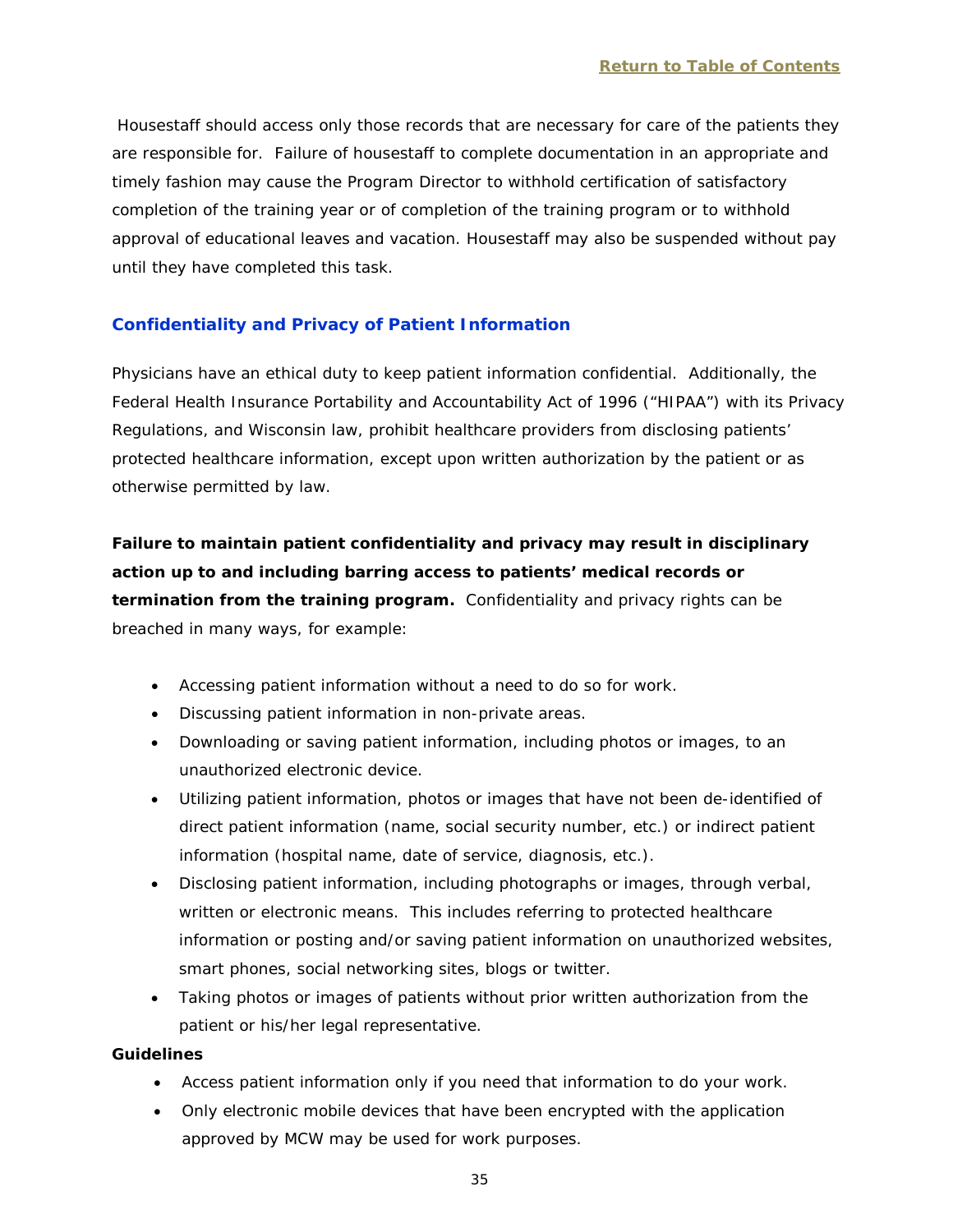- Share or discuss patient information only if it is necessary to do your work.
- Never share your identification number or password with anyone.
- Follow the hospital's or healthcare provider's policies on confidentiality and privacy.
- Log off your computer session when you are not by your workstation.
- Ensure confidentiality when you handle protected healthcare information.
- If you need clinical information for educational purposes, only use information that has been de-identified in compliance with the hospital's or clinic's policies.
- Never store patient information on an electronic device such as a USB drive, smart phones or disks; transfer such information to the secure shared drive of your MCW Department and delete it from the electronic device.
- When using electronic devices or social networking sites refrain from using descriptions of patients or patient related scenarios. Descriptions may violate Federal law and regulations.
- Never take photos or images of patients without prior written authorization from the patient or his legal representative.
- Never take paper copies containing PHI out a of hospital, clinic or training site. Dispose of papers containing PHI in the confidential shredding bins provided at each facility to ensure proper destruction.

Under the HIPAA Security Regulation, hospitals and other healthcare providers are required to have the capacity to determine who is accessing their patients' protected healthcare information. Housestaff should know that hospitals electronically monitor access.

Please review the [Privacy of Health Information](http://infoscope.mcw.edu/FileLibrary/Groups/InfoScopeHIPAA/MCW_HIPAA_Booklet.pdf) booklet developed by the Medical College of Wisconsin (MCW).

MCWAH requires that all trainees sign and return the **[Air Watch Memo and Patient](http://www.mcw.edu/FileLibrary/Groups/GraduateMedicalEducation/FillableForms/AirWatchMemoandPatientInformationPrivacy-SecurityAgreement.pdf) [Privacy Information &](http://www.mcw.edu/FileLibrary/Groups/GraduateMedicalEducation/FillableForms/AirWatchMemoandPatientInformationPrivacy-SecurityAgreement.pdf) Security Agreement Form.**

## <span id="page-38-0"></span>**Helpline**

(414) 955-4798

MCWAH has established a voicemail helpline that housestaff can call to report their concerns because it may be difficult and uncomfortable to come forward and report issues encountered during training.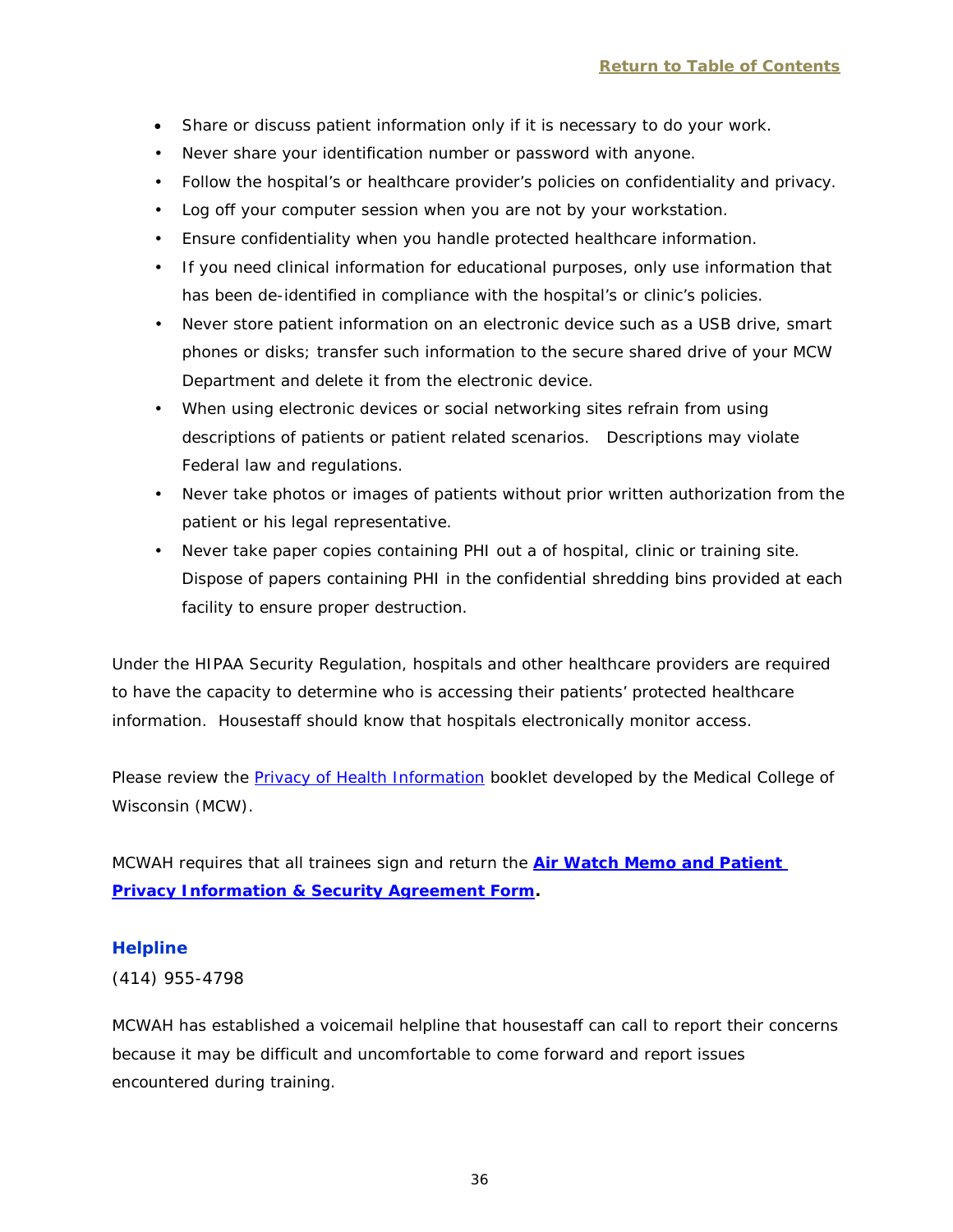You are free to report your concerns anonymously or you may leave your name and contact information. The helpline voicemail is checked on a regular basis. The more information that is given within the message, the better concerns can be addressed. At a minimum, please report which program is involved. MCWAH will use the information received via the helpline to make improvements.

You may want to report such issues as:

- Non-compliance with duty hours
- Inappropriate behavior or intimidation by others in the work environment
- Inappropriate conduct
- Safety concerns related to patient care
- Other issues that you may not be comfortable discussing with your Program Director or the DIO and Executive Director of MCWAH.

## <span id="page-39-0"></span>**Hazard Communication Program**

Each MCWAH affiliated hospital has its own written hazard communication program. Housestaff must understand and comply with these programs. Hospitals will make information available to housestaff concerning hazardous chemicals present at the institution, the location of safety data sheets (SDS), precautionary measures housestaff should take to protect themselves, a description of the labeling system used on containers and other warning systems indicating the presence of hazardous chemicals.

## <span id="page-39-1"></span>**Infection Control and Safety Procedures**

Housestaff are expected to follow the infection control and safety practices as required by the host affiliated hospitals, the Centers for Disease Control and Prevention (CDC) and Occupational Safety and Health Administration (OSHA).

## <span id="page-39-2"></span>**International Elective Rotations**

Housestaff who elect to do an international rotation must be in good standing, be licensed in Wisconsin and have the prior approval of both the Program Director and the MCWAH Executive Director and DIO. To be approved by MCWAH the international rotation must be supported by defined goals, objectives, and physician supervision at the site of the elective rotation. See MCWAH's policy, *Offsite Elective Rotation,* on the MCWAH InfoScope site for specific requirements and expectations.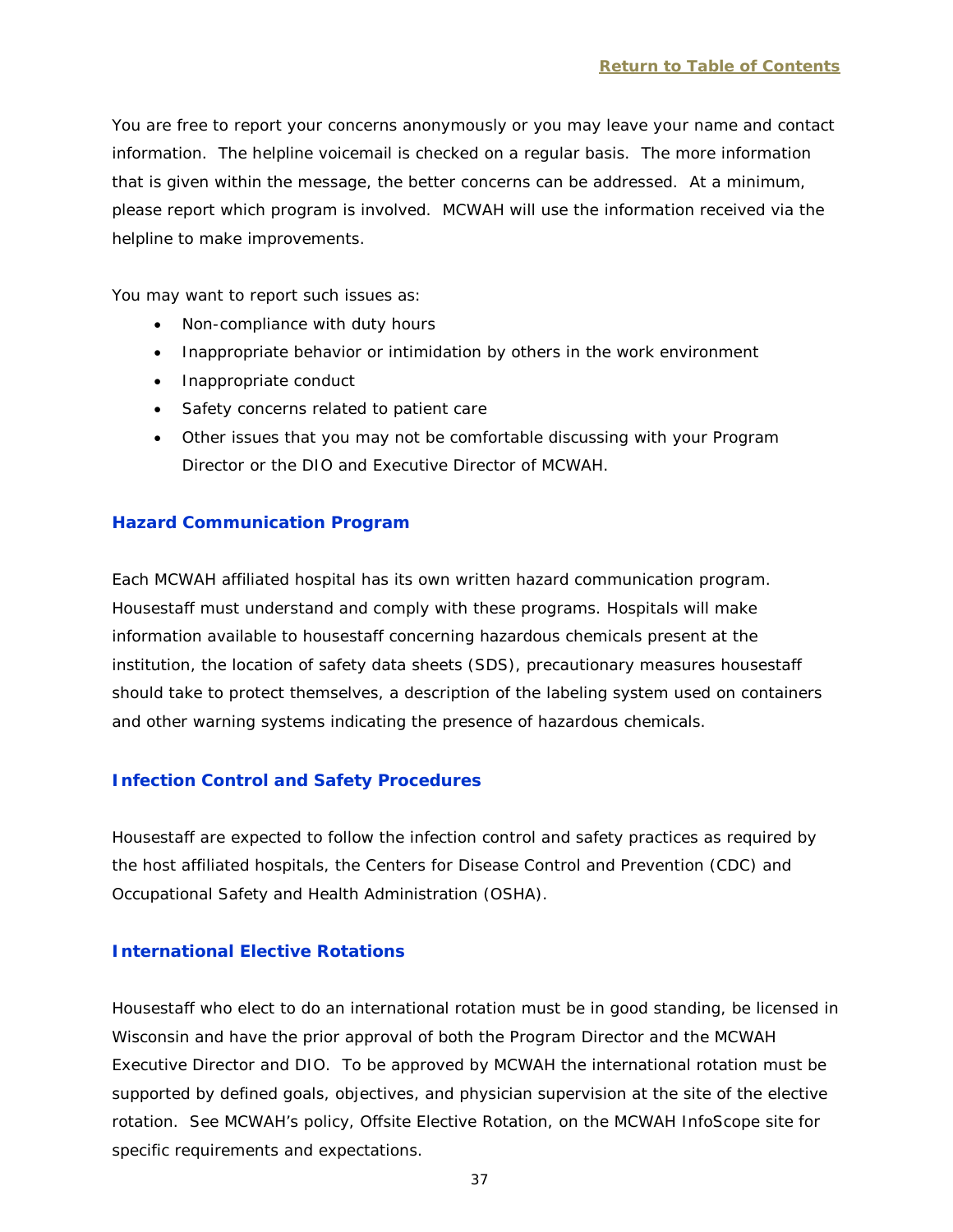It is the responsibility of the housestaff to ascertain information regarding the status of the country where they intend to travel and other relative information regarding safety from the US Department of State website. This information may be obtained at [http://travel.state.gov/travel/cis\\_pa\\_tw/cis\\_pa\\_tw\\_1168.html.](http://travel.state.gov/travel/cis_pa_tw/cis_pa_tw_1168.html) Housestaff should check for health related advisories on the Centers for Disease Control (CDC) website at <http://wwwnc.cdc.gov/travel/> and obtain information from MCWAH on benefits and insurance related to international practice and travel.

# <span id="page-40-0"></span>**Financial Aid Services Provided to Residents**

The MCW Financial Aid Office recommends that you view the Resident/Alumni Section on their web page<http://www.mcw.edu/Medical-School/Financial-Aid1.htm> for important updates regarding loan information and debt management strategies. Another website that offers a wealth of information to residents is [https://www.aamc.org/services/first/first\\_for\\_residents/.](https://www.aamc.org/services/first/first_for_residents/)

This website includes the Medloans Organizer and Calculator as well as many Financial Aid Fact Sheets for residents. The Fact Sheets include topics like: Budgeting Tips, Easing into Residency: Transition Tips, Repayment Options, Forbearances, etc. Please contact the Financial Aid Office at (414) 955-8208 or [finaid@mcw.edu](mailto:finaid@mcw.edu) for further guidance for any concerns you may have about financial planning, debt management, budgeting or if you experience any problems with your loans.

## <span id="page-40-1"></span>**MCW Identification Cards**

Although housestaff must obtain hospital ID cards, MCW ID badges are necessary only if after-hours access is needed to MCW or to the MACC Fund Building via the  $3<sup>rd</sup>$  floor connector from CHW. Housestaff do not need an MCW ID to access library services; their hospital ID is sufficient. Housestaff who need MCW access after-hours should initiate the request through their Program Coordinator.

# <span id="page-40-2"></span>**Parking**

Each affiliated hospital provides parking for housestaff. Housestaff will be provided instructions and passes as needed by each hospital as part of orientation.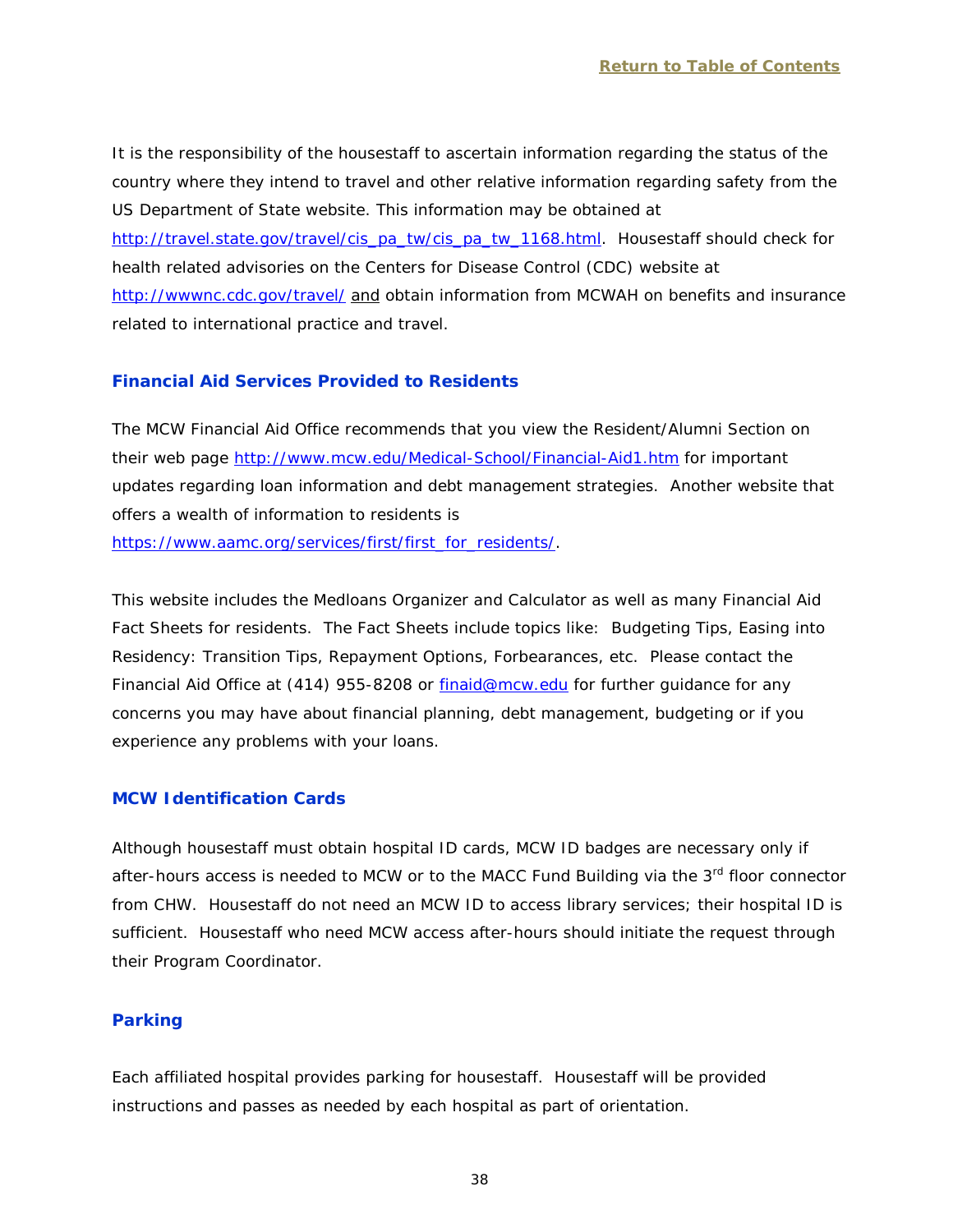## <span id="page-41-0"></span>**Professional Organizations**

MCWAH pays membership fees to the American Medical Association, the Wisconsin Medical Society and the Milwaukee County Medical Society for housestaff who are employed by MCWAH.

#### <span id="page-41-1"></span>**[Resident Spouse Association](http://www.mcw-rsa.org/) (RSA)**

The Resident Spouse Association is an organization for the spouses and significant others of MCWAH housestaff to help ease the adjustment to residency life by offering many fun social **[activities](http://www.mcw.edu/FileLibrary/Groups/ResidentSpouseAssoc/RSACalendarofMemberActivities2016.pdf)** for its members and their families. RSA strives to meet the needs of all spouses and significant others, so whether you are new to the Milwaukee area or are a native Milwaukeean, whether you have children or not, there are activities designed for you.

RSA also offers the opportunity to serve on one of its committees, join an interest group or volunteer for a fundraiser to help raise money for a charity. Please visit he **RSA [website](http://www.mcw.edu/GME/HSLife/RSA.htm)**. For more information, contact the Resident Spouse Association group at [rsa.mcwah@gmail.com.](mailto:rsa.mcwah@gmail.com)

#### <span id="page-41-2"></span>**Stress**

Housestaff may experience periods of mild to profound distress at some point during their training years. Often this is a temporary response to demands of the training. Stress occurs when the individual perceives that the demands or constraints of the situation exhaust personal and other resources. To offset the imbalance, each of us relies on physiological, psychological or behavioral processes. These coping processes may be adaptive or maladaptive. Generally, an adaptive coping mechanism is one which deals with the source of stress, thereby alleviating its effects. A maladaptive response is one which ends up ignoring the effects of stress or dealing with its symptoms without treating the underlying cause.

The psychiatric sciences have provided no hard and fast rules regarding appropriate coping strategies. For example, after a difficult and frustrating day at work one might go out for a drink. If the time is spent with friends and the alcohol allows you to blow off steam talking over the day's events, it is probably adaptive in the short run.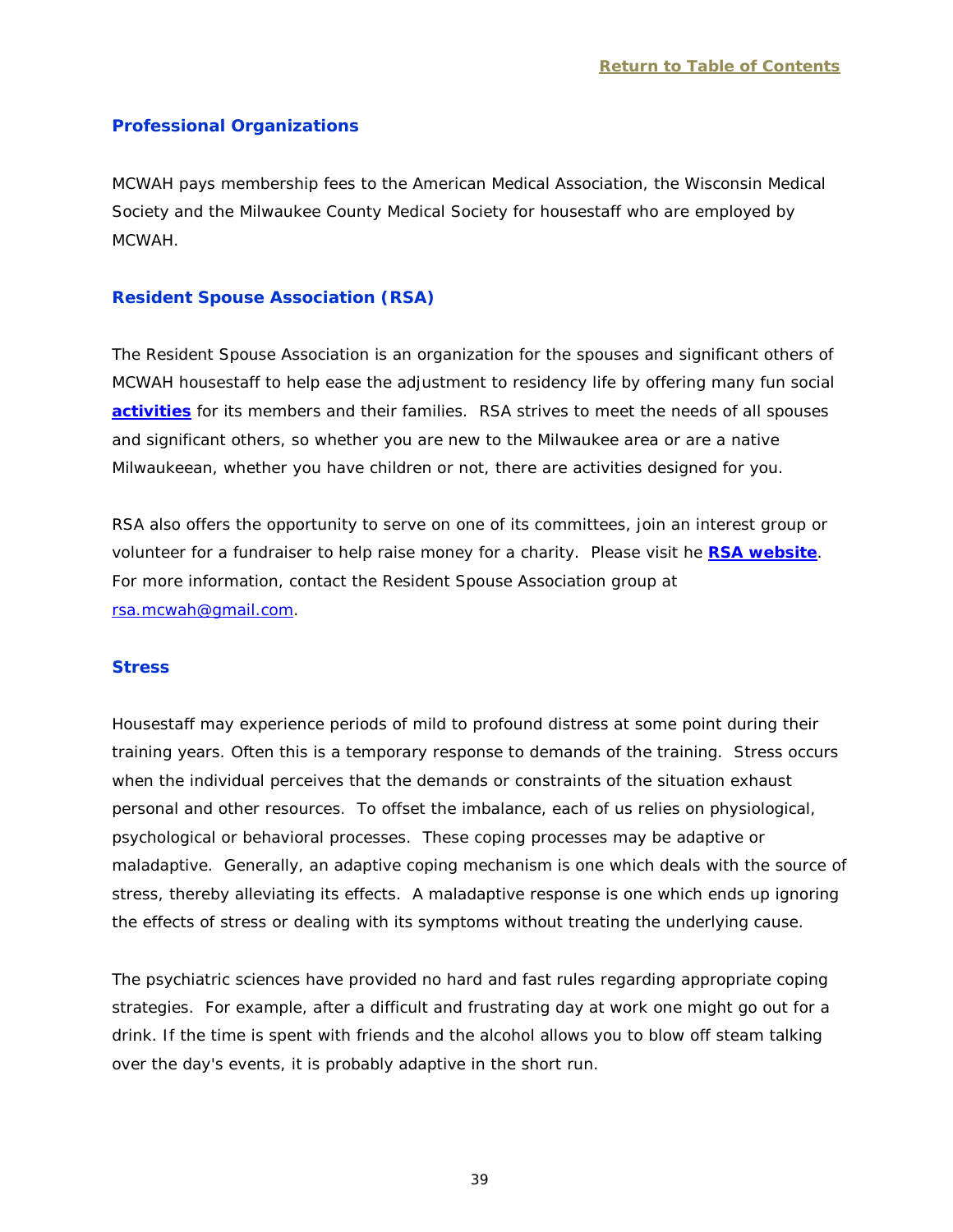If one drinks alone, in excess, or without discussion of the problem, alcohol is merely providing symptomatic relief. This could be maladaptive - a hangover the next day and a stress-related drinking pattern in the future.

Acute or chronic job stress which is dealt with inappropriately can potentially impair the individual in his/her professional or personal capacity. The AMA defines physician impairment as the inability to practice medicine safely due to physical or mental disability, including substance addiction. Conservative estimates suggest that 1 in 10 physicians may be impaired in their technical ability to function as a doctor. Not included in these morbidity figures are those who die prematurely; physician suicide is quite high compared to the general population. It has been estimated that for all physicians under the age of 40, suicide is 3 times as likely among female physicians and 4 times as likely among male physicians, as compared to the general age adjusted population. Excluding suicide, alcoholism and drug addiction account for the equivalent of 7 medical school classes of physicians lost per year.

Stress that is not dealt with adequately more often results in a subtler form of emotional impairment not included in the statistics: depression, chronic anger, anxiety and controlled substance abuse. These in turn may manifest themselves in marital problems, divorce, sexual dysfunction and self-destructive habits or risk-taking.

There are few adequate statistics concerning stress-related problems in housestaff. The stressors indigenous to the training have been chronicled: sleep deprivation; financial worries due to school debts; discord between academic medicine and the realities of practice, and perpetually changing workloads. Other sources of strain can include: the "crisis of competence"; the unmotivated, uncooperative or ungrateful patient; disproportionate amount of "scut work", and frustration in developing supportive and collaborative relationships.

#### **Symptoms of Stress**

How much stress is a problem? This is largely a question of self-examination. One indication is your outward behavior. Are your feelings getting in the way of performances as a physician or spouse? Has your behavior been cause for comment or concern by a friend, a colleague, or those who love you? Listed below are symptoms which may indicate that a person is having difficulty with stress. One or another in isolation may not be necessarily significant, but when patterns of problems develop in various areas and the usual methods

40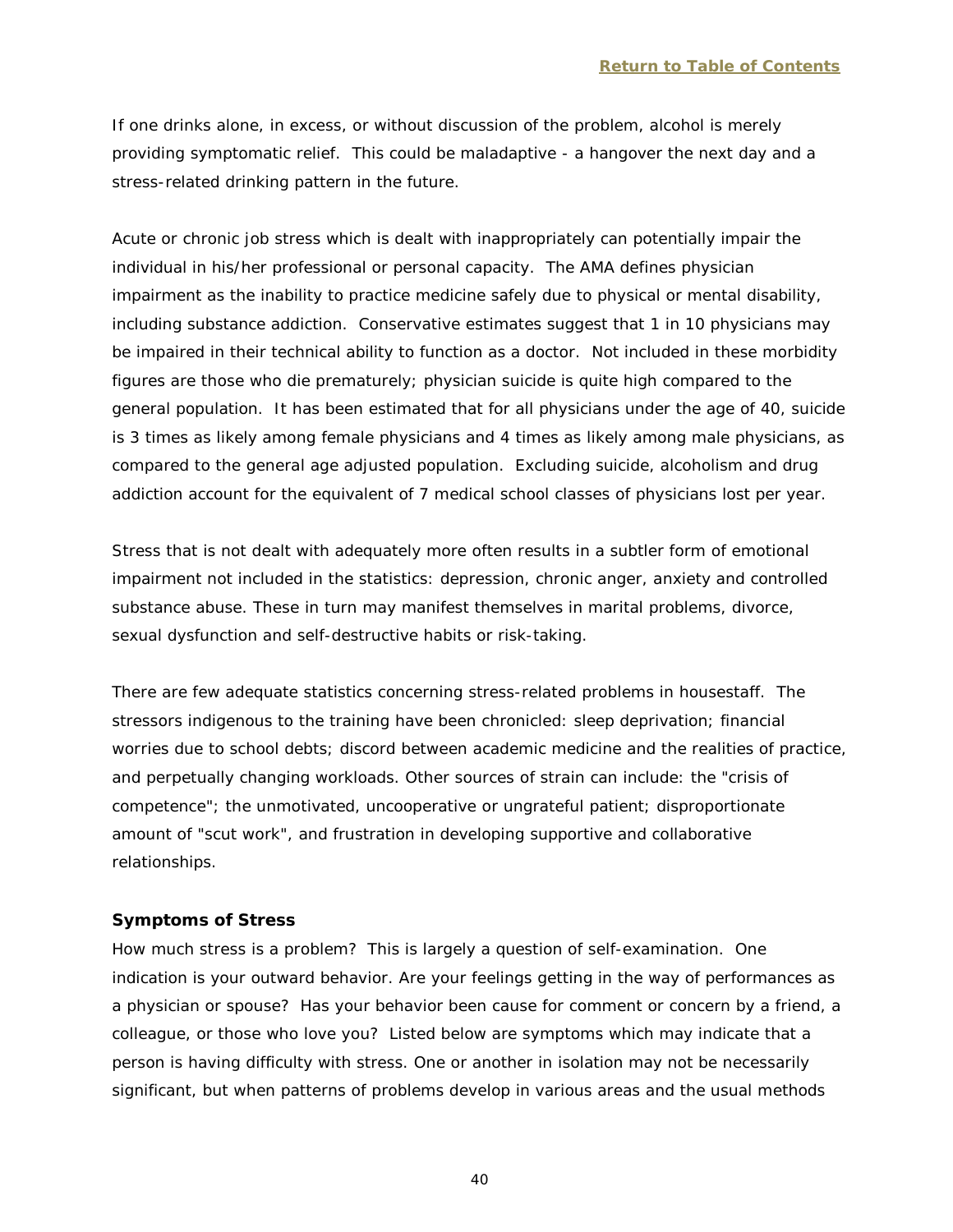of coping are not successful, it's time to look for professional help. This may be an opportunity for even greater growth on your part and can lead to being a more skilled and artful physician.

The stress-related symptoms include:

#### **Attitudinal**

Loss of positive feelings toward patients Cynicism regarding patients Stereotyping patients and co-workers Self-preoccupation Rigidity in thinking Inappropriate responses to patients Inappropriate involvement with patients

#### **Drug and Alcohol Use**

Mention of death wish or suicidal thoughts Slowed behavior and attention Chronic exhaustion off and on work Risk-taking behavior **Tearfulness** Flat or sad affect Excessive agitation, edginess Wide swings in behavior or mood Self-medication with psycho-tropic drugs Alcohol on breath at work Uncontrolled drinking Blackout drinking Complaints or nervousness of spouse/partners regarding social drinking

#### **Emotional**

Discouragement & sense of failure Indifference Suspicion Negativism

- Sense of futility
- Depression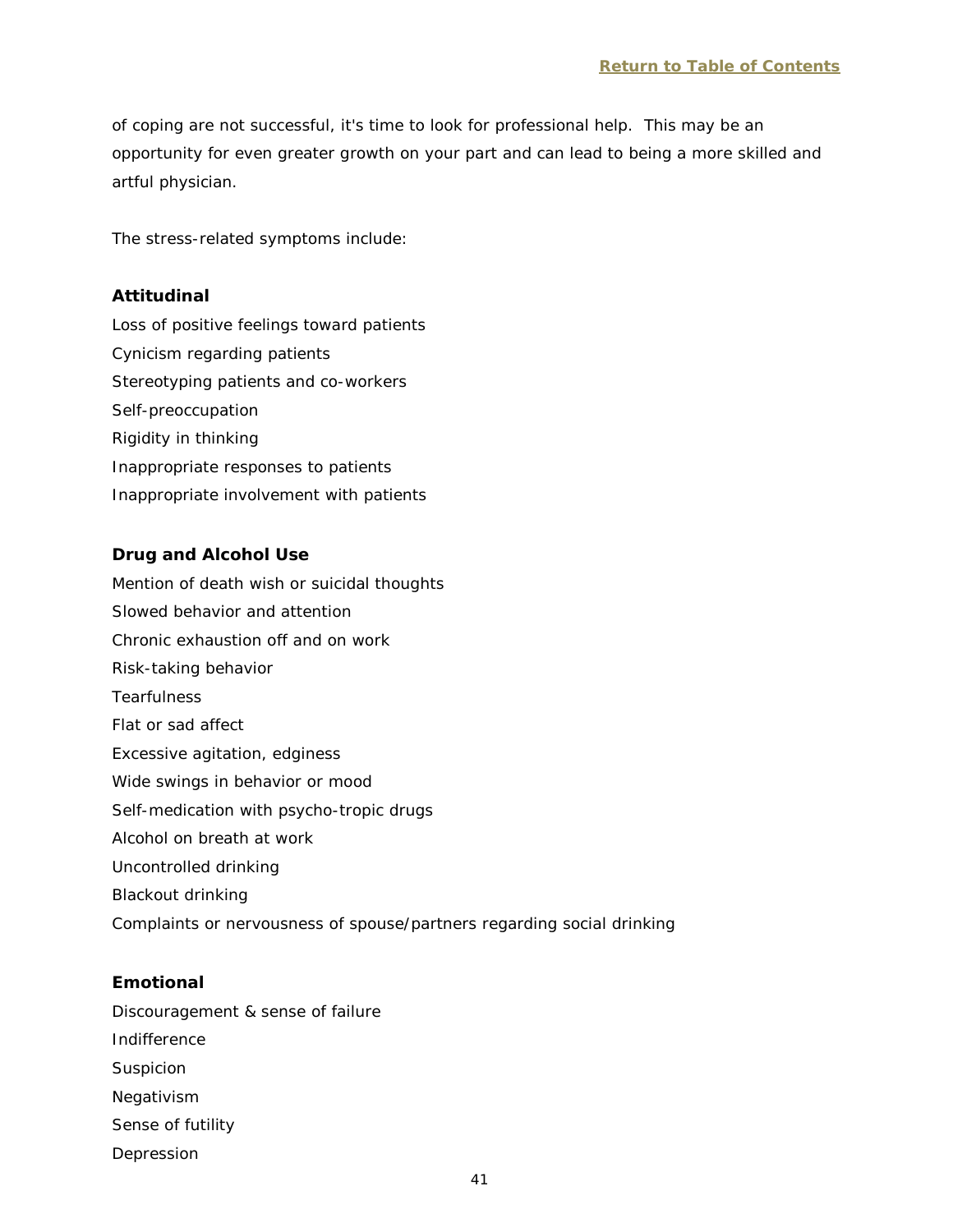Feeling immobilized Anger and resentment

## **Family**

Fights Disturbed spouse Sexual problems - impotence, extramarital affairs Separation or divorce proceedings Withdrawal from family members, contact with patients

## **Hospital Behaviors**

Unexplained absences Spending excessive time at hospital Coming in late inappropriate to caseload or needs of peers Decreasing quality of or interest in work Inappropriate orders Postponing or resisting from co-workers Isolation and withdrawal Increasingly going "by the book" Inappropriate responses to telephone calls Clock watching Inability to concentrate or listen Overmedicating patients for behavior control Moroseness and increasing difficulties with other staff

## **Physical**

Sleep disorders Deterioration in personal hygiene or appearance Multiple physical complaints **Accidents** Eating Disorders Fatigue, exhaustion **Social** Withdrawal from outside activities Isolation from peers Interaction with police Driving while intoxicated